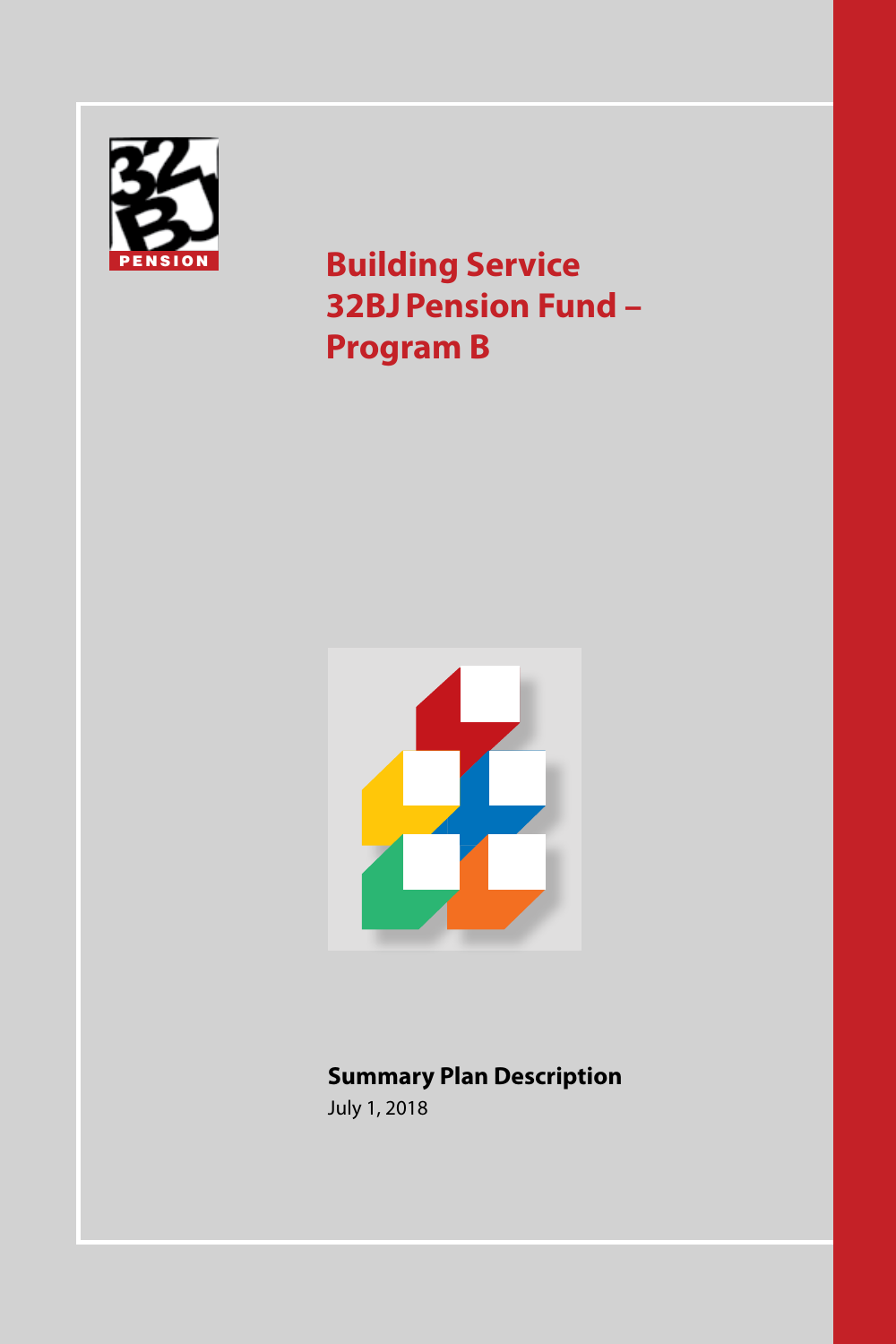## **Translation Notice**

This booklet contains a summary in English of your rights and benefits under the Building Service 32BJ Pension Fund – Program B. If you have difficulty understanding any part of this booklet, contact Member Services at 1-800-551-3225 for assistance or write to: Member Services Building Service 32BJ Pension Fund – Program B 25 West 18th Street New York, NY 10011-4676 The office hours are from 8:30 a.m. to 5:00 p.m., Monday through Friday. You may also visit www.32bjfunds.org.

Este folleto contiene un resumen en inglés de sus derechos y beneficios con el Building Service 32BJ Pension Fund – Program B. Si tiene alguna dificultad para entender cualquier parte de este folleto, llame al Centro de servicios para afiliados al 1-800-551-3225, o escriba a la dirección siguiente:

Member Services Building Service 32BJ Pension Fund – Program B 25 West 18th Street New York, NY 10011-4676 El horario de atención es de 8:30 a.m. a 5:00 p.m. de lunes a viernes. También puede visitor www.32bjfunds.org.

Niniejsza broszura zawiera opis, w języku angielskim, Twoich praw i świadczeń w ramach Planu Building Service 32BJ Pension Fund – Program B. W przypadku jakichkolwiek trudności ze zrozumieniem dowolnej części broszury, prosimy skontaktować się z Centrum obsługi członków pod numerem telefonu 1-800-551-3225 lub pisemnie na adres: Member Services Building Service 32BJ Pension Fund – Program B 25 West 18th Street New York, NY 10011-4676 Biuro czynne jest w godzinach od 8:30 do 17:00 od poniedziałku do piątku. Można również odwiedzić naszą stronę pod adresem www.32bjfunds.org.

Kjo broshurë përmban një përmbledhje në anglisht, në lidhje me të drejtat dhe përfitimet tuaja të Planit nën Building Service 32BJ Pension Fund – Program B. Nëse keni vështirësi për të kuptuar ndonjë pjesë të kësaj broshure, kontaktoni Shërbimin e Anëtarit në numrin 1-800-551-3225 për ndihmë ose mund të shkruani tek: Member Services Building Service 32BJ Pension Fund – Program B 25 West 18th Street New York, NY 10011-4676 Orari zyrtar është nga ora 8:30 deri më 17:00, nga e hëna deri të premten. Gjithashtu, ju mund të vizitoni faqen e Internetit www.32bjfunds.org.

## **Building Service 32BJ Pension Fund**

25 West 18th Street, New York, NY 10011-4676 Telephone: 1-800-551-3225 or 1-212-388-3500

The Building Service 32BJ Pension Fund is administered by a joint Board of Trustees consisting of Union Trustees and Employer Trustees with equal voting power. **Member Services Building Service 32BJ Pension Fund is administered**  $\mathcal{L}$ 

#### **Union Trustees**

Héctor J. Figueroa President 32BJ SEIU 25 West 18th Street New York, NY 10011-1991

Larry Engelstein Executive Vice President 32BJ SEIU 25 West 18th Street New York, NY 10011-1991

Kevin J. Doyle c/o 32BJ SEIU 25 West 18th Street New York, NY 10011-1991

Kyle Bragg Secretary Treasurer 32BJ SEIU 25 West 18th Street New York, NY 10011-1991

#### **Employer Trustees**

Howard I. Rothschild President Realty Advisory Board on Labor Relations, Inc. 292 Madison Avenue New York, NY 10017-6307

Charles C. Dorego Senior Vice President/General Counsel Glenwood Management 1200 Union Turnpike New Hyde Park, NY 11040-1708

John C. Santora Vice Chairman President, New York Tri-State Region Cushman & Wakefield, Inc. 1290 Avenue of the Americas New York, NY 10104-6178

Fred Ward Vice President, Labor Relations ABM 321 West 44th Street New York, NY 10036-5454

#### **Executive Director, Building Service 32BJ Benefit Funds**

Peter Goldberger

#### **Director of Retirement Services, Building Service 32BJ Pension Fund**

Régine Breton

#### **Fund Auditor**

## **Legal Counsel**

Withum Smith + Brown, PC

Bredhoff & Kaiser, P.L.L.C. Proskauer Rose, LLP Raab, Sturm & Ganchrow, LLP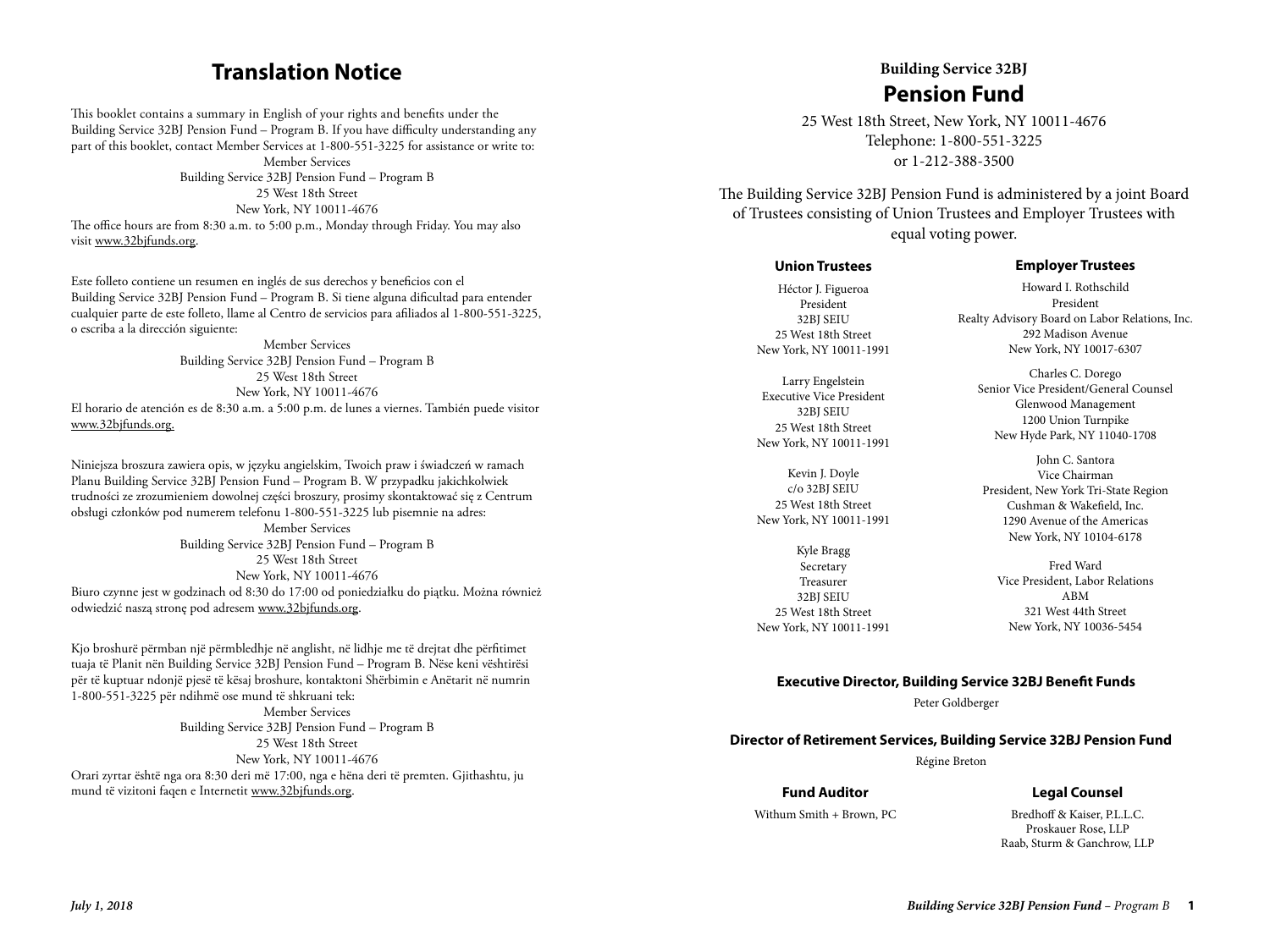# **Contents**

| Special Transition Rules for Participants Who Worked in |  |
|---------------------------------------------------------|--|
|                                                         |  |
|                                                         |  |
|                                                         |  |
|                                                         |  |
|                                                         |  |
|                                                         |  |
|                                                         |  |
|                                                         |  |
|                                                         |  |
|                                                         |  |
|                                                         |  |
| Single Life Pension with 12 Months Guaranteed 24        |  |
|                                                         |  |
|                                                         |  |
|                                                         |  |
|                                                         |  |
|                                                         |  |

**Page**

| Statement of Rights under the Employee Retirement Income Security Act |  |
|-----------------------------------------------------------------------|--|
|                                                                       |  |
|                                                                       |  |
|                                                                       |  |
|                                                                       |  |
|                                                                       |  |
|                                                                       |  |
|                                                                       |  |
| <b>Contact Information - Member Services Inside Back Cover</b>        |  |

**Page**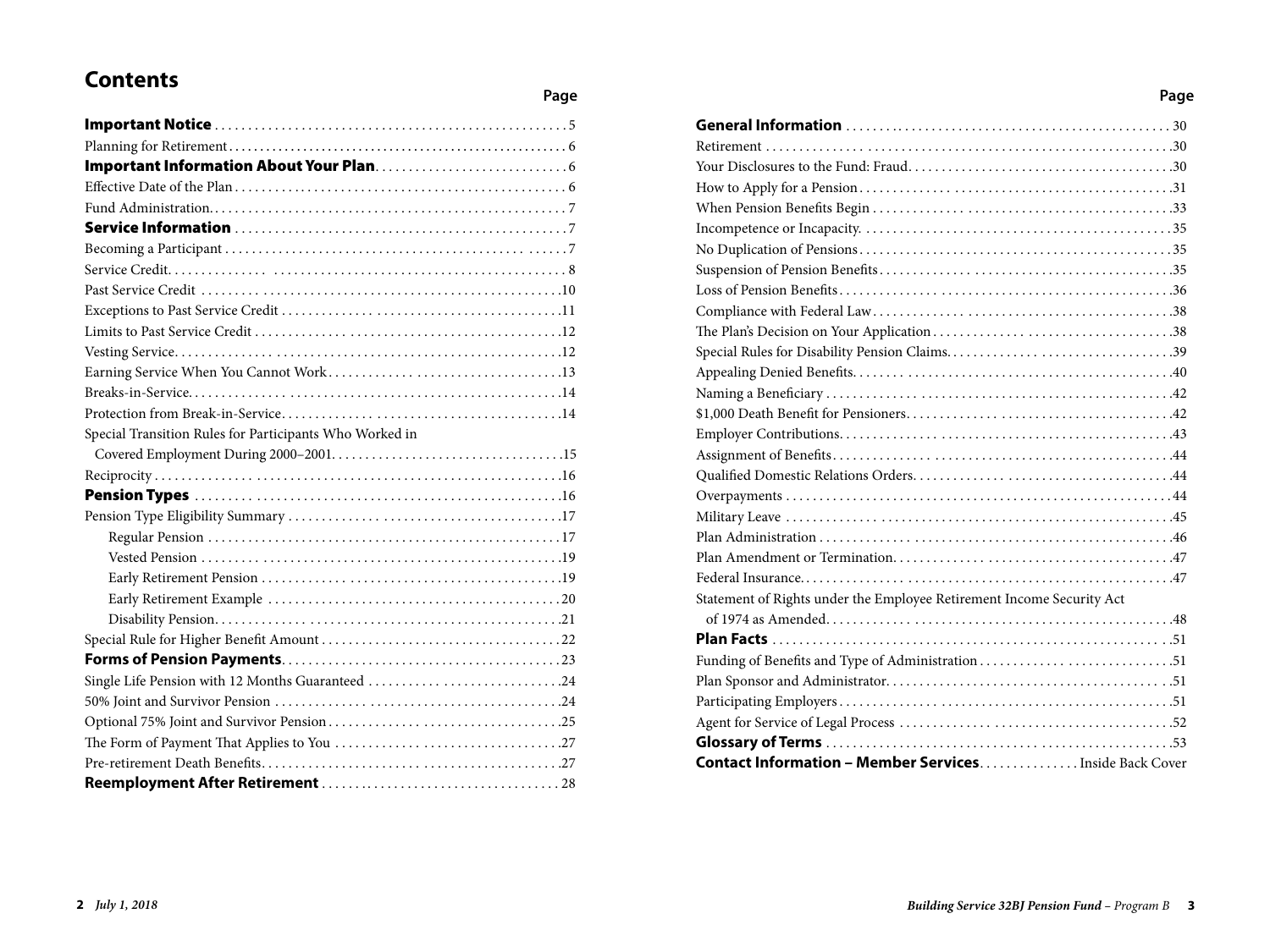## **Important Notice**

This booklet is the Summary Plan Description ("SPD") of **Program B** of the Building Service 32BJ Pension Fund (the "**Plan**"), which is one program of benefits under the Building Service 32BJ Pension Plan (the "**Fund**"). Although there are three programs of benefits under the **Plan**, the term "**Plan**", when used by itself in this booklet, refers to **Program B**. This booklet is only a brief summary of the most important provisions of the **Plan**. Your rights to benefits will be governed by the official rules and regulations of the **Plan**, as interpreted by official action of the Board of Trustees (the "**Board**"). Nothing in this summary will modify or change the official rules and regulations of the **Plan**. If there is any conflict between the terms of the official rules and regulations of the **Plan** and this booklet, the official rules and regulations will control. The official rules and regulations of the **Plan** are available from the Compliance Office. The Compliance Office can be reached at the address and telephone number printed on page 52. In addition, the **Board** reserves the right, in their sole and absolute discretion, to amend the **Plan** at any time, subject to the terms of the applicable collective bargaining agreements.

- Save this booklet put it in a safe place. If you lose a copy, you can ask Member Services for another or obtain it from www.32bjfunds.org.
- If you change your address or other personal information, including name, telephone, and marital status–notify Member Services immediately so your records are up-to-date and to avoid delays in the delivery of benefits and other important notices. You may make the update online at www.32bjfunds.org.
- Throughout this booklet, the words "you" and "your" refer to individuals who are **Participants**, as defined on page 55.
- This booklet describes the provisions of the **Plan** as amended through July 1, 2018, and generally applies to pension benefits that have not yet begun to be paid. If you are already receiving benefits, this booklet does not apply to you and you should refer to the Summary Plan Description and official **Plan** documents in effect at the time you stopped working in **Covered Employment** (as defined on page 53) to determine your rights under the **Plan**. The Compliance Department can provide copies of those documents to you. Please request these documents from the Compliance Department in writing at the address on page 52.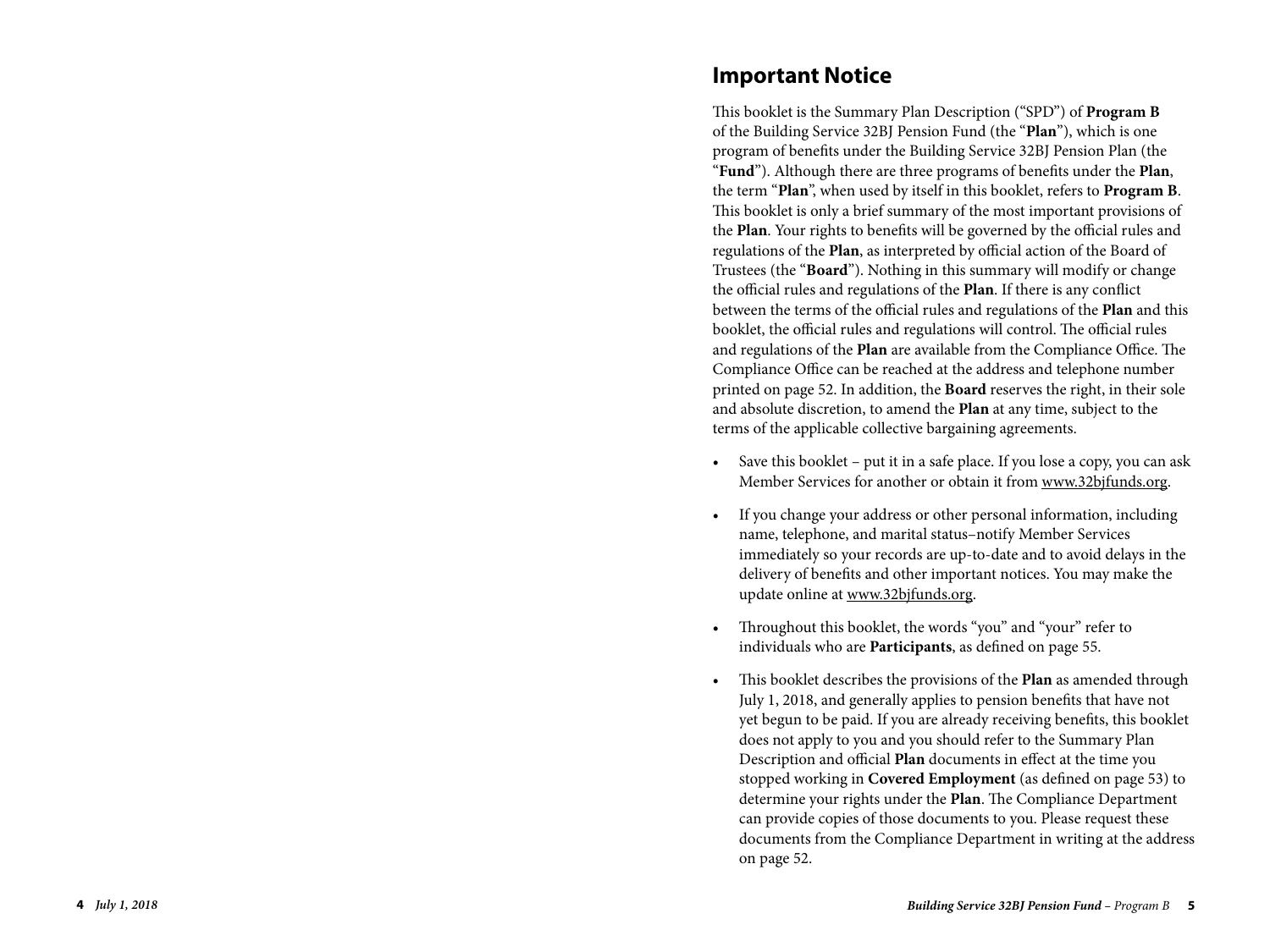- All capitalized terms, for example, **Covered Employment**, are defined in the Glossary of Terms beginning on page 53.
- This booklet is intended only as a summary of the **Plan's** highlights and is not the complete **Plan** document. Since this booklet summarizes rules that can be complex, it is possible that inconsistencies between the actual **Plan** provisions and this booklet may exist. The official rules and regulations will govern even if you believe you have received contrary information from your employer or a **Fund** or **Union** employee.

## Planning for Retirement

Planning for retirement is a complex process. You should start thinking about retirement long before you are ready to **Retire**. In addition to using this SPD to learn more about your pension benefit, you can learn more at our website, www.32bjfunds.org. The website includes helpful information which can help you plan for your retirement at different stages in your life.

When you are ready to **Retire**, call Member Services four months before your anticipated retirement date to schedule a meeting with a Retirement Counselor, who will walk you through the process.

# **Important Information About Your Plan**

## Effective Date of the Plan

The **Plan** was established on September 1, 2000, when the Local 307 Pension Trust Fund that had been maintained for employees in Nassau and Suffolk Counties under agreements with 32BJ SEIU (the "**Union**") was merged into the Building Service 32BJ Pension Fund (with no change in the benefits provided to employees covered by those agreements). Generally, the **Plan** provides benefits to employees working under a collective bargaining agreement between a building employer and the **Union** in Nassau and Suffolk Counties.

The term "**Plan**", when used by itself in this booklet, refers to **Program B**. The benefits provided for employees working under a collective bargaining agreement between a building employer and the **Union** in Manhattan, Queens, Brooklyn or Staten Island are referred to in this booklet as "Program A." Effective January 1, 2008, a new plan of benefits was designed to provide a pension for groups of employees outside the five boroughs of New York City, Nassau and Suffolk counties who previously did not have a pension. This plan, which primarily covers employees in New Jersey, is referred to as "Program C". Program A and Program C benefits are described in separate booklets.

## Fund Administration

The Building Service 32BJ Pension Fund is administered by a joint Board of Trustees composed of **Union** and Employer Trustees with each having equal voting power. The address of the Board of Trustees is:

**25 West 18th Street New York, New York 10011-4676**

See page 1 for the members of the Board of Trustees.

# **Service Information**

The amount of your pension is determined by the number of **Service Credits** you earn. You begin to accrue **Service Credits** when you become a **Plan Participant**, typically on the January 1 or July 1 following your first full 12 months of employment, as described below. Because you do not earn **Service Credits** for the period before you become a **Participant**, working 25 years does not necessarily mean you have earned 25 years of **Service Credit**.

## Becoming a Participant

Generally, you are eligible to participate in the **Plan** if you have completed 1,000 **Hours of Service** (as described below and defined on pages 54–55) in the first 12 consecutive months after you are hired in **Covered Employment**. If you satisfy that requirement, your entry date for participation is the earlier of January 1 or July 1 following your first anniversary of employment. If you do not complete 1,000 **Hours of Service** during the first 12 consecutive months following your date of hire, you will become a **Participant** in the **Plan** as of the July 1 immediately following the first **Plan Year**–July 1 to June 30–in which you complete at least 1,000 **Hours of Service**. You begin to earn **Service Credit** as of the date when you become a **Participant**, but you begin to earn **Vesting Service** from the first day of **Covered Employment**. It is important to note that **Vesting Service** determines your *eligibility* for a benefit while your **Service Credit** determines the *amount* of your pension benefit.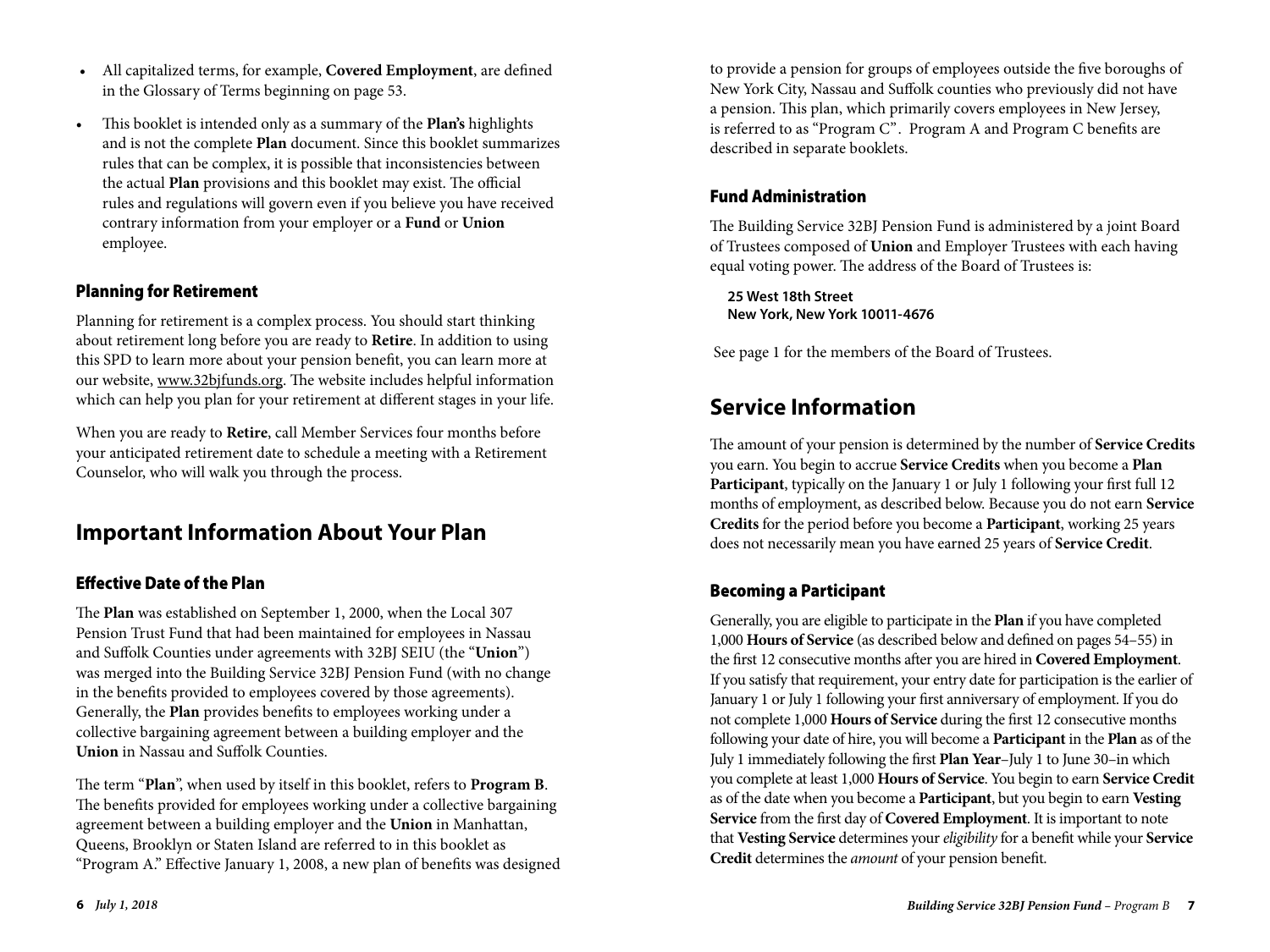There is a special transition rule for the years 2000-2001, when the pension merger took place. See pages 15–16.

For example, if you begin working on February 22, 2018 in **Covered Employment** and work every week, then you will become a **Participant** and begin accruing **Service Credit** on July 1, 2019. You will begin earning **Vesting Service** on February 22, 2018. If you are entitled to **Past Service Credit** as described on pages 10–12, you will become a **Participant** on the date your employer becomes obligated to contribute to the **Fund** for benefits under **Program B**.

If you cease to be a **Participant** due to a **Break-in-Service**, as described on pages 14–15 and page 53, and later return to **Covered Employment**, you will become a **Participant** immediately upon reentering **Covered Employment** unless you have had a permanent **Break-in-Service** (five consecutive one-year **Breaks-in-Service**).

If you have had a permanent **Break-in-Service**, you will have to satisfy the rules above as if you are a new employee.

## Service Credit

Generally, **Service Credit** is earned if you are working in a classification of employment for which an employer is required to contribute to the **Fund** for benefits under **Program B** of the **Plan**. You may alternate employment back and forth between **Contributing Employers** (see page 53), whether they are commercial or residential, without losing credit, but you will not receive more than one month of credit in any calendar month, or three months of credit in any calendar quarter, even if more than one employer contributes on your behalf in that period.

In addition to **Service Credit** earned during the period of time during which your employer is obligated to contribute to the **Fund**, you may also receive **Service Credit** for periods before contributions begin (called **Past Service Credit**). This is described on pages 10–12.

You will earn only one pension for all credited service under the **Fund**, regardless of how many employers contribute to the **Fund** on your behalf. If you work concurrently for employers that are obligated to contribute to more than one program of benefits, you will accrue **Service Credit** for the program of benefits which provides the highest level of benefits.

If you work for more than one employer and those employers are obligated to contribute to more than one program of benefits, for example **Program B** and another program of this **Fund**, if your work is not concurrent, you will accrue **Service Credi**t under each program of benefits and your benefits will be calculated separately. (See No Duplication of Pensions on page 35 for additional information).

#### **Alert:**

Please note that you will earn only one pension from this **Fund;** if you earn **Service Credit** under a different pension fund, such as the 32BJ North Pension Fund or the 32BJ School Workers Pension Fund, you may earn more than one pension.

The following tables show how much **Service Credit** you will earn for each **Hour of Service** (as defined on pages 54–55) during specified time periods for a **Contributing Employer**.

For **Hours of Service** on and after July 1, 2011, you receive **Service Credit** in accordance with the following schedule:

| <b>Hours of Service in Covered Employment</b><br>Per Plan Year (July 1-June 30) | Service Credit |  |  |  |
|---------------------------------------------------------------------------------|----------------|--|--|--|
| Less than 910                                                                   | 0              |  |  |  |
| 910 but less than 1,365                                                         | 1/2            |  |  |  |
| 1,365 but less than 1,820                                                       | 3/4            |  |  |  |
| 1,820 or more                                                                   |                |  |  |  |

For **Hours of Service** between January 1, 1976 and June 30, 2011, you earned **Service Credit** in accordance with the following schedule:

| <b>Hours of Service in Covered Employment</b><br>Per Plan Year (July 1-June 30) | <b>Service Credit</b> |  |  |  |
|---------------------------------------------------------------------------------|-----------------------|--|--|--|
| Less than 250                                                                   | 0                     |  |  |  |
| 250 but less than 500                                                           | 1/4                   |  |  |  |
| 500 but less than 750                                                           | 1/2                   |  |  |  |
| 750 but less than 1,000                                                         | 3/4                   |  |  |  |
| 1,000 or more                                                                   |                       |  |  |  |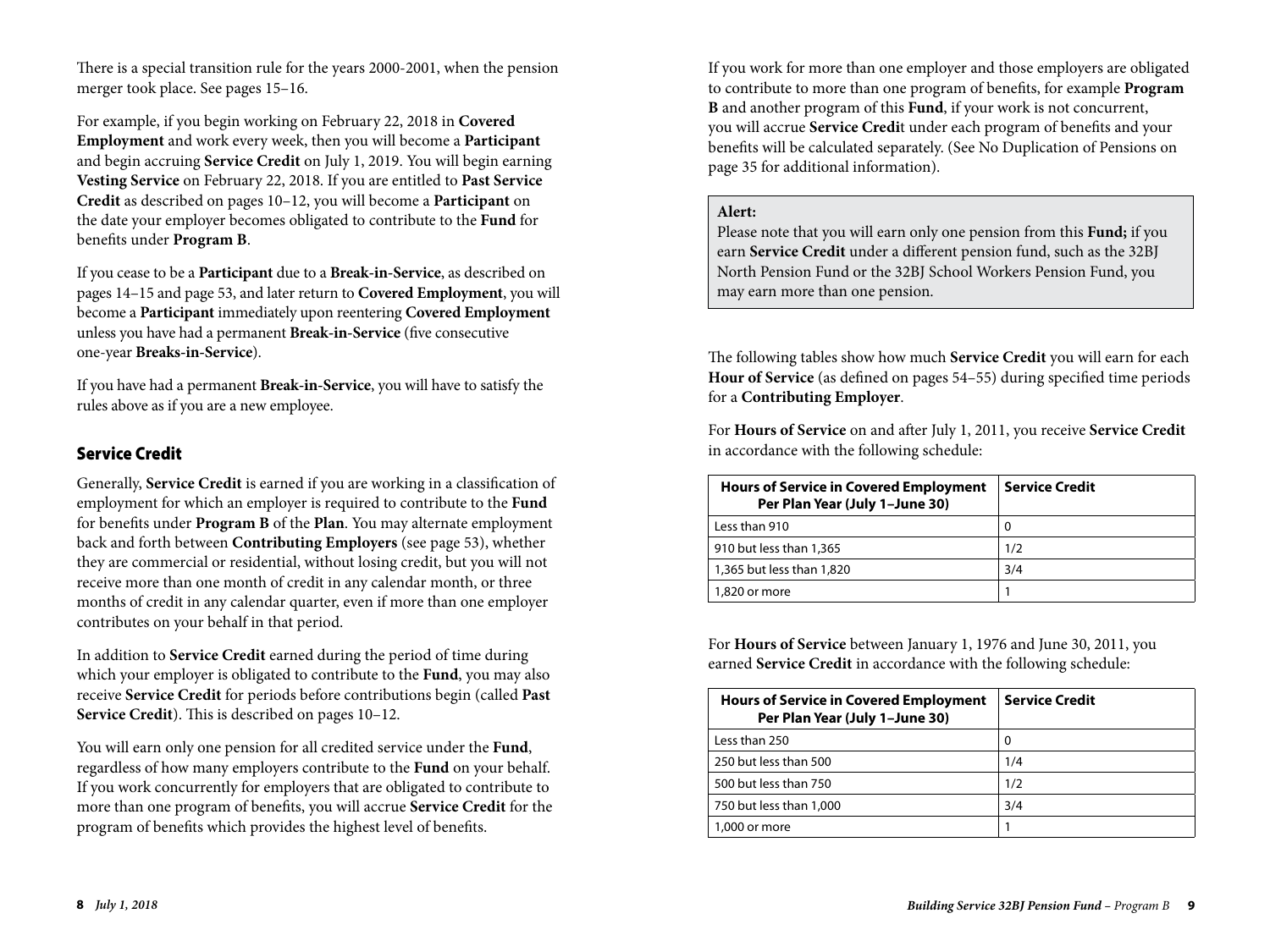For **Hours of Service** before January 1, 1976, you earned **Service Credit** in accordance with the following schedule:

| Period                               | <b>Service Credit</b> | For each calendar quarter in<br>which you worked in<br><b>Covered Employment</b> |
|--------------------------------------|-----------------------|----------------------------------------------------------------------------------|
| Before June 1, 1972                  | 1/4 Service Credit    | Two months or more                                                               |
| June 1, 1972 to<br>December 31, 1975 | 1/4 Service Credit    | Eight weeks or more                                                              |

## Past Service Credit

**Past Service Credit** is **Service Credit** awarded for work performed in a building before that building is covered by a collective bargaining agreement requiring contributions to this **Plan**. Not all **Participants** are entitled to **Past Service Credit**.

You may be eligible for **Past Service Credit** if your employer was required to make contributions to the **Fund** in its first collective bargaining agreement with the **Union** and you worked in the building at that time.

To qualify for **Past Service Credit** you must:

- have worked in that same building for at least 15 of the 36 months immediately preceding the effective date of your employer's first collective bargaining agreement with the **Union**; and
- be credited with at least ½ **Service Credit** in the building after your employer began making contributions to the **Fund** for benefits under the **Plan** (unless you were covered by another pension plan in the building before your employer was first required to make contributions to the **Fund** for benefits under **Program B**).

**For example**: John begins working for ABC Services as a cleaner at 123 Any Street on February 1, 2012. On July 1, 2019, ABC Services enters into its first collective bargaining agreement with the **Union** covering cleaners at 123 Any Street and that collective bargaining agreement requires contributions to the **Fund** for benefits under **Program B**. If John worked 15 of the 36 months immediately preceding July 1, 2019 for ABC Services and he continues to work for ABC Services at 123 Any Street after July 1, 2019 and earns at least ½ **Service Credit**, he will receive **Past Service Credit** for his employment during the period February 1, 2012 through June 30, 2019.

Note that if the employer is not required to begin making contributions as of the effective date of its first collective bargaining agreement with the **Union**, no **Service Credit** will be earned for the period from the effective date of the collective bargaining agreement to the date on which contributions are required to be made. **Past Service Credit** earned before the effective date may be combined with **Service Credit** earned after contributions begin. If contributions do not begin in the first collective bargaining agreement, there will be no **Past Service Credit** awarded.

### Exceptions to Past Service Credit

Even if you satisfy the rules above and on the preceding page for **Past Service Credit**, if your employer became a **Contributing Employer** on or after July 1, 2002, it will not be granted:

- If your employer withdraws from this **Plan** or ceases to have an obligation to make contributions for the building or classification of employment in which you were working when your employer first became obligated to make contributions to the **Fund** for benefits under **Program B**, unless the employer no longer has any employees in that classification or building, or your employer made at least four years of contributions for the category of employees who were granted **Past Service Credit**.
- If your employer was previously party to any other collective bargaining agreement with the **Union** or another local union that merged into the **Union**.
- If your employer became a **Contributing Employer** as a result of a merger of another pension plan with **Program B**. In case of such a plan merger, the amount of benefit to which you are entitled for periods of service prior to the plan merger shall be determined in accordance with the provisions of the pension plan that is merged with **Program B**, and you will receive no **Past Service Credit** for periods of service that have been credited under the merged pension plan.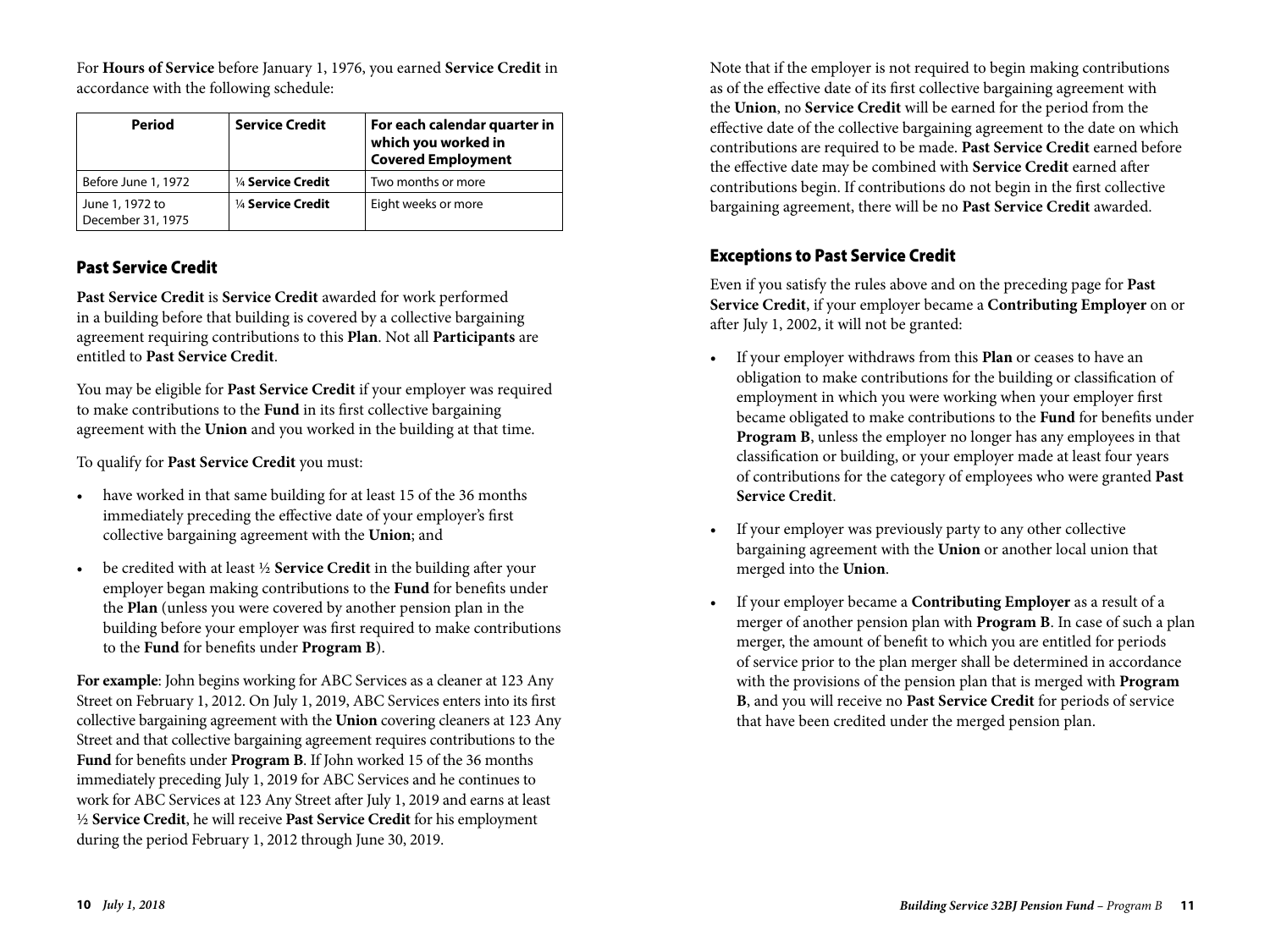## Limits to Past Service Credit

If your employer provided another pension plan for you before it became a **Contributing Employer** to this **Plan**, and it became a **Contributing Employer** on or after July 1, 2002, the benefits you earn from this **Plan** based on **Past Service Credit** will be reduced by the benefits you received, or are entitled to receive, from the prior plan based on that same service.

### Vesting Service

You will earn a right to a pension at **Normal Retirement Age**, usually age 65 (as defined on page 55), once you earn five years of **Vesting Service** before you have a permanent **Break-in-Service**. If you satisfy these conditions you will be **Vested** (see page 57), and your benefit generally cannot be taken away even if you no longer work in the building service industry. If you do not earn five years of **Vesting Service**, you will not be entitled to any benefits under the **Plan** unless you reach your **Normal Retirement Age** while still working in **Covered Employment**. (See Loss of Pension Benefits on pages 36–37 for more information on the circumstances under which you could lose benefits under the **Plan**.) **Vesting Service** is different from **Service Credit**. **Vesting Service** determines your *eligibility* for a pension; **Service Credit** determines *how much* the pension will be.

For each **Plan Year** (July 1–June 30) during which you are in **Covered Employment** (at least 1,000 **Hours of Service***)*, you will receive one year of **Vesting Service***.* (You will never receive more than one year of *V***esting Service** in a single **Plan Year***.)* 

You may also receive **Vesting Service** working for a **Contributing Employer** in a position that is not covered by the **Plan**, if your work in that position is right before or is right after your **Covered Employment** for that same employer. For example, if you work as a vacation replacement and then are hired into regular employment with the same employer, you receive **Vesting Service** for the period you worked as a vacation replacement. Alternatively, if you are hired into a management or other non-union position by your employer immediately following your service in a **Union** position, then you would receive **Vesting Service** for that employment.

In addition, **Vesting Service** includes **Covered Employment** under other programs of this **Fund**, subject to the limit that you cannot receive more than one year of **Vesting Service** for any **Plan Year**. **Past Service Credit** will also count as **Vesting Service**.

Once you are **Vested**, even a lengthy absence from **Covered Employment** will not constitute a permanent **Break-in-Service**. You will qualify for a pension if you earn five years or more of **Vesting Service** without a permanent **Break-In-Service** or attain **Normal Retirement Age** while still working in **Covered Employment**. (See page 14 for detailed rules on **Breaks-in-Service**.)

There is a special transition rule for the years 2000-2001–when the pension merger took place. See pages 15–16 for information.

#### **ALERT**

It is important to note that **Vesting Service** is used to establish your eligibility for a pension, while **Service Credit** determines the amount of your pension.

## Earning Service When You Cannot Work

The **Plan** will grant you **Service Credit** and **Vesting Service** just as if you were working in **Covered Employment** for certain periods when you cannot work. Those periods of time include:

- periods for which you receive disability benefits required by state law or workers' compensation for disability attributable to **Covered Employment**, up to six months or 501 hours.
- certain periods of military service as required by law; contact the Compliance Office for details.

In all such cases, to qualify for **Service Credit** or **Vesting Service** for periods when you cannot work, you must have been working in **Covered Employment** at the beginning of the period for which you wish to be credited.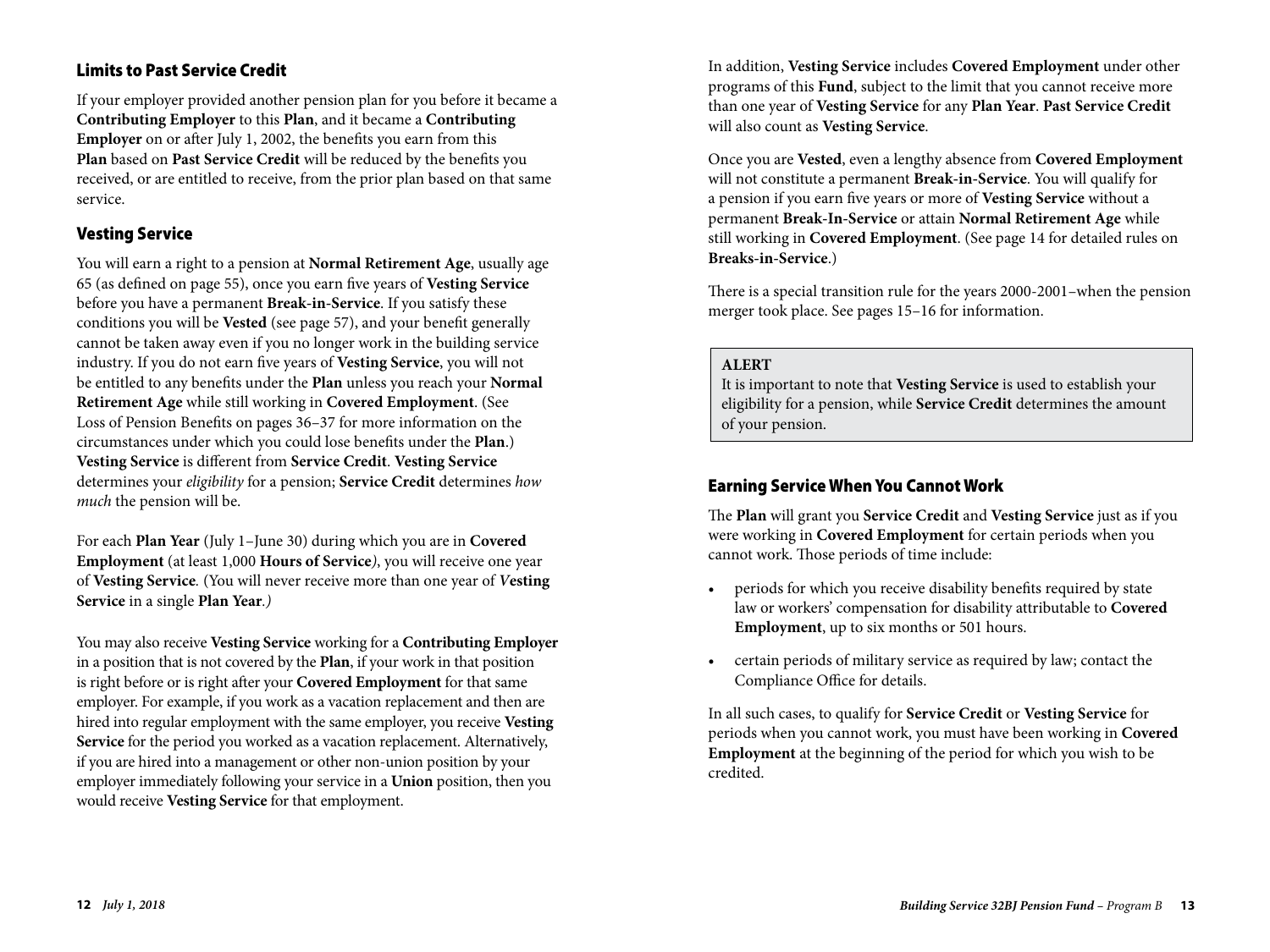## Breaks-in-Service

If you are not **Vested** and you do not work in **Covered Employment** for long continuous periods of time, you may have a **Break-in-Service**. If you have a one-year **Break-in-Service**, you will cease to be a **Participant** as of the last day of the **Plan Year** that constituted such break. If you have a permanent **Break-in-Service**, you will lose all previously earned **Service Credit** and **Vesting Service** and will be treated as a new employee for purposes of eligibility to become a **Participant**.

You will incur a one-year **Break-in-Service** if you do not have at least 500 **Hours of Service** in **Covered Employment** during a **Plan Year** (July 1–June 30). A **Break-in-Service** becomes permanent after you have incurred five consecutive one-year **Breaks-in-Service**.

See the special transition rules on pages 15–16 for how a **Break-in-Service** is determined in the years 2000 and 2001.

For purposes of these **Break-in-Service** rules, **Hours of Service** under **Program B** will be combined with **Hours of Service** credited under any other program of benefits under this **Fund**, such as Program A or Program C. In addition, service for a **Contributing Employer** in a position that is not covered by the **Plan**, if your work in that position is right before or is right after your **Covered Employment** for that same employer, will count toward preventing a **Break-in-Service**.

## Protection from Break-in-Service

In certain circumstances, your absence from **Covered Employment** will be counted solely for the purpose of preventing you from incurring a **Break-in-Service**. You are protected from having a **Break-in-Service** in the following circumstances:

• You missed work in 1985 or later because of your pregnancy, the birth of a child, the placement of a child for adoption, or caring for a child immediately following birth or placement for adoption. In these circumstances, you will be treated as if you had earned up to 500 **Hours of Service** for each separate absence from work.

• You were on a leave of absence your employer was legally required to give you under the Federal Family and Medical Leave Act (commonly known as the "FMLA"), on or after August 3, 1993. In these circumstances, you will be treated as if you had earned the **Hours of Service** that you otherwise would have worked. You will be credited only to the extent required by the FMLA.

## Special Transition Rules for Participants Who Worked in Covered Employment During 2000–2001

The Local 307 Plan (now "**Program B**") determined all **Service Credits** and **Vesting Service** based on calendar years. Upon merger with this **Plan**, that 12-month period changed to the 12-month period that runs from July 1 to June 30. In order to make that transition without causing any **Participant** to lose credit, there are special transition rules for 2000 and 2001.

- In order to determine when you become a **Participant** (if you were not already a participant in the Local 307 Plan or the **Fund** before the merger), you would become eligible for participation upon completing 1,000 **Hours of Service** in any of the following periods:
	- the 12-month period beginning when you first entered **Covered Employment**, or
	- calendar year 2001, or
	- the period from July 1, 2001 to June 30, 2002.
- You *ceased to be a Participant* in **Program B** if you failed to complete 500 **Hours of Service** in calendar year 2000, unless you completed 500 **Hours of Service** during the period from July 1, 2000 to June 30, 2001, were a **Pensioner**, or were **Vested**.
- For *Service Credits*, your credits for calendar year 2000 were determined according to the first table on page 9. For the first six months of 2001, you accrued **Service Credits** according to that table up to a maximum of ½ **Service Credit** for the six-month period, but if you had more than 500 **Hours of Service** in that six months, the excess was credited to you for the **Plan Year** beginning July 1, 2001.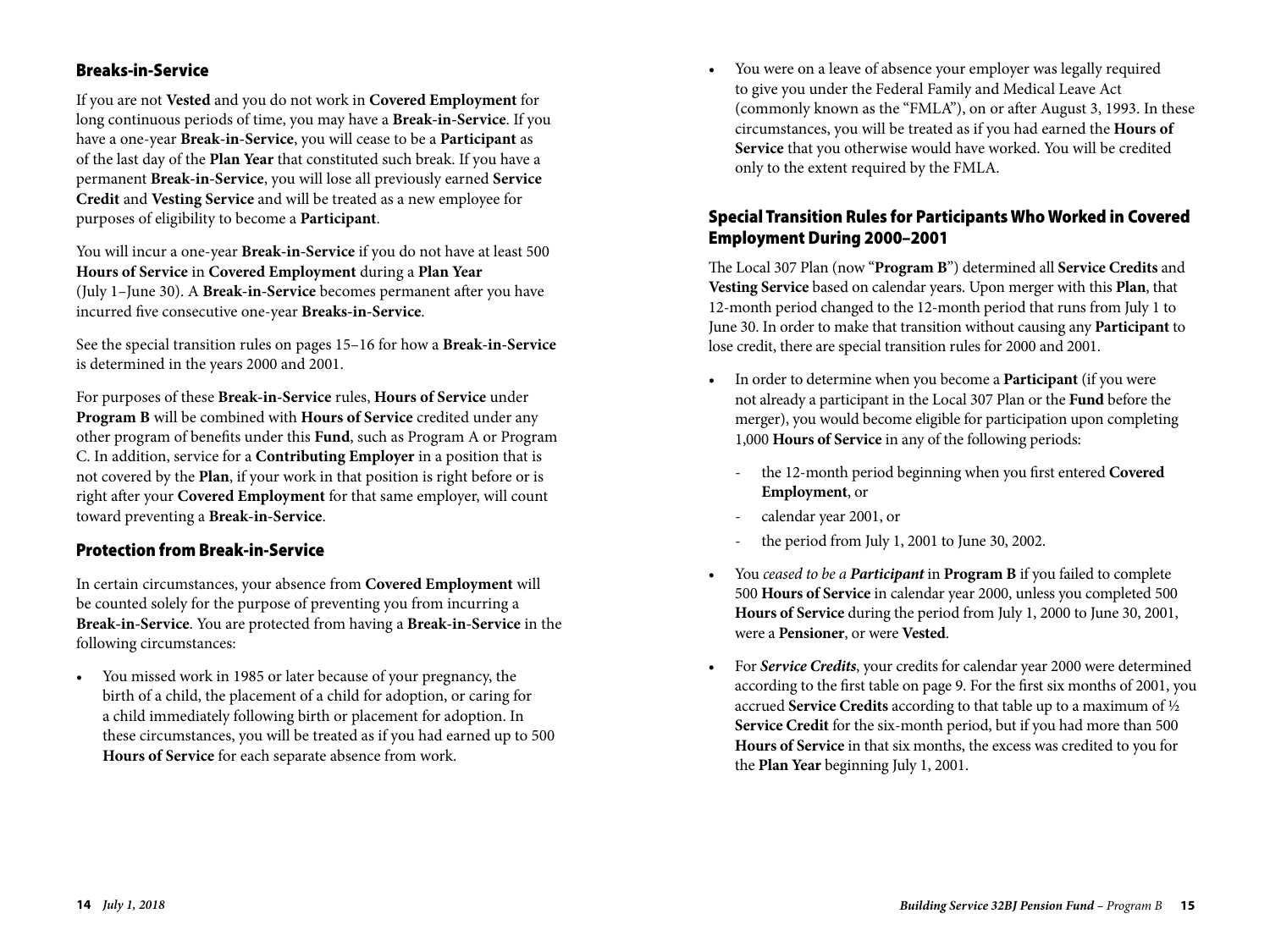- For *Vesting Service*, if you were a **Participant** on September 1, 2000, you received a year of **Vesting Service** for each of the following periods in which you completed at least 1,000 **Hours of Service**:
	- calendar year 2000, and
	- the period from July 1, 2000 to June 30, 2001.

## Reciprocity

The Trustees of the **Fund** have entered into reciprocity agreements with other pension funds covering **Participants** of this **Fund**, including the 32BJ North Pension Fund and the 32BJ/Broadway League Pension Fund. These reciprocity agreements may provide for recognition of **Vesting Service** and/or **Service Credit** in determining whether a **Participant** is **Vested** in this **Plan** or entitled to a type of pension (e.g., **Vested Pension**) under this **Plan**. If you have worked in employment which required your employer to contribute to another pension fund, when you **Retire** you should let us know. To find out if the **Fund** has a reciprocity agreement with another pension fund under which you participate, call Member Services.

# **Pension Types**

**Program B** offers four types of pensions based on combinations of **Service Credit**, **Vesting Service**, age and/or health. This section will help you determine which pension type you qualify for and which meets your personal needs. The pension types are:

- **Regular Pension,**
- **• Vested Pension,**
- **• Early Retirement Pension,** and
- **• Disability Pension.**

## Pension Type Eligibility Summary

The following table summarizes the eligibility requirements for the four types of pensions that **Program B** offers to **Participants**:

| <b>Type of</b><br><b>Pension</b>             | Minimum Age                                                                                          | <b>Minimum</b><br><b>Service Credit</b> | <b>Additional</b><br><b>Conditions</b>                                                                                                                                                                                                                                                                                 |
|----------------------------------------------|------------------------------------------------------------------------------------------------------|-----------------------------------------|------------------------------------------------------------------------------------------------------------------------------------------------------------------------------------------------------------------------------------------------------------------------------------------------------------------------|
| <b>Regular Pension</b>                       | 65                                                                                                   | 25 Years                                | None                                                                                                                                                                                                                                                                                                                   |
| <b>Regular Pension</b>                       | 62                                                                                                   | 25 Years                                | Continue working in <b>Covered</b><br><b>Employment</b> until at least age<br>62 and, have earned credit for<br>at least one <b>Hour of Service</b><br>under a collective bargaining<br>agreement that requires the<br>employer to contribute at a<br>rate that pays for this benefit.<br>See pages 17-20 for details. |
| <b>Vested Pension</b>                        | 65 or your age<br>on your fifth<br>anniversary<br>of Plan<br>participation,<br>whichever is<br>later | None                                    | Five years of Vesting Service                                                                                                                                                                                                                                                                                          |
| Early<br><b>Retirement</b><br><b>Pension</b> | 55                                                                                                   | 10 Years                                | None                                                                                                                                                                                                                                                                                                                   |
| <b>Disability</b><br><b>Pension</b>          | 50                                                                                                   | 15 Years                                | Permanent and total disability<br>(as evidenced by a Social<br>Security Disability Notice of<br>Award)* begins while working<br>in Covered Employment.                                                                                                                                                                 |

\* The Social Security Administration classifies your disability as total and permanent if it sets your review for continuing eligibility for payments no less frequently than once every seven years, but no more frequently than once every five years.

## **Regular Pension**

You will receive a **Regular Pension** if you have reached age 65, have accrued at least 25 years of **Service Credit** and have stopped working in **Covered Employment.** 

You will also be entitled to a **Regular Pension** if you continued in **Covered Employment** until age 62 or older, you earned at least 25 years of **Service Credit**, and you had at least one **Hour of Service** at the rate in column A or column C of the table on the following page.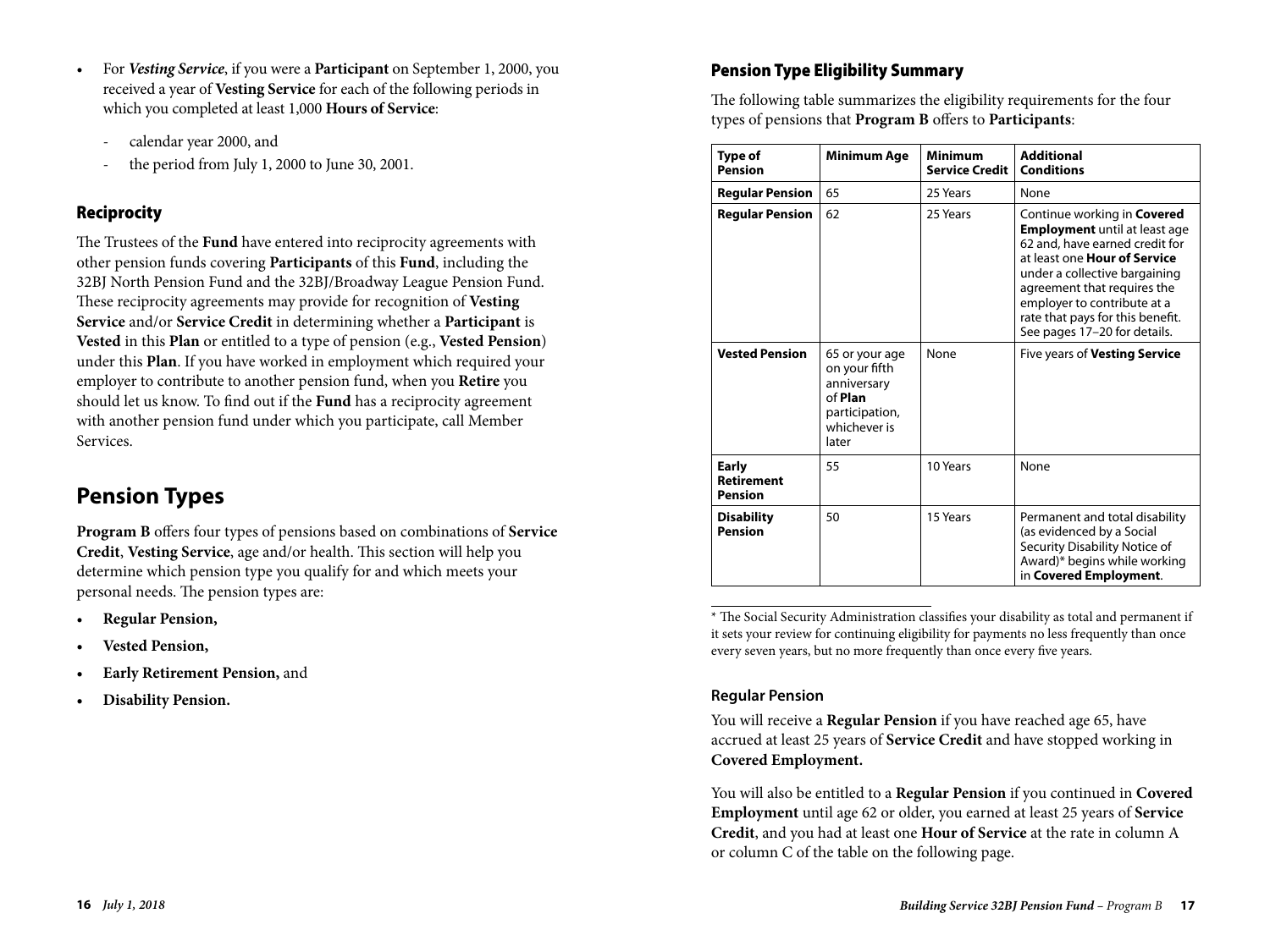The amount of your **Regular Pension** will depend upon the benefit level that was in effect when you last worked in **Covered Employment** before retirement (subject to the special rule on page 22 for interruptions in **Covered Employment**).

|                                                   | Column A                                                                                                                                                              |        | <b>Column B</b>                                                                                                                                             |        | Column <sub>C</sub>                                                                                                                                                          |        |  |
|---------------------------------------------------|-----------------------------------------------------------------------------------------------------------------------------------------------------------------------|--------|-------------------------------------------------------------------------------------------------------------------------------------------------------------|--------|------------------------------------------------------------------------------------------------------------------------------------------------------------------------------|--------|--|
| <b>Contribution Rate</b><br><b>Effective Date</b> | <b>Monthly Regular</b><br><b>Pension of</b><br>\$425.00/ Vested<br>or Disability<br>Pension of \$17.00<br>for each year of<br><b>Service Credit up</b><br>to \$425.00 |        | <b>Monthly Regular</b><br>Pension of<br>\$1,000.00/ Vested<br>or Disability<br>Pension of \$40.00<br>for each year of<br>Service Credit up<br>to \$1,000.00 |        | <b>Monthly Regular</b><br><b>Pension of</b><br>\$1,160.00/ Vested<br>or Disability<br><b>Pension of</b><br>\$46.40 for each<br>year of Service<br>Credit up to<br>\$1,160.00 |        |  |
| <b>Monthly</b>                                    |                                                                                                                                                                       | Hourly | <b>Monthly</b><br><b>Hourly</b>                                                                                                                             |        | Monthly                                                                                                                                                                      | Hourly |  |
| 2011                                              | \$55.99<br>\$0.37                                                                                                                                                     |        | \$145.60                                                                                                                                                    | \$0.96 | \$204.16                                                                                                                                                                     | \$1.35 |  |
| 2012                                              | \$58.75<br>\$0.39                                                                                                                                                     |        | \$152.75                                                                                                                                                    | \$1.01 | \$214.25                                                                                                                                                                     | \$1.41 |  |
| 2013                                              | \$61.50<br>\$0.41                                                                                                                                                     |        | \$159.75                                                                                                                                                    | \$1.05 | \$224.00                                                                                                                                                                     | \$1.48 |  |
| 2014                                              | \$64.25<br>\$0.42                                                                                                                                                     |        | \$166.75                                                                                                                                                    | \$1.10 | \$234.00                                                                                                                                                                     | \$1.54 |  |
| 2015                                              | \$67.00<br>\$0.44                                                                                                                                                     |        | \$173.75<br>\$1.15                                                                                                                                          |        | \$243.75                                                                                                                                                                     | \$1.61 |  |
| 2016                                              | \$69.75<br>\$0.46                                                                                                                                                     |        | \$181.00<br>\$1.19                                                                                                                                          |        | \$253.50                                                                                                                                                                     | \$1.67 |  |
| 2017                                              | \$72.25<br>\$0.48                                                                                                                                                     |        | \$188.00<br>\$1.24                                                                                                                                          |        | \$263.50                                                                                                                                                                     | \$1.74 |  |
| 2018                                              | \$0.49<br>\$75.00                                                                                                                                                     |        | \$1.29<br>\$195.00                                                                                                                                          |        | \$273.25                                                                                                                                                                     | \$1.80 |  |
| 2019                                              | \$77.75<br>\$0.51                                                                                                                                                     |        | \$202.00<br>\$1.33                                                                                                                                          |        | \$283.25                                                                                                                                                                     | \$1.87 |  |
| 2020                                              | \$80.50<br>\$0.53                                                                                                                                                     |        | \$209.00<br>\$1.38                                                                                                                                          |        | \$293.00<br>\$1.93                                                                                                                                                           |        |  |
| 2021                                              | \$83.25<br>\$0.55                                                                                                                                                     |        | \$216.00<br>\$1.42                                                                                                                                          |        | \$303.00                                                                                                                                                                     | \$2.00 |  |
| 2022                                              | \$86.00<br>\$0.57                                                                                                                                                     |        | \$223.25<br>\$1.47                                                                                                                                          |        | \$312.75                                                                                                                                                                     | \$2.06 |  |
| 2023                                              | \$0.58<br>\$88.50                                                                                                                                                     |        | \$230.25                                                                                                                                                    | \$1.52 | \$2.13<br>\$322.75                                                                                                                                                           |        |  |

Here is an example of how the **Regular Pension** is calculated:

Robert **Retires** in 2018 at age 65 with 25 years of **Service Credit**.

The amount of Robert's pension is determined by multiplying the applicable monthly pension rate by the number of **Service Credits**, up to a maximum of 25. To find his applicable monthly pension rate, Robert should consult the table above for the rate that corresponds to the monthly or hourly contribution amount his employer was required to contribute on behalf of covered employees under the last collective bargaining agreement that covered his employment.

Here, Robert left **Covered Employment** after January 1, 2018 and his last **Covered Employment** was under a collective bargaining agreement requiring contributions of \$75.00 per month/\$.49 per hour. That rate appears in Column A, and it corresponds to the monthly pension rate of \$425. Robert would be entitled to a monthly pension of \$425.00 (\$17.00 x 25 **Service Credits**).

Using the same age and **Service Credits**, if Robert worked under an agreement requiring contributions of \$273.25 per month/\$1.80 per hour, he would look to Column C. His monthly pension rate would be \$1,160, and he would be entitled to a monthly pension of \$1,160.00 (\$46.40 x 25 **Service Credits**).

#### **Vested Pension**

You are entitled to **Retire** at age 65 with a **Vested Pension** if you have at least five years of **Vesting Service** or if you are working in **Covered Employment** when you reach age 65 or your fifth anniversary of participation, if later.

Your monthly benefit will depend upon how much **Service Credit** you have earned and the annual pension rate associated with the employer required contribution rate in effect under the last collective bargaining agreement that covered your employment. See the table on page 18.

## **Early Retirement Pension**

You are entitled to **Retire** with an **Early Retirement Pension** once you have reached age 55 if you have earned at least ten **Service Credits**.

The amount of your **Early Retirement Pension** will be the amount of the **Regular Pension** or **Vested Pension** that you would be entitled to receive at age 65 based on:

- your **Service Credits**, and
- the annual pension rate associated with the employer required contribution rate in effect under the last collective bargaining agreement that covered your employment. See the table on page 18.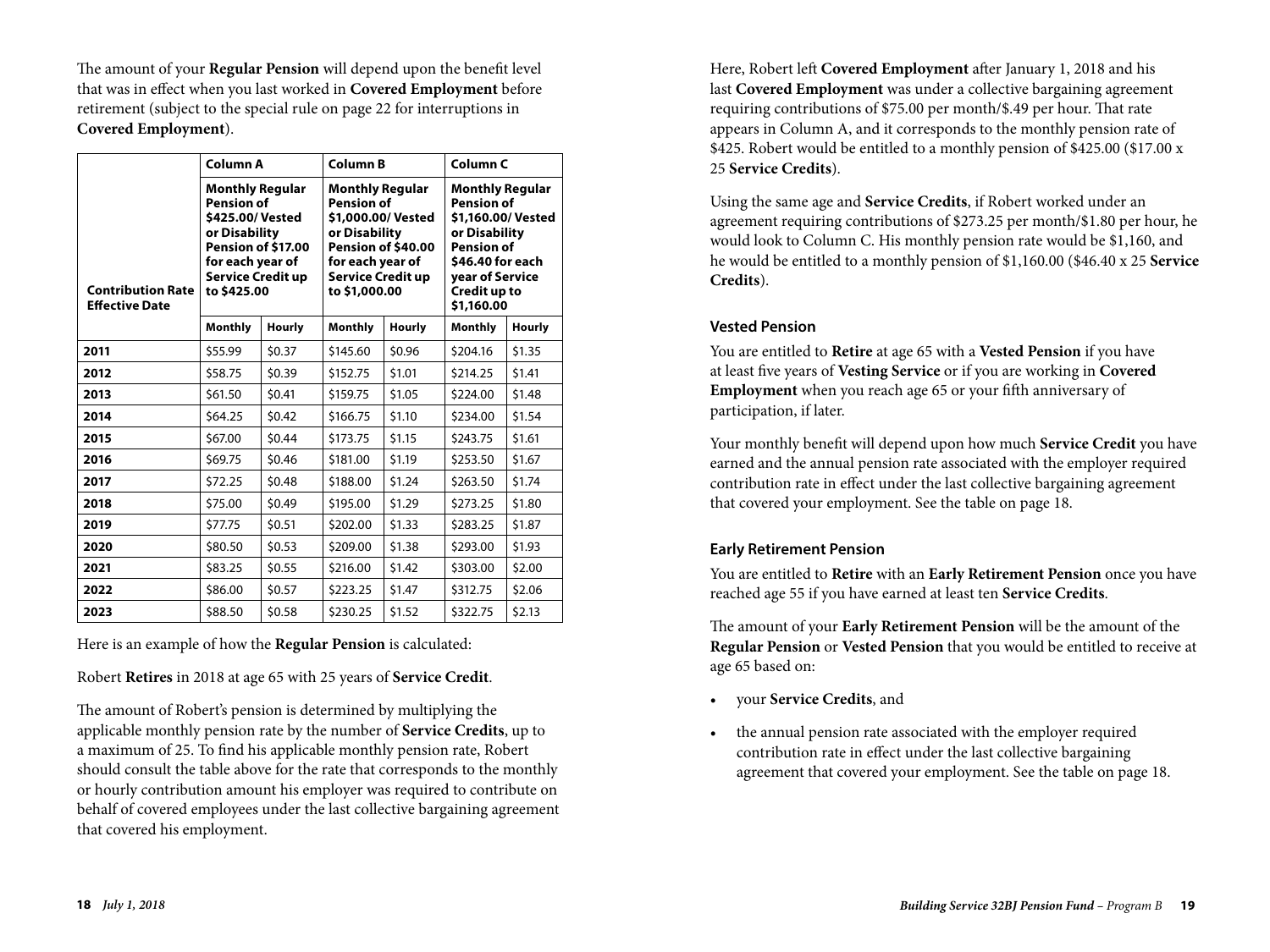It will be reduced by ½ of 1% for each month by which you are younger than age 65 on your **Annuity Starting Date**.

The reduction is due to the fact that an **Early Retirement Pensione**r is expected to receive a pension benefit for a longer period of time than a Pensioner who **Retires** at age 65.

The following table shows the percentage of the **Regular Pension** or **Vested Pension** benefit that an early retiree would receive at a specific age. These are the percentages of what would otherwise be payable if you started your pension at age 65.

| <b>Age at Retirement</b> |           |      |                |      |      |      |      |      |      |      |      |      |
|--------------------------|-----------|------|----------------|------|------|------|------|------|------|------|------|------|
| In<br>Years              | In Months |      |                |      |      |      |      |      |      |      |      |      |
|                          | 0         | 1    | $\overline{2}$ | 3    | 4    | 5    | 6    | 7    | 8    | 9    | 10   | 11   |
| 55                       | .400      | .405 | .410           | .415 | .420 | .425 | .430 | .435 | .440 | .445 | .450 | .455 |
| 56                       | .460      | .465 | .470           | .475 | .480 | .485 | .490 | .495 | .500 | .505 | .510 | .515 |
| 57                       | .520      | .525 | .530           | .535 | .540 | .545 | .550 | .555 | .560 | .565 | .570 | .575 |
| 58                       | .580      | .585 | .590           | .595 | .600 | .605 | .610 | .615 | .620 | .625 | .630 | .635 |
| 59                       | .640      | .645 | .650           | .655 | .660 | .665 | .670 | .675 | .680 | .685 | .690 | .695 |
| 60                       | .700      | .705 | .710           | .715 | .720 | .725 | .730 | .735 | .740 | .745 | .750 | .755 |
| 61                       | .760      | .765 | .770           | .775 | .780 | .785 | .790 | .795 | .800 | .805 | .810 | .815 |
| 62                       | .820      | .825 | .830           | .835 | .840 | .845 | .850 | .855 | .860 | .865 | .870 | .875 |
| 63                       | .880      | .885 | .890           | .895 | .900 | .905 | .910 | .915 | .920 | .925 | .930 | .935 |
| 64                       | .940      | .945 | .950           | .955 | .960 | .965 | .970 | .975 | .980 | .985 | .990 | .995 |

#### **Early Retirement Example**

If you are eligible for a **Vested Pension** of \$750.00 per month at age 65, and you **Retire** ten years early – at age 55 – you will receive 40% of what you would have received at age 65. Your **Early Retirement Pension** would be \$300.00 per month (\$750.00 x .400). This means a reduction of 60% (120 months  $x \frac{1}{2}$  of 1%). The reduction is necessary since you will receive this pension over a longer period of time compared to how long you would receive it if you postponed retirement until your **Normal Retirement Age** of 65.

#### **Disability Pension**

You are eligible for a **Disability Pension** if you have 15 **Service Credits**, have reached age 50 and you become totally and permanently disabled while working in **Covered Employment**. There is a six-month waiting period between the date when you first stop working due to total and permanent disability and the date when your **Disability Pension** can begin. If the **Pension Fund** receives your application more than nine months after you stop working in **Covered Employment**, your **Disability Pension** will not commence before the first day of the month after your application is received by the **Board**.

You are considered totally and permanently disabled if you submit to the **Board** a Social Security Administration Disability Notice of Award<sup>1</sup> showing that you are totally and permanently disabled and that your disability was found to have commenced while you were working in **Covered Employment**. The Social Security Administration classifies your disability as total and permanent if it sets your review for continuing eligibility for payments no less frequently than once every seven years, but no more frequently than once every five years.

Once your **Disability Pension** has started, it will be paid for the rest of your life, subject to the suspension of benefit rules described on page 35.

### **Alert:**

You should contact Member Services if you become disabled and believe the disability could be total and permanent. While you need to apply to Social Security to qualify for the **Disability Pension**, applying immediately may provide for a retroactive pension payment for the period you are waiting for your Social Security determination. If you apply later than nine months following your last day worked, you will not qualify for a retroactive pension payment.

<sup>&</sup>lt;sup>1</sup> If you cannot satisfy one or more of the requirements to receive a disability benefit award from the Social Security Administration for reasons unrelated to your medical or mental condition, you may qualify for a **Disability Pension** if the **Board** (or the **Board's** designee(s)) determines that you became totally and permanently unable, as a result of bodily injury or disease, to engage in any further employment or gainful pursuit while working in **Covered Employment**, on the basis of medical evidence that you submit that is satisfactory to the **Board** (or the **Board's** designee(s)).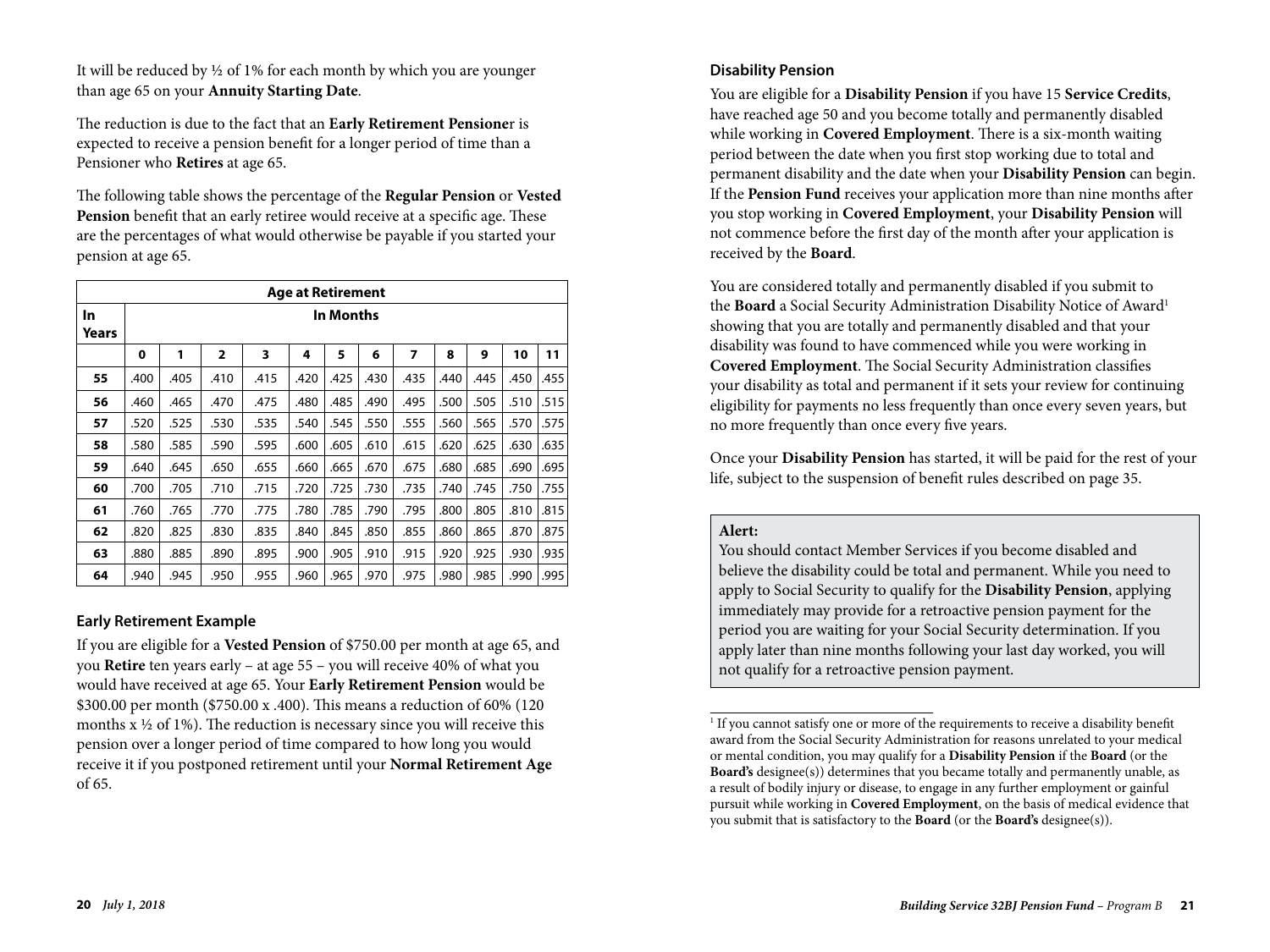## Special Rule for Higher Benefit Amount

A special rule will determine whether you are entitled to a higher benefit level following an interruption in your **Covered Employment**. This rule will apply to **Regular**, **Vested**, **Early Retirement**, and **Disability Pensions**. Generally, if you leave **Covered Employment** after you are eligible for a pension under **Program B**, but before you commence pension payments, and you later return to **Covered Employment**, your benefit will be calculated in two parts:

• the amount of **Service Credits** you earned before your first termination of **Covered Employment** (based on the benefit level then in effect),

plus

• the amount of **Service Credits** you earned after returning to **Covered Employment** (based on the benefit level then in effect).

If you return to **Covered Employment** and earn at least one-half of a **Service Credit**, the amount of your entire benefit will be calculated as if all **Service Credits** (including those that you earned before you first left **Covered Employment**) were earned at the benefit level in effect when you next terminate **Covered Employment**.

If you return to **Covered Employment** after you **Retire**, your benefit will be calculated in accordance with the rules described on pages 28–30 in the section Reemployment After Retirement.

#### **Alert:**

It is important that you carefully review the **Service Credits** that we have on record for you. These **Service Credits** are the basis for the amount of pension you will receive. Any discrepancies should be reported to Member Services before you decide to **Retire**.

# **Forms of Pension Payments**

Once you decide to **Retire**, your pension will be paid to you in one of the following ways, which are described in more detail on pages 23–28, based on your marital status and election at the time of your retirement:

- **• Single Life Pension with 12 Months Guaranteed**
	- Required form for unmarried **Participants**
	- Optional form for married **Participants** with appropriate spousal consent
- **50% Joint and Survivor Pension**
	- Required form for married **Participants** unless you elect the **Optional 75% Joint and Survivor Pensio**n (as defined on page 55)
- **Optional 75% Joint and Survivor Pension**
	- Optional form for married **Participants**; no spousal consent is required

### **Alert:**

Whenever the term "married" or "**Spouse**" is used in this booklet, that term refers to the person to whom you are legally married. The Board of Trustees requires you to provide documentation establishing your relationship when you apply for your pension. If your documentation is inaccurate or misleading, the **Board** will recover any excess payments that have been made in reliance on that misinformation, and may reduce benefits payable to you or to any person on your behalf in order to recover those excess payments.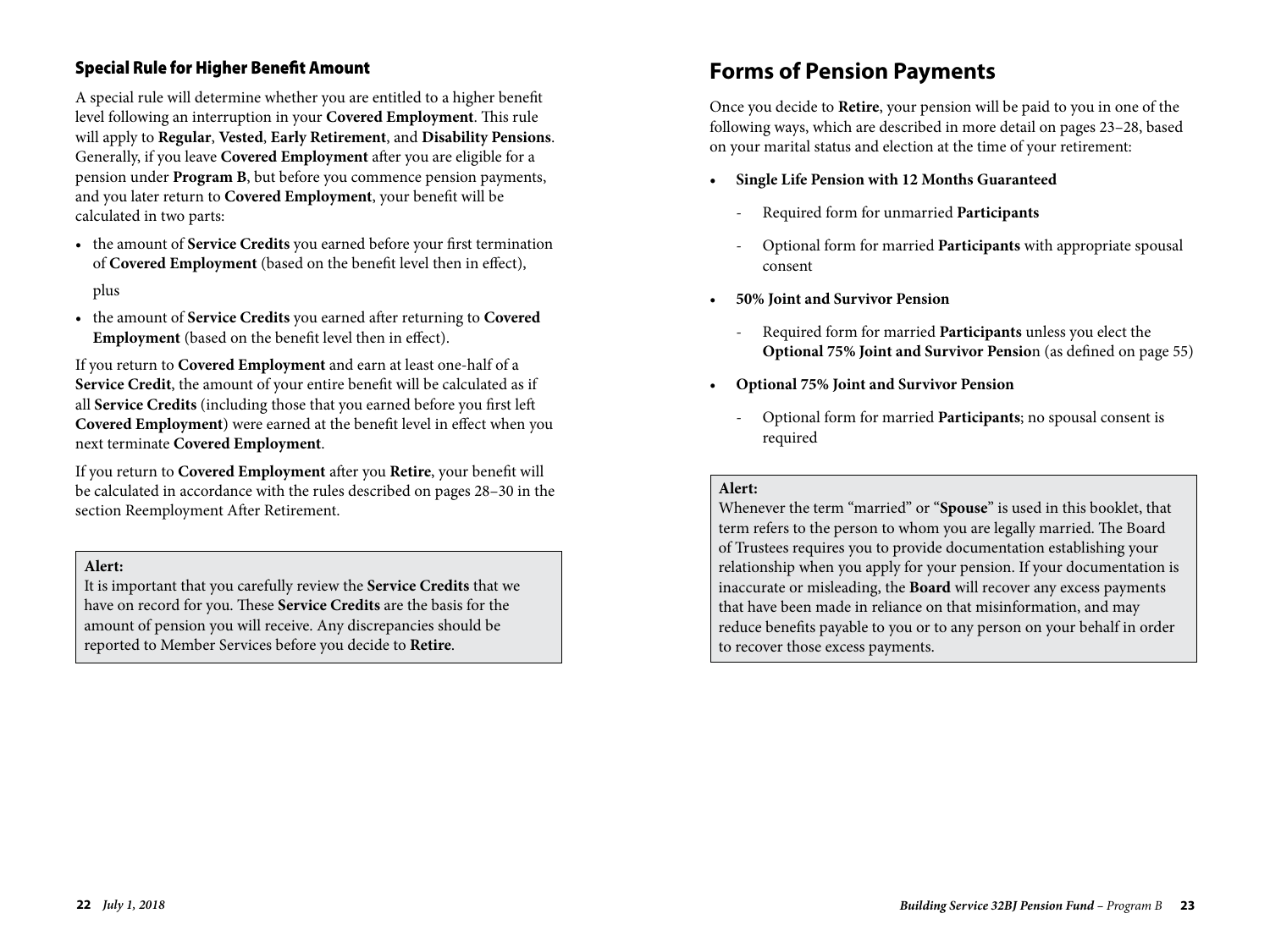### Single Life Pension with 12 Months Guaranteed

The **Single Life Pension with 12 Months Guaranteed** provides you with a monthly pension payment for your life. If you die before receiving at least 12 pension payments, the remaining guaranteed monthly payments will be paid to your **Beneficiary**. (See pages 42–43 for information on naming a **Beneficiary** and page 53 for the definition of **Beneficiary**.)

For example, if you die after receiving nine monthly payments, the remaining three payments will be made to your **Beneficiary**. If you live long enough to receive the 12 guaranteed monthly payments, you will continue to receive monthly payments for your lifetime, but no benefits will be payable to your **Beneficiary** after you die. If you die after making an application and having reached your **Annuity Starting Date**, but before receiving your first payment, your **Beneficiary** will be entitled to 12 payments.

### 50% Joint and Survivor Pension

The **50% Joint and Survivor Pension** provides you with a monthly payment as long as you live. And, after your death, it provides your **Spouse** (to whom you were married on your **Annuity Starting Date**) with half of the amount you were receiving. This amount will continue to be paid monthly to your **Spouse** as long as he or she lives. After your **Spouse** dies, no further benefits will be paid.

Because this pension is paid over two lifetimes instead of one, your monthly pension is a percentage of the full monthly amount otherwise payable as a **Single Life Pension with 12 Months Guaranteed**.

The percentage is 89.0% plus .4% for each full year your **Spouse** is older than you and minus .4% for each full year your **Spouse** is younger than you. For example, if your **Spouse** is two full years younger than you, your benefit would be 88.2% of the **Single Life Pension with 12 Months Guaranteed**. Different percentages apply if your pension is a **Disability Pension**.

#### **Example of a 50% Joint and Survivor Pension (not a Disability Pension)**

You **Retire** on a **Regular Pension** at age 65. At the time of your retirement, your **Spouse** is also age 65. The amount of your **Regular Pension** in the form of a **Single Life Pension with 12 Months Guaranteed** is \$425.00. Under the **50% Joint and Survivor Pension**, your monthly amount would be \$379.00 (.89 x \$425.00 = \$378.25 rounded up to the next highest dollar). If you die before your **Spouse**, your **Spouse** would continue to collect 50% of the monthly benefit you were receiving, or \$190.00 (\$379.00 x .50 = \$189.50 rounded up to the next highest dollar). This amount would continue each month for as long as your **Spouse** lives. After your **Spouse** dies, all pension payments stop.

If your **Spouse** had been younger or older than you, an additional adjustment would have been required to take into account the difference in your ages.

**Note:** The **Spouse** you were married to at the time you elected to start receiving your pension benefit is the only **Spouse** eligible to receive the survivor portion of the **50% Joint and Survivor Pension**. Your **Spouse** must survive you in order to receive the survivor portion of the **50% Joint and Survivor Pension**. If your **Spouse** dies before you, you will continue to receive the same monthly benefit for the rest of your life, and all **Plan** benefits will end upon your death. Even if you re-marry, your new **Spouse** will not receive a benefit if you die first.

#### Optional 75% Joint and Survivor Pension

The **Optional 75% Joint and Survivor Pension** is similar to the **50% Joint and Survivor Pension** in that it provides you with a reduced benefit in order to provide continuing monthly payments to your **Spouse** after your death. If you die before the **Spouse** to whom you were married on your **Annuity Starting Date**, 75% of the amount you were receiving monthly will continue to be paid to that **Spouse** as long as your **Spouse** lives. After your **Spouse** dies, no further benefits will be paid.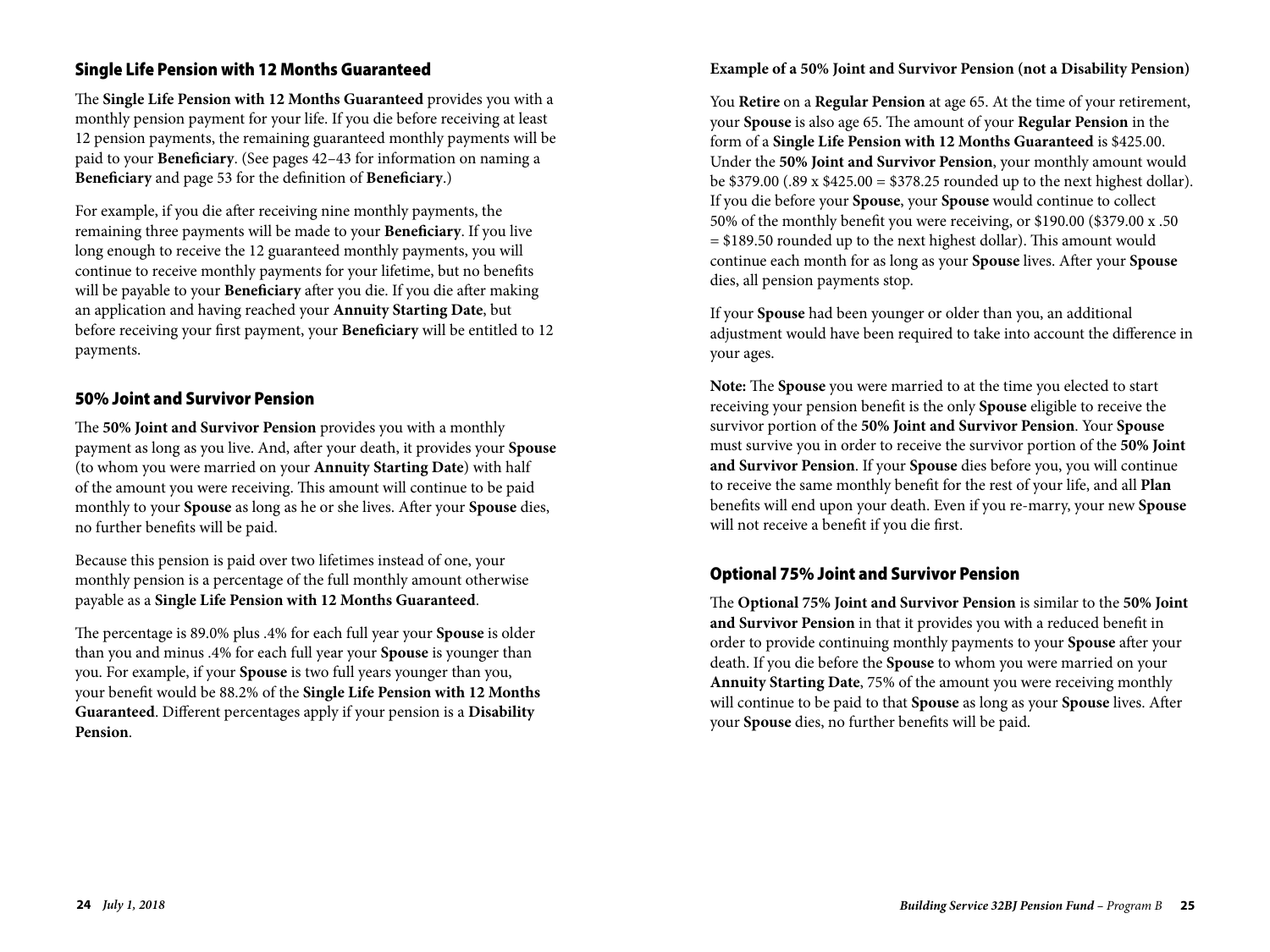Like the **50% Joint and Survivor Pension**, because this pension is paid over two lifetimes instead of one, it is a percentage of the full monthly amount otherwise payable as a **Single Life Pension with 12 Months Guaranteed**.

The percentage is 84.0% plus .5% for each full year your **Spouse** is older than you and minus .5% for each full year your **Spouse** is younger than you. For example, if your **Spouse** is two full years younger than you, your benefit would be 83% of the **Single Life Pension with 12 Months Guaranteed**. Different percentages apply if your pension is a **Disability Pension.**

#### **Example of an Optional 75% Joint and Survivor Pension (not a Disability Pension)**

You **Retire** on a **Regular Pension** at age 65. At the time of your retirement, your **Spouse** is also age 65. The amount of your **Regular Pension** in the form of a **Single Life Pension with 12 Months Guaranteed** is \$425.00. Under the **Optional 75% Joint and Survivor Pension**, your monthly amount would be \$357.00 (.84 x \$425.00 = \$357.00). If you die before your **Spouse**, your **Spouse** would continue to collect 75% of the monthly benefit you were receiving, or \$268.00  $($357.00 \times .75 = $267.75$  rounded up to the next highest dollar). This amount would continue each month for as long as your **Spouse** lives. After your **Spouse** dies, all pension payments stop.

If your **Spouse** had been younger or older than you, an additional adjustment would have been required to take into account the difference in your ages.

**Note:** Your **Spouse** must survive you in order to receive the survivor portion of the **Optional 75% Joint and Survivor Pension**. If your **Spouse** dies before you, you will continue to receive the same monthly benefit for the rest of your life, and all **Plan** benefits will end upon your death.

## The Form of Payment That Applies to You

*If you are not married on your Annuity Starting Date*, or are married and your **Spouse** cannot be located, your pension will be paid in the form of the **Single Life Pension with 12 Months Guaranteed**.

*If you are married on your Annuity Starting Date*, your pension will be paid in the form of the **50% Joint and Survivor Pension**, unless you elect to receive either a **75% Joint and Survivor Pension** or the **Single Life Pension with 12 Months Guaranteed**. If you elect the **Single Life Pension with 12 Months Guaranteed**, your **Spouse** must agree in writing. If you elect the **Optional 75% Joint and Survivor Pension,** your **Spouse's** consent is not required.

When you are ready to apply for your pension, you will receive a complete explanation of your options and the necessary application to choose your form of payment.

## Pre-retirement Death Benefits

*If you are married*: Your **Spouse** is automatically covered by a pre-retirement surviving spouse pension if:

- you are **Vested** (see pages 12–13 for information on **Vesting**); and
- you die before you start your pension (your **Annuity Starting Date**).

Generally, the pre-retirement surviving spouse pension will provide your **Spouse** with a monthly pension for life, equal to one-half of the monthly pension you would have received if you had **Retired** and elected the **50% Joint and Survivor Pension**. That is, if you die after satisfying the eligibility requirements (age and **Service Credit**) for a pension, but before starting your pension, your surviving **Spouse** will immediately be eligible to receive a benefit equal to what he or she would have received under the **50% Joint and Survivor Pension** if you had begun that pension the day before you died. If you die before satisfying the eligibility requirements for a pension, your **Spouse** will be eligible to begin receiving the pre-retirement surviving spouse pension on the date that you would have first become eligible for a pension.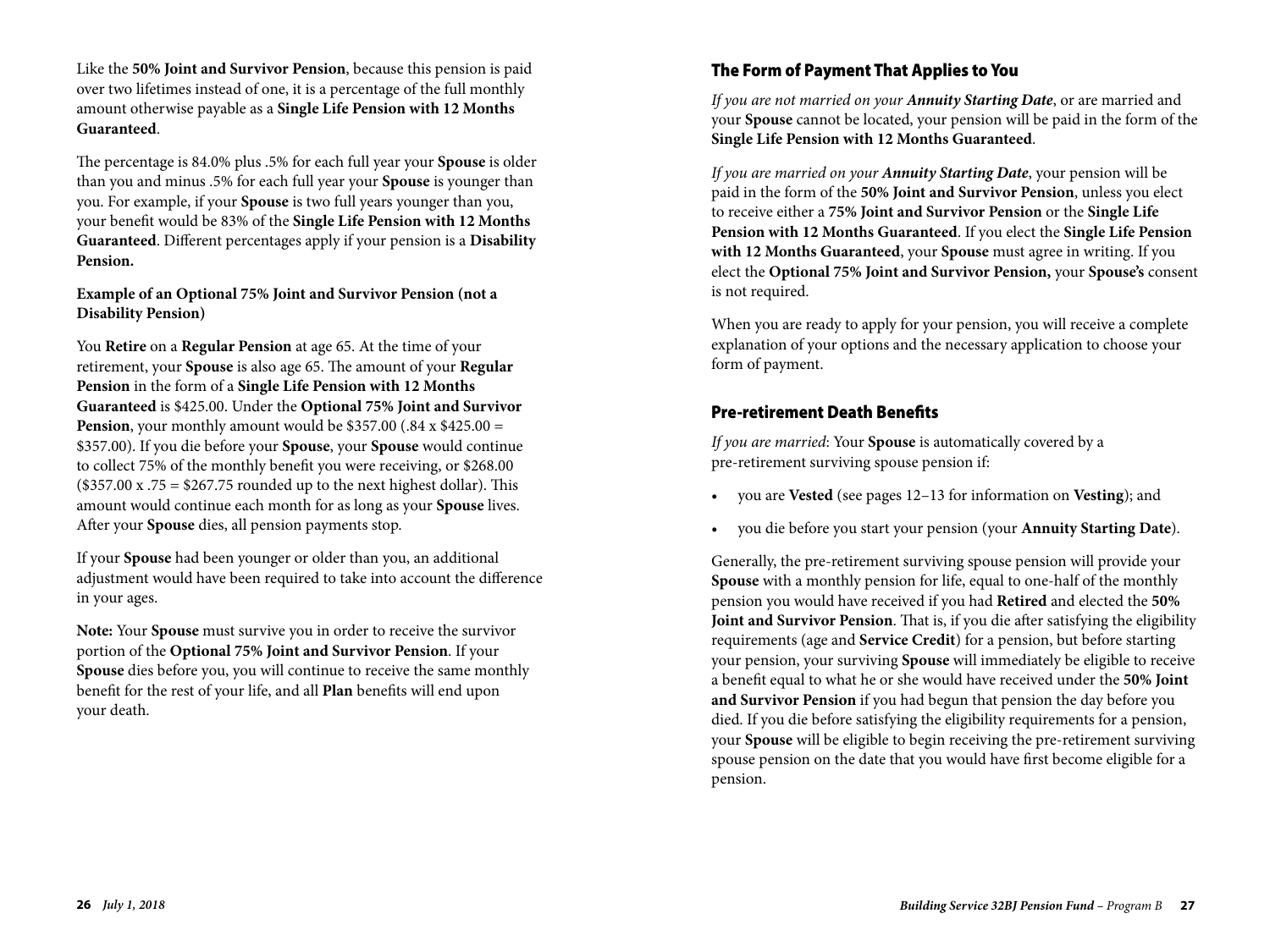Your **Spouse** may choose to wait and begin receiving the pre-retirement surviving spouse pension at a later time, but no later than the first of the month after you would have reached **Normal Retirement Age**. The monthly amount may be higher because of the postponement.

*If you are not married:* If you are unmarried, eligible to receive a **Regular**, **Vested** or **Early Retirement Pension**, and die while working in **Covered Employment** before having filed an application for benefits, the **Beneficiary** of your life insurance benefit payable from the Building Service 32BJ Health Fund will receive the 12 monthly guaranteed payments that would have been payable had you elected the **Single Life Pension with 12 Months Guaranteed**. If you have not named a **Beneficiary** for the life insurance benefit, or your **Beneficiary** predeceases you, or is in any way involved in your death, the 12 monthly guaranteed payments will be paid to your Estate in a single lump sum payment.

If you are not married and you die before becoming eligible to receive either a **Regular**, **Vested** or **Early Retirement Pension**, no benefits will be payable to your **Beneficiaries**.

# **Reemployment After Retirement**

If you **Retire**, you may return to work. However, if you return to **Covered Employment** or another form of work that is considered **Disqualifying Employment**, your pension may be suspended during that period of work. Please see the definition of **Disqualifying Employment** on page 54 for more details.

You are required to notify Member Services within 30 days after you start **Disqualifying Employment**, no matter how many hours you are working. We will use this information to determine whether or not pension payments should be suspended.

- *Before Normal Retirement Age (usually age 65)*: Pension payments will be suspended for any month you work in **Disqualifying Employment**. If Member Services is not notified timely, this could cause your benefits to be suspended for up to an additional year even after you stop working.
- *After Normal Retirement Age, but before the calendar year following the year in which you reach age 70½*: Pension payments will be suspended for each month in which you work 40 or more hours in **Disqualifying Employment**.
- *After the April 1st of the calendar year following the year in which you reach age 70½*: Pension payments will not be suspended. You may continue to work and collect your pension without restrictions.

### **Alert:**

If you are considering returning to work after your pension payments have started, it is a good idea to contact Member Services in advance to determine whether the employment you have in mind may be disqualifying.

If your pension is suspended and you **Retire** again after having earned at least three additional **Service Credits**, your benefit will be recalculated as if you had not previously **Retired**. Special rules apply if you **Retire** before earning at least three **Service Credits**. Contact Member Services for details.

If you **Retire** before your **Normal Retirement Age**, and return to work in **Disqualifying Employment**, your pension will be suspended. Any additional **Service Credit** you earn through reemployment prior to your **Normal Retirement Age** will have a separate **Annuity Starting Dat**e after you stop working in **Disqualifying Employment**. The separate **Annuity Starting Date** for these additional benefits will be at least 30 days after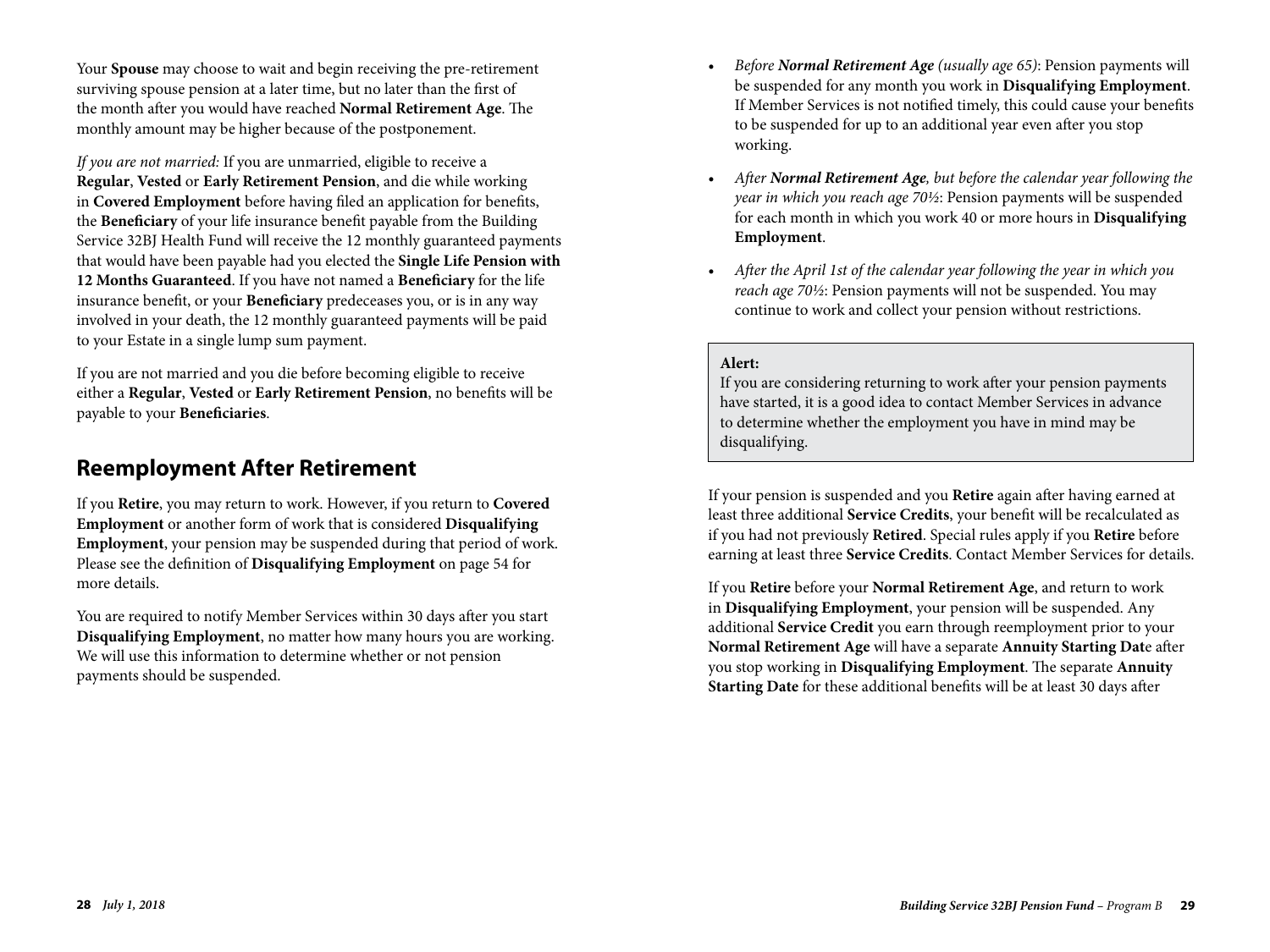the **Fund** advises you of the available payment options, unless the benefit is to be paid as a **Joint and Survivor Pension** at or after your **Normal Retirement Age** or you and your **Spouse** consent in writing to commence payments before the end of the 30 day period.

Any additional **Service Credit** you earn after **Normal Retirement Age** will be determined at the end of each calendar year and will be payable effective on the January 1 following the end of the calendar year in which you earned the additional **Service Credit**, provided payment of benefits is not suspended (that is, if you are not working 40 or more hours a month in **Disqualifying Employment** between your **Normal Retirement Age** and your **Required Beginning Date**.) Additional benefits will be paid in the payment form in effect as of the **Annuity Starting Date** most recently preceding the date the additional benefit became payable.

Contact Member Services if you have any questions about this provision.

# **General Information**

## Retirement

Retirement under the **Plan** is voluntary. All benefits are in addition to any benefits you receive from Social Security. In order to be eligible to receive benefits from the **Plan**, you must apply for a pension benefit and completely withdraw from all **Disqualifying Employment** (see page 54) unless you have reached **Normal Retirement Age**, after which you may continue to work up to 40 hours per month in **Disqualifying Employment**.

You must begin your pension by the April 1 following the calendar year you became age 70½, as indicated on pages 33–34, even if you are still working.

## Your Disclosures to the Fund: Fraud

Everyone who makes an application for benefits from the **Plan** must furnish to the **Fund** all necessary information in writing as may be reasonably requested for the purpose of determining your (or your **Beneficiary's**) right to a **Plan** benefit. Failure to comply with such requests promptly and in good faith will be sufficient grounds for delaying, denying or discontinuing payment of benefits. The **Board** will be the sole judge of the standard of proof required in any case.

The information you give to the **Fund**, including statements concerning your age and marital status, affects the determination of your benefits. If any of the information you provide is false, or if you commit an act of fraud, or make an intentional misrepresentation of material fact, you may be required to repay the **Fund** for benefit payments made in reliance on your false statements, fraud or misrepresentation. In addition, the **Board** may deny benefits to a person claiming to be your **Spouse** if you have stated that you were not married or that you were married to someone else, as the **Board** is entitled for all purposes to rely on your representation as to whether you are married and, if so, to whom.

At any time that a benefit has been paid by the **Fund** as a result of false statements, fraud or misrepresentation, the **Fund** may seek reimbursement, may elect to pursue the matter by pressing criminal charges and may take any other action deemed reasonable.

## How to Apply for a Pension

Applications for all types of pensions may be obtained from Retirement Services at 25 West 18th Street, New York, New York 10011-4676. Applications for a **Disability Pension** contain two parts: a Disability Eligibility Verification Form and the **Plan's** Pension Application.

When you are ready to **Retire**, call Member Services at **1-800-551-3225** at least four months before your last day of work to request an appointment with a Retirement Counselor. Your Retirement Counselor will send you a pension estimate and an application for pension benefits, and will review all the paperwork with you during your counseling appointment. You will be encouraged to bring your **Spouse** to the appointment.

You may apply for a pension while you are still working, so long as you withdraw from all **Disqualifying Employment** before your pension benefits begin.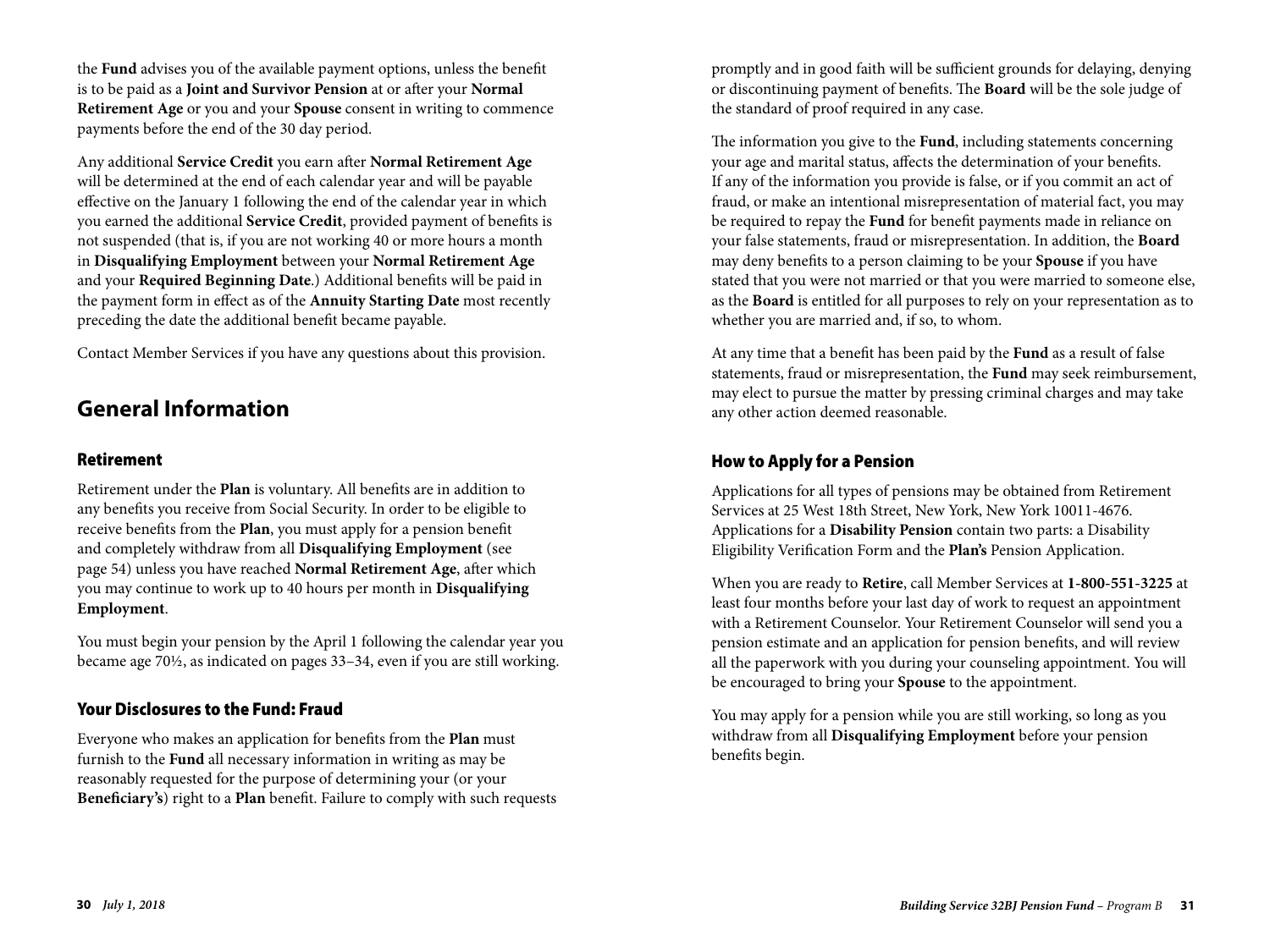You will need to provide proof of your age, along with:

- if you are married, proof of your **Spouse's** age and proof of marriage; or
- if your Spouse is deceased, your **Spouse's** death certificate; and
- if you have been divorced or legally separated, a copy of each divorce decree or separation decree or agreement.

If these documents are on file with the **Fund** Office, you will not need to resubmit them. Your Retirement Counselor will tell you which documents to bring.

### **Alert:**

If you are married, Federal law requires the **Fund** to pay your benefit as a **50% Joint and Survivor Pension** unless your **Spouse** consents to waive his or her right to this form of payment or you elect the **Optional 75% Joint and Survivor Pension.** The consent requirement may be eliminated if the **Plan** determines (based on evidence you provide) that you cannot locate your **Spouse** after diligent efforts. It may also be eliminated if there are extenuating circumstances recognized by the Internal Revenue Service (the "IRS"), such as you have been either legally separated from, or abandoned by, your **Spouse** and you have a court order to that effect.

After you receive the written explanation of your forms of payment and the blank application form, your Retirement Counselor will be glad to help you complete your pension application. You should submit your application as soon as possible after you complete it. The Retirement Services Department recommends you submit your application at least three months before the date you want your pension to start.

There is at least a 30-day waiting period after you have been provided a written explanation of your benefits until your pension can begin, unless you (with the consent of your **Spouse** if you are married) waive this waiting period. In this case, your pension will begin on the first of the month

following the date your application has been received (but no less than seven days after the written explanation has been provided). For example, if you are mailed an application on March 7th and your completed application is received on March 15th, your **Annuity Starting Date** will be May 1, unless you and your **Spouse** have waived the 30-day waiting period, in which case your **Annuity Starting Date** will be April 1. Please note that, depending on when we receive your application, you may not receive your first payment until after your **Annuity Starting Date**. In this case; however, your first payment will include all payments due to you from your **Annuity Starting Date** through the date on which your pension begins.

## When Pension Benefits Begin

Your pension benefit is generally payable beginning on the first of the month following the date you have met the eligibility rules for a pension benefit and the **Fund** Office has received a completed application that includes your supporting documentation such as birth certificates, marriage certificate, divorce decree, etc. The date that pension benefits are first payable is known as your **Annuity Starting Date**.

If, after terminating **Covered Employment**, you wait to begin your pension until after **Normal Retirement Age**, you will receive a monthly pension that is increased to reflect the period after your **Normal Retirement Age**  during which you were not receiving benefits. The increase will be 1% for each month your benefit was postponed after your **Normal Retirement Age** through age 70, and 1.5% for each month your benefit was postponed thereafter. No increase will apply to months for which your benefit was suspended.

In any event, you must start receiving your pension by the April 1 of the calendar year following the calendar year in which you reach age 70½, even if you are still working in **Covered Employment**. This is known as your **Required Beginning Date**. Failure to apply to start your pension by this date may result in you having to pay a penalty to the IRS equal to 50% of the amount of your payments that were not timely started.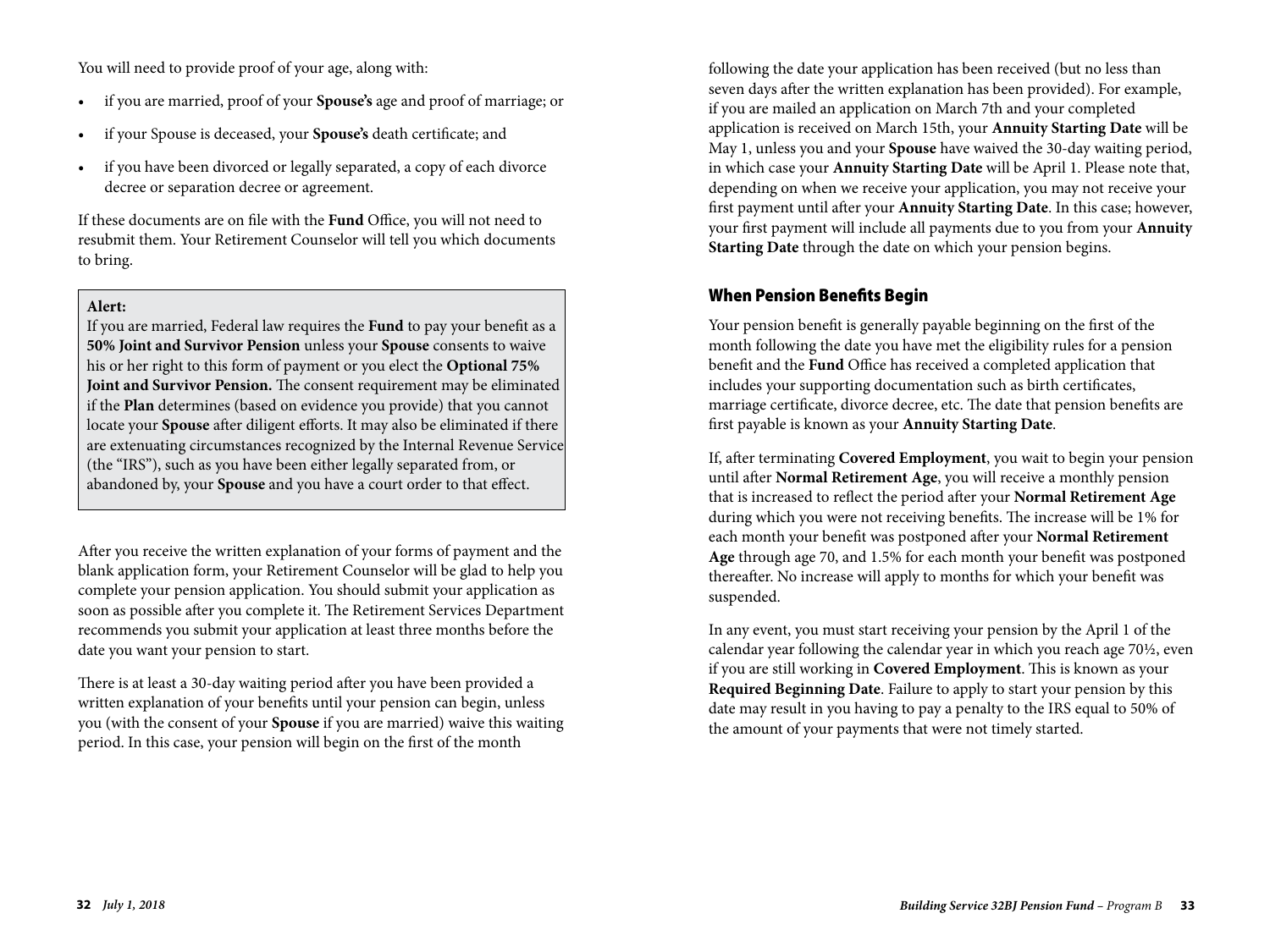If you apply for the pension and furnish all the necessary information to the **Fund**, your pension will be paid in the form that you and your **Spouse**, if applicable, select. (The available forms of benefit and the rules for selecting them are on pages 23–28.) Otherwise, the **Fund** will begin paying your benefit on your **Required Beginning Date** in the form of a **50% Joint and Survivor Pension** calculated on the assumption that you are married and that you are three years older than your **Spouse**. After the pension starts, only two changes are permissible. First, the **Fund** will change the payment option from a **50% Joint and Survivor Pension** to the **Single Life Pension with 12 Months Guaranteed** if you prove you did not have a **Spouse** on your **Annuity Starting Date**. Second, the **Fund** will adjust the amount of the **50% Joint and Survivor Pension** benefit going forward based on the actual age difference between you and your **Spouse**, if you provide proof of age for you and your **Spouse**. Any changes made based on the actual age difference between you and your **Spouse** will be made going forward, not retroactively.

The **Fund** will use reasonable efforts to contact and locate you in order to assist you with claiming your pension. If you do not contact the **Fund** within six months after the **Fund** has attempted to contact you, you will be deemed "lost". If you are deemed "lost" and remain "lost" for two years, your unclaimed benefits will be forfeited. However, you have the right to claim payment of forfeited benefits. Previously forfeited benefits to which you are entitled will be paid to you without interest, but the benefit payment shall be reduced to the extent of any overpayment the **Plan** has made to another individual as a result of you having been deemed "lost". See Loss of Pension Benefits on pages 36–37 for more information on the circumstances under which you could lose benefits under the **Plan**. It is important that you keep the **Fund** informed of any changes in address or other personal information.

**Disability Pension** benefits are payable beginning on the first day of the 7th month following your last day worked due to total and permanent disability, if you apply for those benefits within nine months after your last day worked. If the **Fund** receives your **Disability Pension** application more than nine months after your last day worked, your benefits will begin on the first of the month following receipt of your application.

### Incompetence or Incapacity

If the **Board** determines that you are unable to care for your affairs because of mental or physical incapacity, the **Board** may apply any pension due to your maintenance and support or to any other person whom the **Board** considers an appropriate **Beneficiary**, unless your legal representative has made a claim for payment.

## No Duplication of Pensions

Even if more than one employer makes contributions on your behalf at the same time to this **Fund**, you will receive only one pension under **Program B**, which is the pension program described in this booklet. If you earn **Service Credit** under **Program B** as well as under Program A or Program C at the same time, your benefits will accrue for that time period under the Program which provides the highest rate for each period of simultaneous credit, generally Program A.

If you earn **Service Credit** under **Program B** and another program of this **Fund** for work in different time periods, your benefits will be calculated separately for each Program. In addition, you will be provided with separate options on how you would like to receive your pension and you will receive two separate checks.

## Suspension of Pension Benefits

Payments begin when you **Retire** under the rules of the **Plan** and will generally continue for the rest of your life. However, if you have **Disqualifying Employment** (as defined on page 54) after retirement and have not reached your **Required Beginning Date**, your pension may be suspended. (Please see pages 28–30 for details.) You must notify Member Services within 30 days after beginning work in **Disqualifying Employment**. Failure to give this notice could cause your benefits to be suspended for up to an additional year after you stop working.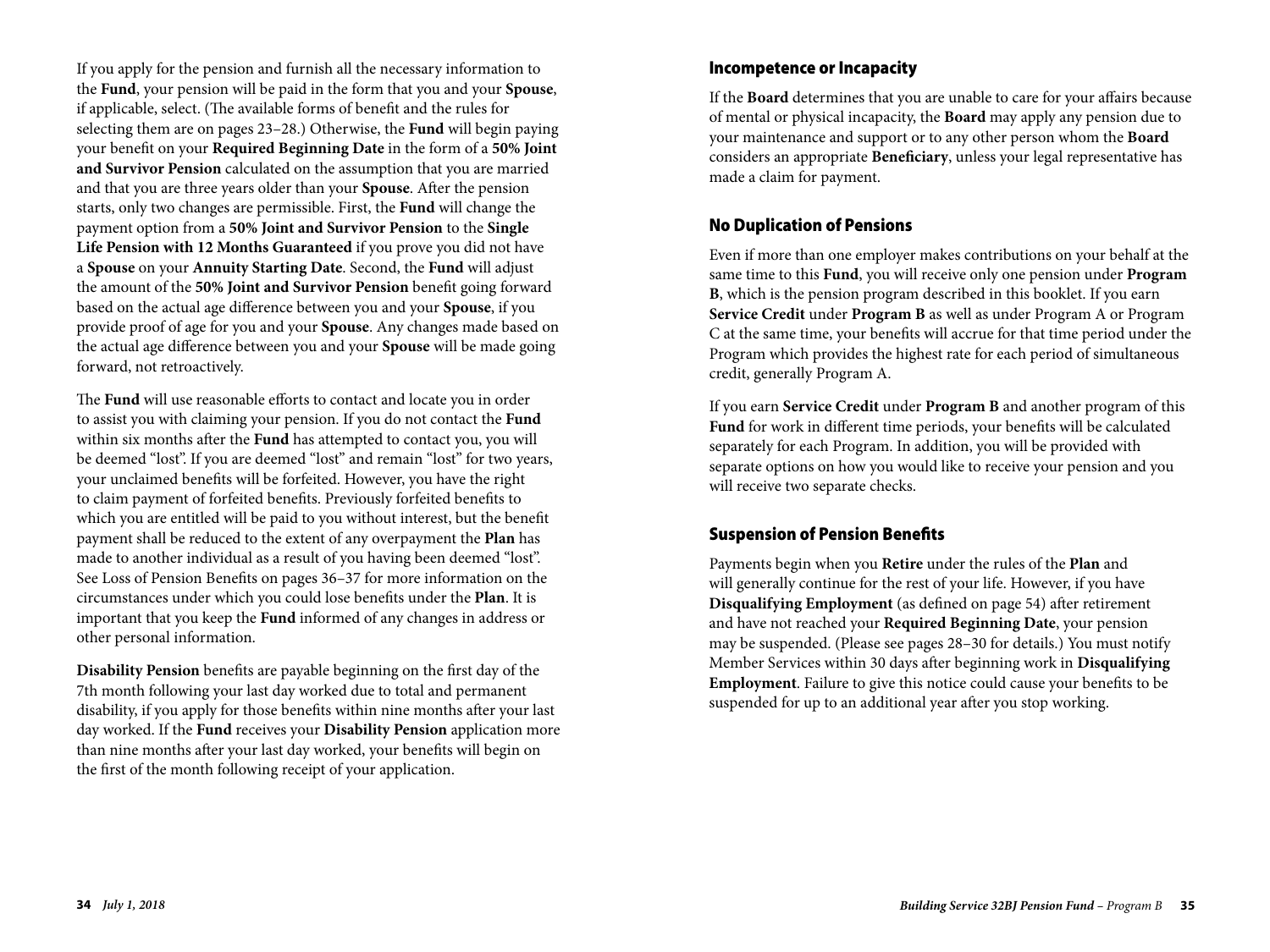#### **Alert:**

If you are considering returning to work after your pension payments have started, it is a good idea to contact Member Services in advance to determine whether the employment you have in mind may be **Disqualifying Employment**.

#### Loss of Pension Benefits

Under certain conditions, your benefit may be denied, reduced or suspended. These conditions are as follows:

- 1. If your **Covered Employment** terminates by resignation, discharge, or death before you have completed five years of **Vesting Service** and you do not reach your **Normal Retirement Age** while still working in **Covered Employment**, your retirement benefit will be forfeited, as more fully described in the **Vesting Service Section** section of this SPD. (See **Vesting Service** on pages 12–13.)
- 2. If you are **Vested**, you will always be entitled to benefits that you have earned during periods when an employer was obligated to make contributions to the Pension Fund on your behalf. If your employer ceases to be obligated to make contributions to the Pension Fund on behalf of employees in your classification; however, and you continue working for that employer in that classification, your work will no longer be **Covered Employment** and you will receive no **Service Credit**. In addition, benefits based upon **Past Service Credit** may be reduced or cancelled under certain circumstances if your last employer is no longer obligated to make contributions to the **Fund**.
- 3. If the **Plan's** financial condition were to deteriorate sufficiently, certain benefits under the **Plan** may have to be reduced, consistent with Federal law.
- 4. If the **Plan** terminates, certain benefits under the **Plan** may be reduced or eliminated, consistent with Federal law. (See Plan Amendment or Termination on page 47 for more information.)
- 5. Federal law permits payment of all, or a portion of, your benefit to another person, provided such payment is made pursuant to a **Qualified Domestic Relations Order ("QDRO")** relating to child support, alimony or marital property rights payments. (See **Qualified Domestic Relations Orders** on page 44 for more information.)
- 6. If you do not provide the Trustees with your most recent address and you cannot be located, the Trustees may be unable to distribute your benefit to you. If the Trustees are unable to locate you in order to commence your benefit at your **Required Beginning Date**, you may be deemed "lost" . If you are deemed "lost" after a period of two years, your unclaimed benefits will be forfeited.
- **7.** If you fail to make proper application for your retirement benefit or fail to provide necessary information, the Trustees may be unable to distribute your benefit to you.
- 8. See Suspension of Pension Benefits on pages 35–36 to determine if your reemployment or your continued employment after your **Normal Retirement Age** may cause your retirement benefit payments to be suspended.
- 9. If you receive benefits to which you are not entitled, you must repay the **Plan** for any such overpayments. If you do not repay the **Plan**, the **Board** may offset the amount you owe to the **Plan** from any future benefit payments or, if necessary, the **Board** will take all available legal action against you to restore the overpayments to the **Plan**. (See Overpayments on pages 44–45 for more information.)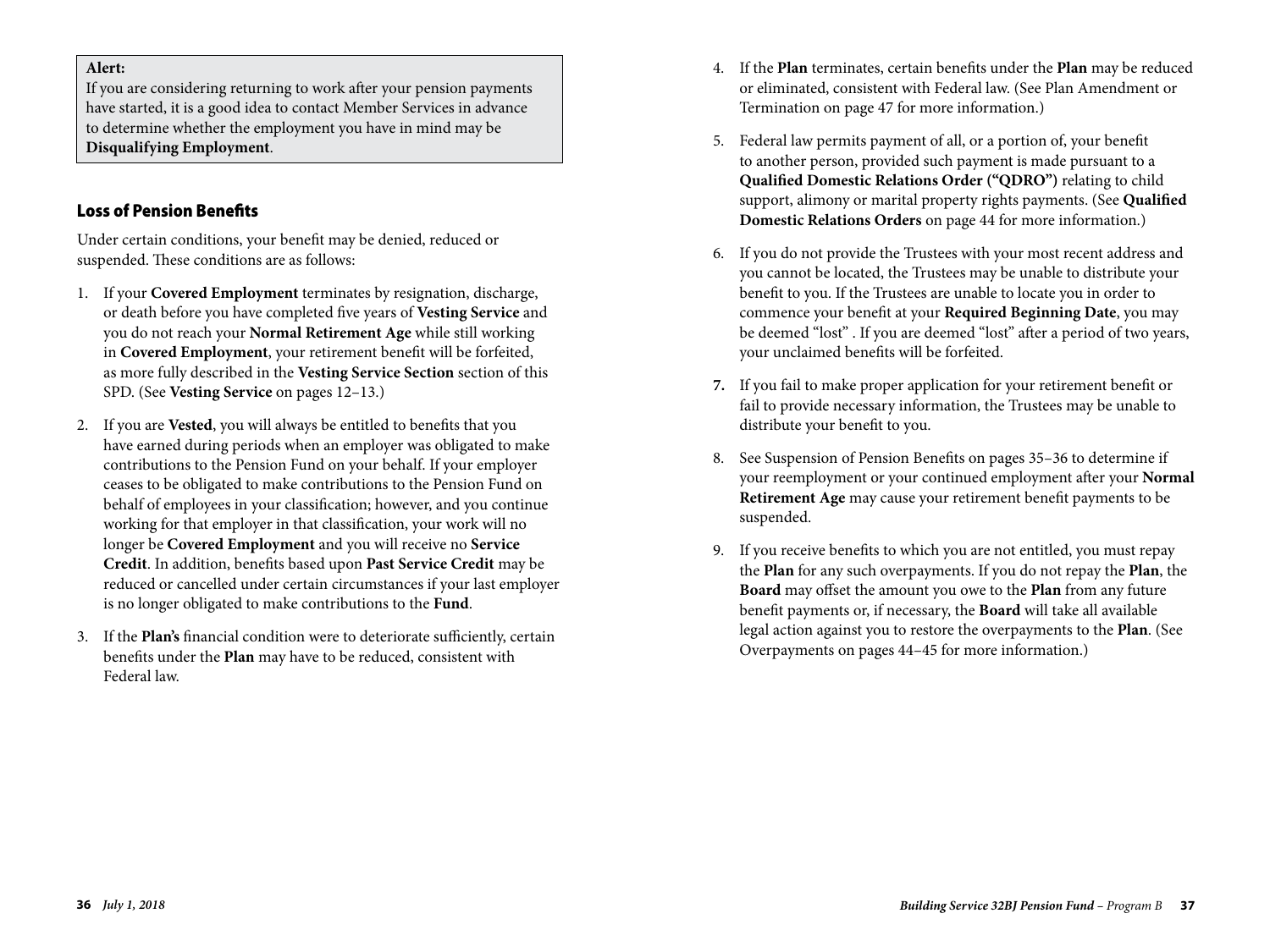## Compliance with Federal Law

**The Plan** is governed by regulations and rulings of the IRS, the Department of Labor and current tax law. The **Plan** will always be construed to comply with these regulations, rulings and laws. Generally, Federal law takes precedence over state law.

## The Plan's Decision on Your Application

If your application (claim) for benefits is denied, in whole or in part, the **Plan** will provide you with a written notice informing you of:

- the specific reasons for the **Plan's** determination and references to the specific **Plan** provisions on which the determination is based,
- a description of any additional material or information needed to complete your claim (including an explanation of why the information is needed),
- a description of the **Plan's** appeal procedure and applicable time limits, as well as a statement of your right to bring suit under Federal law following an adverse determination on appeal, and
- a statement that you have the right to submit written comments, documents, records and other information relating to the claim, and that, upon your request, the **Plan** will make available to you (or provide you with copies of) all documents, records and other information relevant to your claim.

If you have applied for a **Regular Pension**, **Vested Pension** or an **Early Retirement Pension,** that notice will be sent to you within a reasonable period of time, but not later than 90 days after the **Plan** receives your application. If special circumstances require an extension of time (up to 90 additional days) for processing your application, you will be notified in writing within the initial 90-day period of those special circumstances and the date by which you can expect a decision on your application.

### Special Rules for Disability Pension Claims

The Building Service 32BJ Benefit Funds has a two-step process for applying for disability benefits from the **Funds**.

In the **first step**, you are asked to submit a Disability Eligibility Verification Form and proof of your disability (generally a Social Security Administration Disability Notice of Award). To get a copy of the Disability Eligibility Verification Form, contact Member Services. **You should submit this form as soon as possible after your disability begins for the reasons explained on page 21.** Your Disability Eligibility Verification Form will be reviewed by the **Funds'** Department of Eligibility to determine whether you meet the eligibility requirements for a **Disability Pension** as described on page 21 under the section **Disability Pension**. The **Board,** or its designee(s), has the sole and absolute discretion to make all determinations of disability. If you are found to not meet the requirements for a **Disability Pension**, the **Fund** will provide you with a written denial notice that includes all of the information listed on page 38 under the section The Plan's Decision on Your Application.

A decision on your eligibility will be provided within 45 days of receipt of your application. If an extension of time is necessary for processing (due to circumstances beyond the control of the **Plan**, such as your failure to provide a Social Security Disability Notice of Award), the 45-day period may be extended for an additional 30 days and, if additional time is still needed after that period ends, there may be one more extension of 30 days. If an extension is needed, you will be notified within the initial 45-day period of the circumstances requiring the extension and the date by which a decision is expected. The notice will inform you of the standards for entitlement to the **Disability Pension** benefit, the issues delaying a decision on your claim, and the additional information needed to resolve those issues. <sup>2</sup>

<sup>&</sup>lt;sup>2</sup> If you are not eligible for Social Security disability benefits for reasons unrelated to your medical or mental condition (see footnote 1 on page 21), and your application for a **Disability Pension** is based on medical information, the **Plan's** notice of its decision on your application will include all of the information described in The **Plan's** Decision on Your Application, plus additional discussion of all medical evidence, standards, guidelines, and protocols that the **Plan** has received or used in the consideration of your application. That notice will also be provided in a cultural and linguistically appropriate manner, as required by government regulations.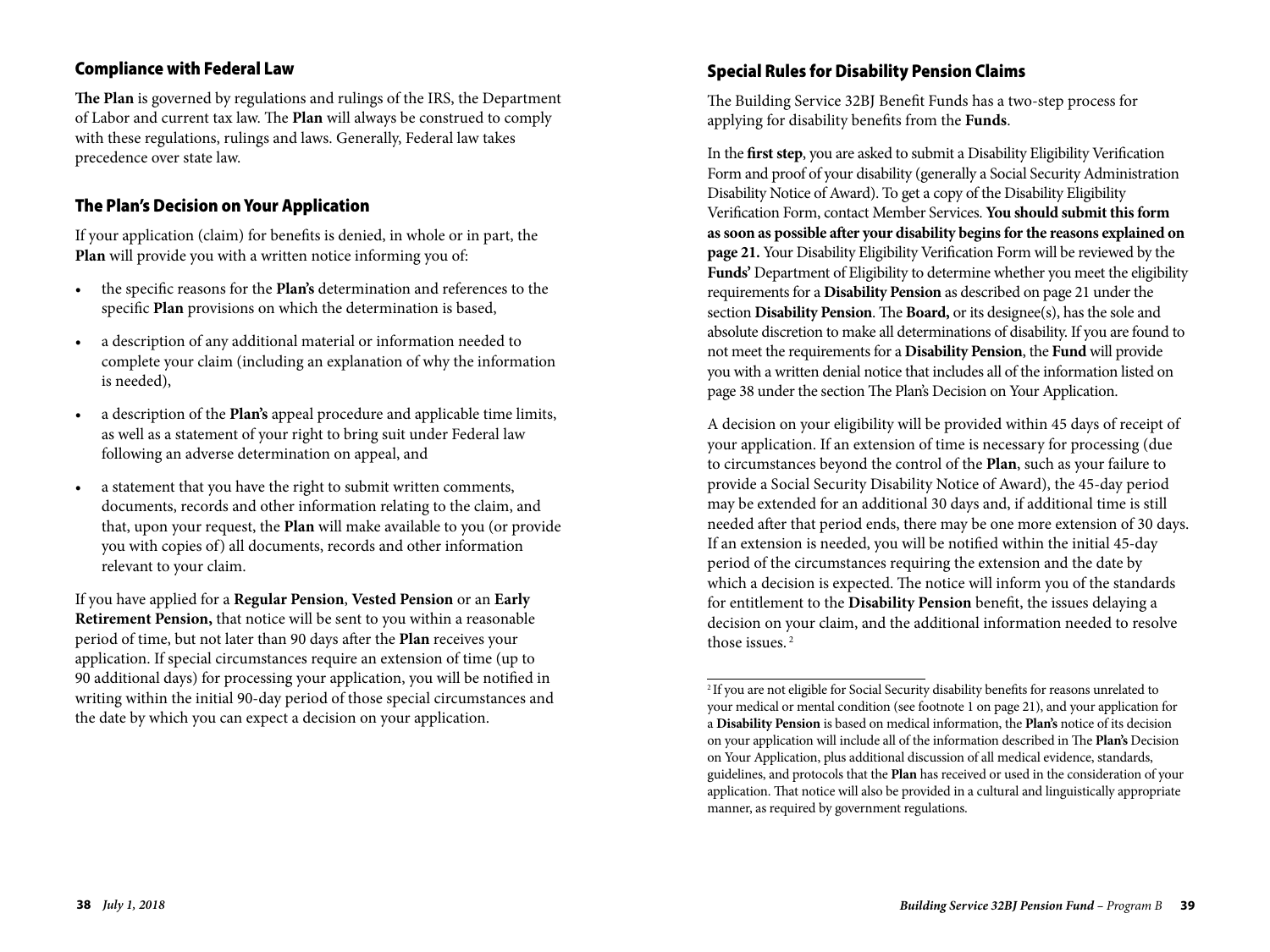In the **second step**, if you are determined to be eligible for a **Disability Pension**, you will be asked to submit a pension application. The forms you need will be enclosed with the notice that you have been found eligible.

After your completed application has been reviewed and processed by the Pension Fund, you will be notified of the amount and start date of your **Disability Pension**. In no case will your pension payments begin sooner than the first day of the 7th month after you last worked in **Covered Employment**.

## Appealing Denied Benefits

If your application (claim) for pension benefits is denied, in whole or in part, you (or your authorized representative) may appeal in writing to the Board of Trustees' Appeals Committee. Your appeal must be received within 180 days from the date of the determination notice.

Appeals to the Board of Trustees must be mailed to:

**Board of Trustees' Appeals Committee Building Service 32BJ Pension Fund 25 West 18th Street New York, New York 10011-4676**

Your appeal should state clearly the reasons for your disagreement with the decision regarding your pension and include any additional documents, records or other evidence that you believe should be considered in connection with your appeal.

### **You must file an appeal before you can file any kind of legal action to review the denial of benefits.**

The Appeals Committee will consider your appeal and give you their decision after reviewing all necessary and pertinent evidence. You (or your authorized representative) may submit written comments, documents, records and other information relating to the claim in support of your appeal. In considering your appeal, the Appeals Committee will review all information that you submit, even if it was not submitted or considered in

the initial benefit determination. In addition, upon your written request, the **Plan** will provide you (or your authorized representative) with access to, or copies of, all documents, records and other information relevant to your claim.

All appeals to be reviewed by the Appeals Committee will be reviewed during its next regularly scheduled meeting, provided that your appeal is received by the **Plan** at least 30 days before the meeting date. If your appeal is received by the **Plan** less than 30 days before the next regularly scheduled meeting of the Appeals Committee, your appeal will be reviewed at the second regularly scheduled meeting following the **Plan's** receipt of your appeal. If special circumstances require an extension of time for processing your appeal, then the Appeals Committee will make a decision on your appeal during the third regularly scheduled meeting following receipt of your appeal. If this extension is needed, you will be notified in writing (before the extension begins) of the circumstances requiring the extension and the date as of which the appeal determination will be made. You will be notified in writing of the Appeals Committee's decision on your appeal within five days after the decision is made. If your appeal is denied, the written notice will include all of the information described on page 38 under the section The Plan's Decision on Your Application.3

All decisions on appeal will be final and binding on all parties, subject only to your right to bring a civil action under Section 502(a) of ERISA after you have exhausted the **Plan's** appeal procedures. No individual may file a lawsuit until these procedures have been exhausted. **In addition, no lawsuit may be started more than three years after the date on which the applicable appeal was denied.** If there is no decision on appeal, no lawsuit may be started more than three years after the time when the Appeals Committee should have decided the appeal.

<sup>&</sup>lt;sup>3</sup> If your application for a **Disability Pension** is based on medical evidence other than a Social Security award, as described in footnote 1 on page 22, the **Plan** will also send you a description of any new evidence or new rationale so that you will have a reasonable opportunity to respond to it before the Appeals Committee makes a decision on your appeal. The **Plan's** notice to you of the Appeals Committee decision will be provided in a cultural and linguistically appropriate manner, as required by government regulations.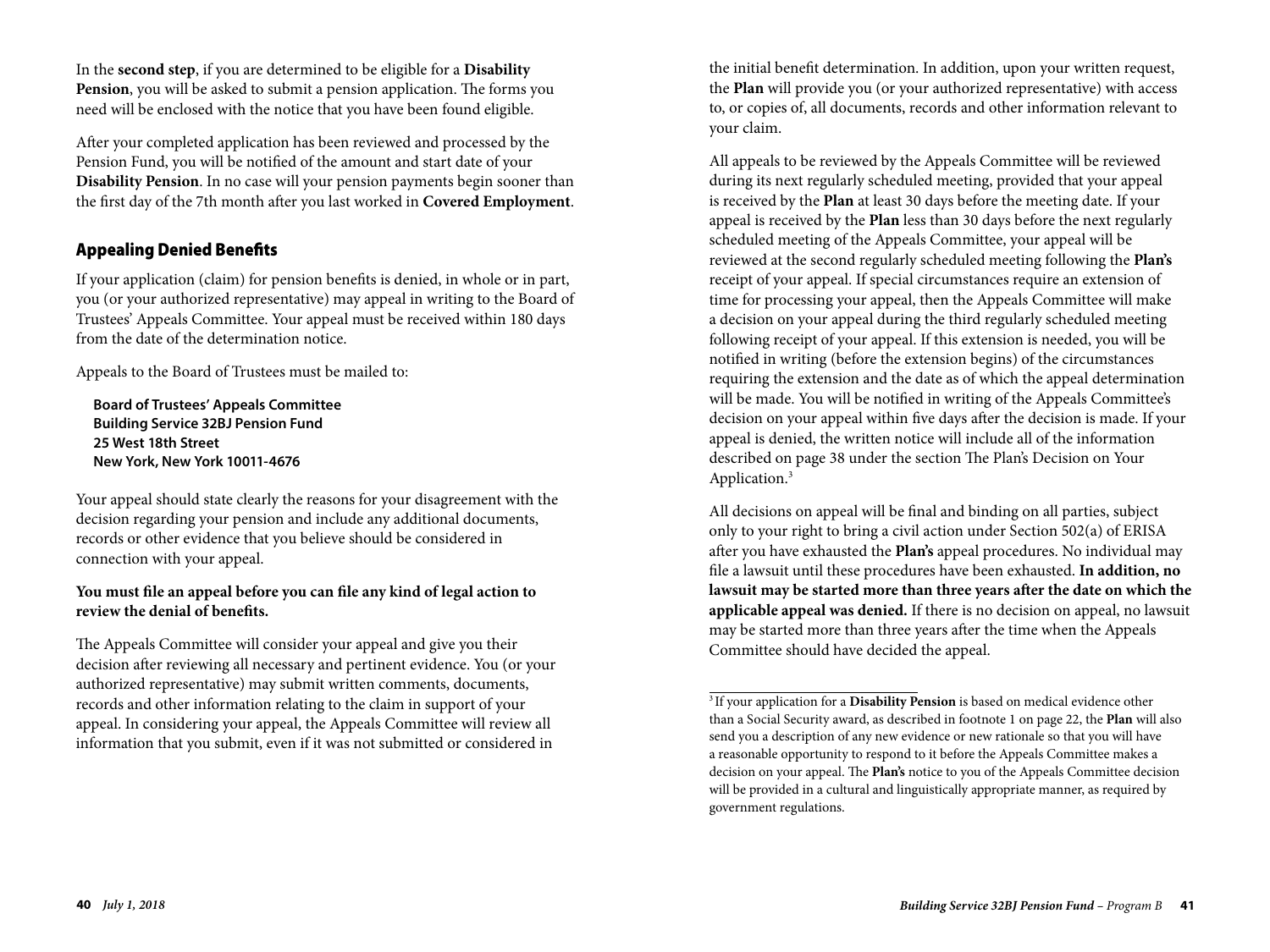### Naming a Beneficiary

At retirement, if you are single, you may designate any person or persons as **Beneficiary(ies)** to receive the **Single Life Pension with 12 Months Guaranteed**. You must use the appropriate Designation of Beneficiary Form that is provided with your pension application.

If you are married and you reject the **50% Joint and Survivor Pension**  (with spousal consent), you will need your **Spouse's** consent to name a **Beneficiary** other than your **Spouse**. Future changes in **Beneficiary** require consent from the **Spouse** to whom you were married at the time you waived your right to the **50% Joint and Survivor Pension**. If you are not married, you may change the named **Beneficiary** as often as you wish and without the consent of any previously named **Beneficiary**.

If you have not named a **Beneficiary**, or if your **Beneficiary** dies before you, any benefits due under the 12-month guarantee will be paid to the legal representative of your estate, or if there is none, to one or more of the persons who are entitled to such benefits under Section 4-1.1 of the Estates, Powers and Trusts Law of New York, or to such other person or persons as the **Board** may designate, in its discretion.

The only **Beneficiary** allowed under the **50% Joint and Survivor Pension** or **Optional 75% Joint and Survivor Pension** is your **Spouse**, or a former legal **Spouse** designated as a surviving **Spouse** under a divorce decree that meets the requirements for a **Qualified Domestic Relations Order ("QDRO")** as defined on page 44 and page 55. Divorce or remarriage after retirement will not change your **Beneficiary**.

If the **Board** determines that a **Participant's** death was caused, or contributed to, by any act of violence initiated by a **Beneficiary**, or if the **Beneficiary** is convicted of any crime that caused, or contributed to, the **Participant's** death, any death benefit will be paid in a single lump sum to the persons otherwise entitled to receive death benefits under the **Plan**.

## \$1,000 Death Benefit for Pensioners

After your pension begins, the person that you designate as a **Beneficiary** on a special **Beneficiary** designation form that is provided with your pension application will be entitled to a death benefit of \$1,000 payable

from the Building Service 32BJ Health Fund ("Health Fund"), unless you are eligible to receive life insurance coverage from the Health Fund on the date of your death.

You can name any person or persons you want on this form; no spousal consent is required if you are married. You may change that designation after you start your pension, by completing a new **Beneficiary** designation form. For a copy of the form, contact Member Services in writing, by telephone or go to www.32bjfunds.org.

If you do not name a **Beneficiary** for this \$1,000 death benefit, or if your **Beneficiary** dies before you and you have not named a new **Beneficiary**, the benefit will be payable in the following order:

1) your Spouse, if living,

2) your living children, equally,

3) your living parents, equally, and

4) if none of the above, to your estate.

The Health Fund does not pay this benefit to anyone who is involved in any way in the purposeful death of the **Participant**. This benefit follows the rules set forth in the Health Fund SPD. For a copy of this document or for additional information, please contact Member Services.

## Employer Contributions

The **Plan** receives contributions in accordance with collective bargaining agreements between the Realty Advisory Board on Labor Relations, Inc. (the "RAB"), or various independent employers, and 32BJ SEIU. These collective bargaining agreements provide that employers contribute to the **Fund** on behalf of each covered employee on the basis of either a fixed rate per hour or per week. Employers who are parties to such collective bargaining agreements may also participate in the **Fund** on behalf of noncollectively bargained employees by signing a participation agreement. Certain other employers (such as 32BJ SEIU itself, the 32BJ Benefit Funds and the RAB) that have a participation agreement with the **Fund** may also participate in the **Fund**. The Compliance Office will provide you, upon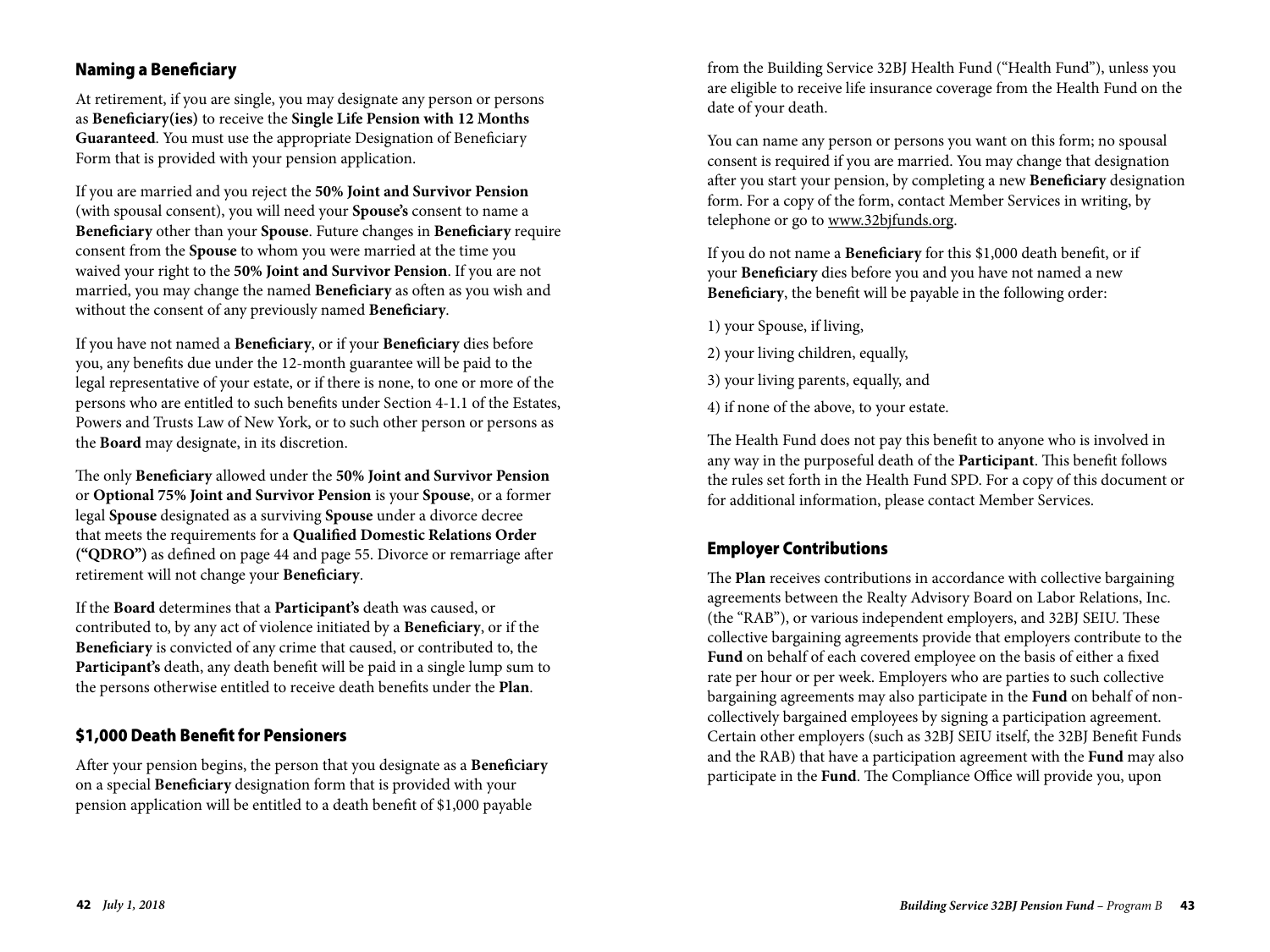written request, with information as to whether a particular employer is contributing to the **Fund** on behalf of **Participants** working under a collective bargaining agreement and, if so, to which program of benefits the employer is contributing.

## Assignment of Benefits

Benefits cannot be sold, assigned, transferred, mortgaged or pledged to anyone; nor can they be used as security for a loan. Generally, they are not subject to attachment or execution under any judgment or decree of a court or otherwise. The **Plan** will; however, comply with a Federal tax lien or a **Qualified Domestic Relations Order ("QDRO"**) as defined by law (see the following paragraph for more information.)

## Qualified Domestic Relations Orders

The **Plan** is required by law to follow the terms of a **QDRO**, which is a court order or judgment that directs a plan to pay benefits to your **Spouse**, former **Spouse**, child or other dependent in connection with child support, alimony or marital property rights. Until the **Plan** has complied with the terms of the **QDRO**, the **Plan** may restrict the benefits that are payable to you. These restrictions could also apply while the **Plan** is determining whether a written order satisfies the **QDRO** requirements in the Internal Revenue Code.

You will be notified if the **Plan** ever gets a proposed **QDRO** with respect to your pension benefit. For more information on **QDROs**, or to get a free copy of the procedures the **Plan** follows in determining whether an order is qualified, contact Member Services.

## **Overpayments**

If, for any reason, the **Plan** should pay you or your **Beneficiary** (including your surviving **Spouse**) more than you or your **Beneficiary** are entitled to receive under the **Plan**, the **Plan** is authorized to recover the amount

of the benefit overpayments, plus interest and costs, from you or your **Beneficiary**. That authority includes:

- The right to reduce benefits payable in the future to the person who received the overpayment;
- The right to reduce benefits payable to any **Beneficiary** (including a surviving **Spouse**) of a **Participant** who received an overpayment; and
- The right to initiate legal action to recover the overpayment from any person or estate that received it.

If the Board of Trustees determines that the overpayment was the result of fraud or deceit on the part of a **Participant** or a **Beneficiary**, for example, a **Beneficiary** fails to timely notify the **Fund** of the death of a **Participant**, the **Fund** shall offset 100% of any benefit payable to such **Beneficiary** until such overpayment is recouped with interest and costs.

## Military Leave

Generally, if you leave **Covered Employment** to serve in the U.S. Armed Forces, the Uniformed Services Employment and Reemployment Act of 1994 ("USERRA") entitles you to prompt reinstatement in your job following completion of military service, with the same seniority, pay and benefits you would have had if you had not entered military service, provided you meet all the conditions for reinstatement.

If you are entitled to these rights under USERRA, upon return to **Covered Employment** you may receive credit for the service you would have earned while you were away. (See Earning Service When You Cannot Work on page 13.)

In addition, if you die while performing certain military service, your **Beneficiary** may receive benefits (including **Vesting Service** but not **Service Credit**) for the period of military service, as if you had resumed **Covered Employment** with the **Contributing Employer** for whom you worked immediately before such military service, and continued such **Covered Employment** until your date of death.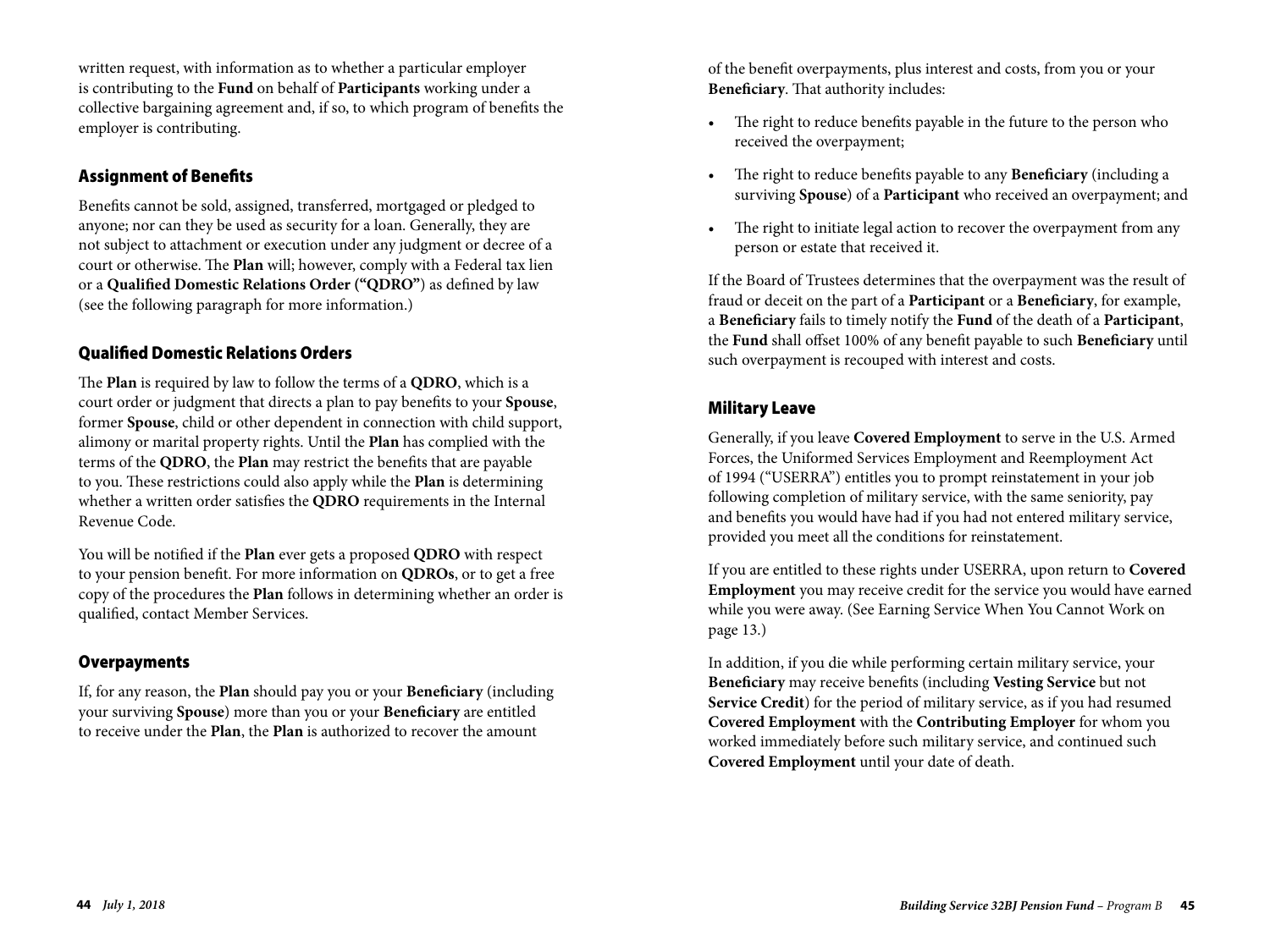### Plan Administration

The **Plan** is what the law calls a "defined benefit" pension program. Benefits are provided in the amounts specified in the **Plan** Rules and Regulations from the **Plan's** assets. Those assets are accumulated under the provisions of the **Trust Agreement** (as defined on page 56) and are held in a Trust Fund for the purpose of providing benefits to covered **Participants** and defraying reasonable administrative expenses.

The **Plan** is administered by the **Board**. The **Board**, and/or its duly authorized designee(s), have the exclusive right, power and authority, in their sole and absolute discretion, to administer, apply and interpret the **Plan**, including this SPD, the **Trust Agreement** established under the **Plan** and any other **Plan** documents, and to decide all matters arising in connection with the operation or administration of the **Plan** or Trust established under the **Plan**. Without limiting the generality of the foregoing, the **Board** and/or its duly authorized designee(s), including the Appeals Committee with regard to denied benefit claim appeals, shall have the sole and absolute discretionary authority to:

- take all actions and make all decisions with respect to eligibility for, and the amount of, benefits payable under the **Plan**;
- formulate, interpret and apply rules, regulations and policies necessary to administer the **Plan** in accordance with the terms of the **Plan**;
- decide questions, including legal or factual questions, relating to the calculation and payment of benefits under the **Plan**;
- resolve and/or clarify any ambiguities, inconsistencies and omissions arising under the **Plan**, including this SPD, the **Trust Agreement** or other **Plan** documents;
- process and approve or deny benefit claims and rule on any benefit exclusions; and
- determine the standard of proof required in any case.

All determinations and interpretations made by the **Board**, and/or its duly authorized designee(s), shall be final and binding upon all **Participants**, **Beneficiary(ies)** and any other individuals claiming benefits under the **Plan**.

The **Board** has delegated certain administrative and operational functions to the staff of the Building Service 32BJ Benefit Funds and to the Appeals Committee. Most of your day-to-day questions can be answered by Member Services staff. If you wish to contact the **Board**, please write to:

**Board of Trustees Building Service 32BJ Pension Fund 25 West 18th Street New York, New York 10011-4676**

## Plan Amendment or Termination

The **Board** intends to continue the **Plan** indefinitely, but reserves the right to amend or terminate it, in its sole discretion. Upon termination of the **Plan**, benefits will be administered consistent with regulations of the Pension Benefit Guaranty Corporation (the "PBGC"). If the **Plan** is terminated or otherwise amended, your benefits could be reduced to the level of benefits guaranteed by the PBGC. (See Federal Insurance in the next paragraph, for a description of the benefits the PBGC guarantees.)

### Federal Insurance

Your pension benefits under this multiemployer plan are insured by the Pension Benefit Guaranty Corporation (the "PBGC"), a Federal insurance agency. Under the multiemployer plan program, the PBGC provides financial assistance through loans to plans that are insolvent. A multiemployer plan is considered insolvent if the **Plan** is unable to pay benefits (at least equal to the PBGC's guaranteed benefit limit) when due.

The maximum benefit that the PBGC guarantees is set by law. Under the multiemployer program, the PBGC guarantee equals a **Participant's** years of service multiplied by (1) 100% of the first \$11 of the monthly benefit accrual rate; and (2) 75% of the next \$33. The PBGC's maximum guarantee limit is \$35.75 per month times a **Participant's** years of service. For example, the maximum annual guarantee for a retiree with 30 years of service would be \$12,870.

The PBGC guarantee generally covers: (1) normal and early retirement benefits; (2) disability benefits if you become disabled before the **Plan** becomes insolvent; and (3) certain benefits for your survivors.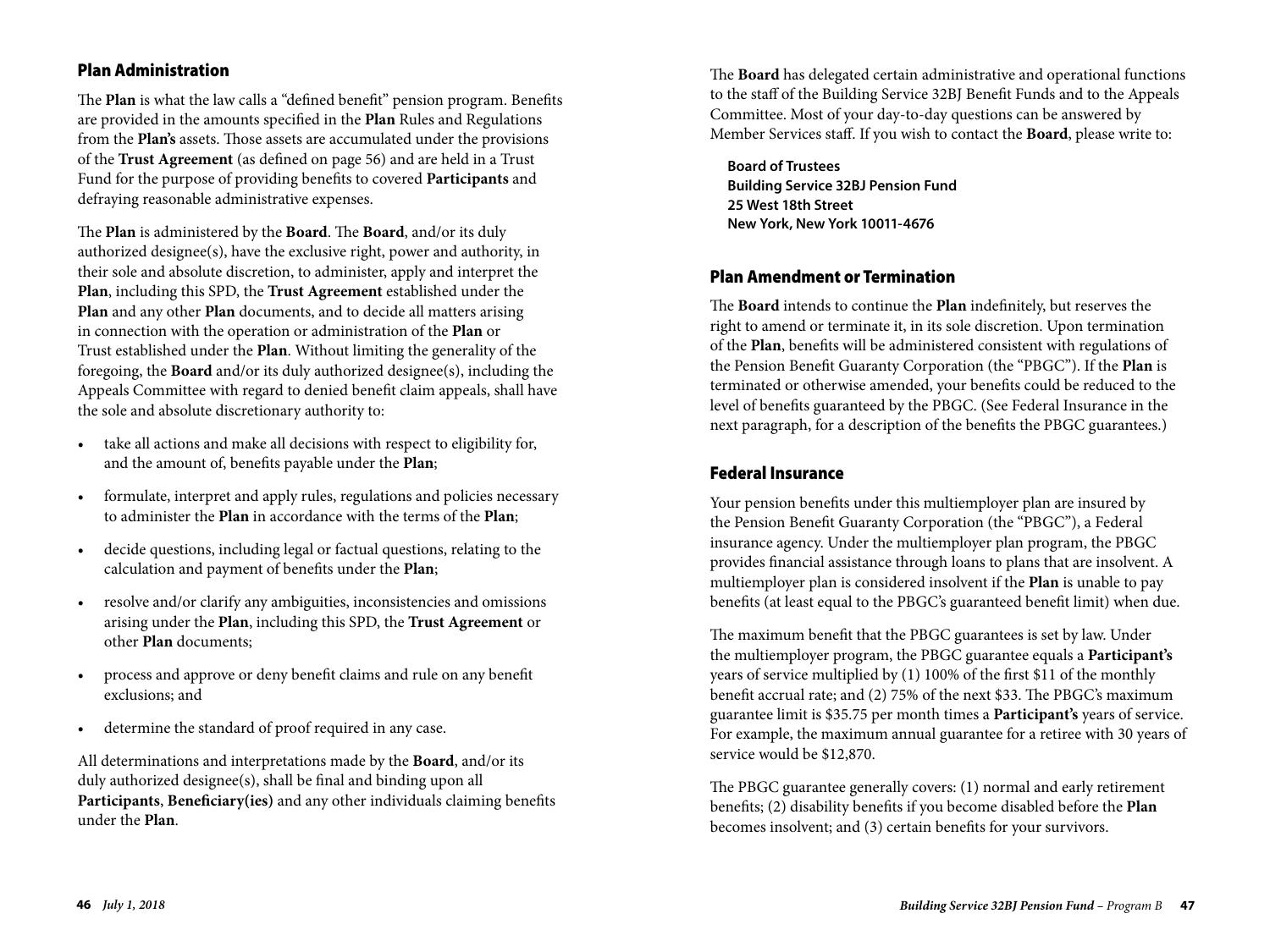The PBGC guarantee generally does not cover: (1) benefits greater than the maximum guaranteed amount set by law; (2) benefit increases and new benefits based on **Plan** provisions that have been in place for fewer than five years at the earlier of (i) the date the **Plan** terminates, or (ii) the time the **Plan** becomes insolvent; (3) benefits that are not **Vested** because you have not worked long enough; (4) benefits for which you have not met all of the requirements at the time the **Plan** becomes insolvent; and (5) nonpension benefits, such as health insurance, life insurance, certain death benefits, vacation pay and severance pay.

For more information about the PBGC and the benefits it guarantees, contact the PBGC Customer Contact Center, P.O. Box 151750, Alexandria, VA 22315-1750, or call 1-800-400-7242. TTY/ TDD users may call the Federal relay service toll-free at 1-800-877-8339 and ask to be connected to 1-800-400-7242. Additional information about the PBGC's pension insurance program is available through the PBGC's website on the Internet at http://www.pbgc.gov. Alternatively, you can contact Member Services.

## Statement of Rights under the Employee Retirement Income Security Act of 1974 as Amended

As a **Participant** in the Building Service 32BJ Pension Plan, you are entitled to certain rights and protections under the Employee Retirement Income Security Act of 1974 ("ERISA"). ERISA provides that all **Plan Participants** shall be entitled to:

#### **Receive Information about the Plan and benefits under the Plan**

- Examine, without charge, at the Compliance Office, all documents governing the **Plan**, including collective bargaining agreements, participation agreements and copies of the latest annual report (Form 5500 series) filed by the **Plan** with the U.S. Department of Labor and available at the Public Disclosure Room of the Employee Benefits Security Administration ("EBSA").
- Obtain, upon written request to the Compliance Office, copies of documents governing the operation of the **Plan**, including collective bargaining agreements, participation agreements and copies of the latest annual report (Form 5500 series) and updated Summary Plan Description.
- Obtain a statement telling you whether you have a right to receive a pension at **Normal Retirement Age** (usually age 65) and, if so, what your benefits would be at **Normal Retirement Age** if you stop working under the **Plan** now. If you do not have a right to a pension, the statement will tell you how many more years you have to work to get a right to a pension. This statement must be requested in writing and is not required to be given more than once every twelve months. The **Plan** must provide the statement free of charge.
- Obtain a copy of the **Plan's** annual financial report and certain actuarial, financial or funding information of the **Plan**. You will automatically receive an annual notice regarding the funding status of the **Plan**.

#### **Prudent Actions by Plan Fiduciaries**

In addition to creating rights for **Plan Participants**, ERISA imposes duties upon the people who are responsible for the operation of the **Plan**. The people who operate your **Plan**, called "fiduciaries" of the **Plan**, have a duty to do so prudently and in the interest of you and other **Plan Participants**  and **Beneficiaries**. No one, including your employer, your union, or any other person, may fire you or otherwise discriminate against you in any way to prevent you from obtaining a pension benefit or exercising your rights under ERISA.

## **Enforce Your Rights**

If your claim for a benefit is denied or ignored, in whole or in part, you have a right to know why this was done, to obtain copies of documents relating to the decision without charge, and to appeal any denial, all within certain time schedules.

Under ERISA, there are steps you can take to enforce the above rights. For instance, if you request a copy of **Plan** documents or the latest annual report from the **Plan** and do not receive them within 30 days, you may file suit in a Federal court. In such a case, the court may require the **Plan** administrator to provide the materials and pay you up to \$110 a day until you receive the materials, unless the materials were not sent because of reasons beyond the control of the **Plan** administrator.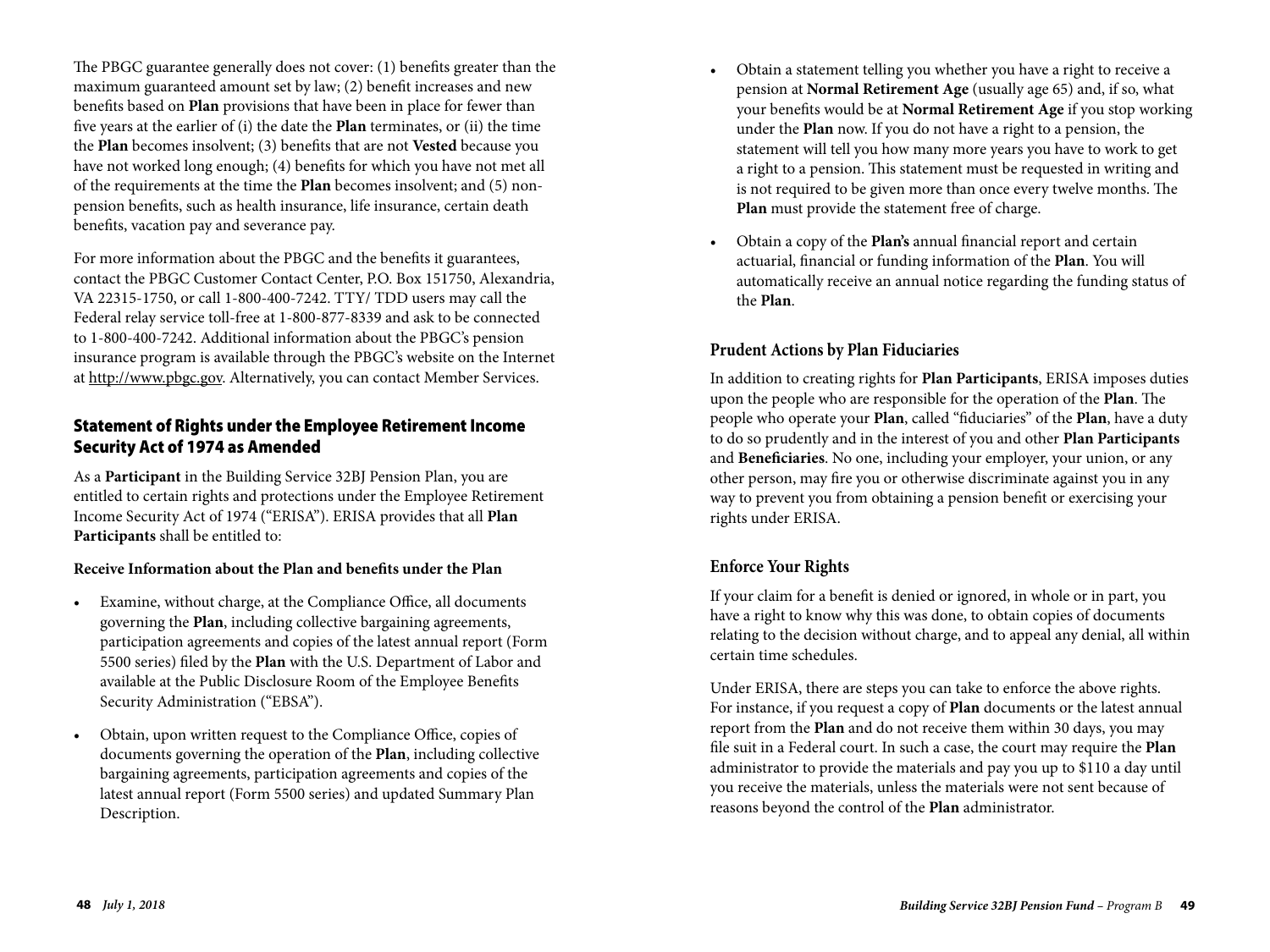If you have a claim for benefits which is denied or ignored, in whole or in part, you may file suit in a state or Federal court. In addition, if you disagree with the **Plan's** decision or lack thereof concerning the qualified status of a domestic relations order, you may file suit in Federal court. You may not file a lawsuit–to review either a claim denial or a ruling on a **QDRO**–until you have followed the appeal procedures described on pages 40–41, and **you may not file a lawsuit more than three years after your appeal is decided**, as described on page 41. If it should happen that **Plan** fiduciaries misuse the **Plan's** money, or if you are discriminated against for asserting your rights, you may seek assistance from the U.S. Department of Labor, or you may file suit in Federal court. The court will decide who should pay court costs and legal fees. If you are successful, the court may order the person you have sued to pay these costs and fees. If you lose, the court may order you to pay these costs and fees, for example, if it finds your claim is frivolous.

#### **Assistance With Your Questions**

If you have any questions about your **Plan**, you should contact the **Plan** Administrator. If you have any questions about this statement or about your rights under ERISA, or if you need assistance in obtaining documents from the **Plan** Administrator, you should contact the nearest office of EBSA, U.S. Department of Labor, listed in your telephone directory, or the:

**Division of Technical Assistance and Inquiries Employee Benefits Security Administration ("EBSA") U.S. Department of Labor 200 Constitution Avenue N.W. Washington, DC 20210**

You may also obtain certain publications about your rights and responsibilities under ERISA by calling the publications hotline of EBSA or by visiting the Department of Labor's website: http://www.dol.gov.

# **Plan Facts**

**Plan Name: Building Service 32BJ Pension Fund Employer Identification Number: 13-1879376 Plan Number: 001 Plan Year: July 1 – June 30 Type of Plan: Defined Benefit Pension Plan**

## Funding of Benefits and Type of Administration

All contributions to the Trust Fund are made by **Contributing Employers** in accordance with their written agreements. **Participants** are not permitted to make contributions. Benefits are administered by the Board of Trustees.

## Plan Sponsor and Administrator

The **Plan** is administered by a joint Board of Trustees consisting of Union Trustees and Employer Trustees. The Board of Trustees may be contacted at:

**Board of Trustees Building Service 32BJ Pension Fund 25 West 18th Street New York, New York 10011-4676**

## Participating Employers

The Compliance Office will provide you, upon written request, with information as to whether a particular employer is contributing to the **Plan** on behalf of employees working under a written agreement, as well as the address of such employer and whether a particular Union has a collective bargaining agreement requiring contributions to the **Plan**, as well as the address of such **Union**. Additionally, a complete list of employers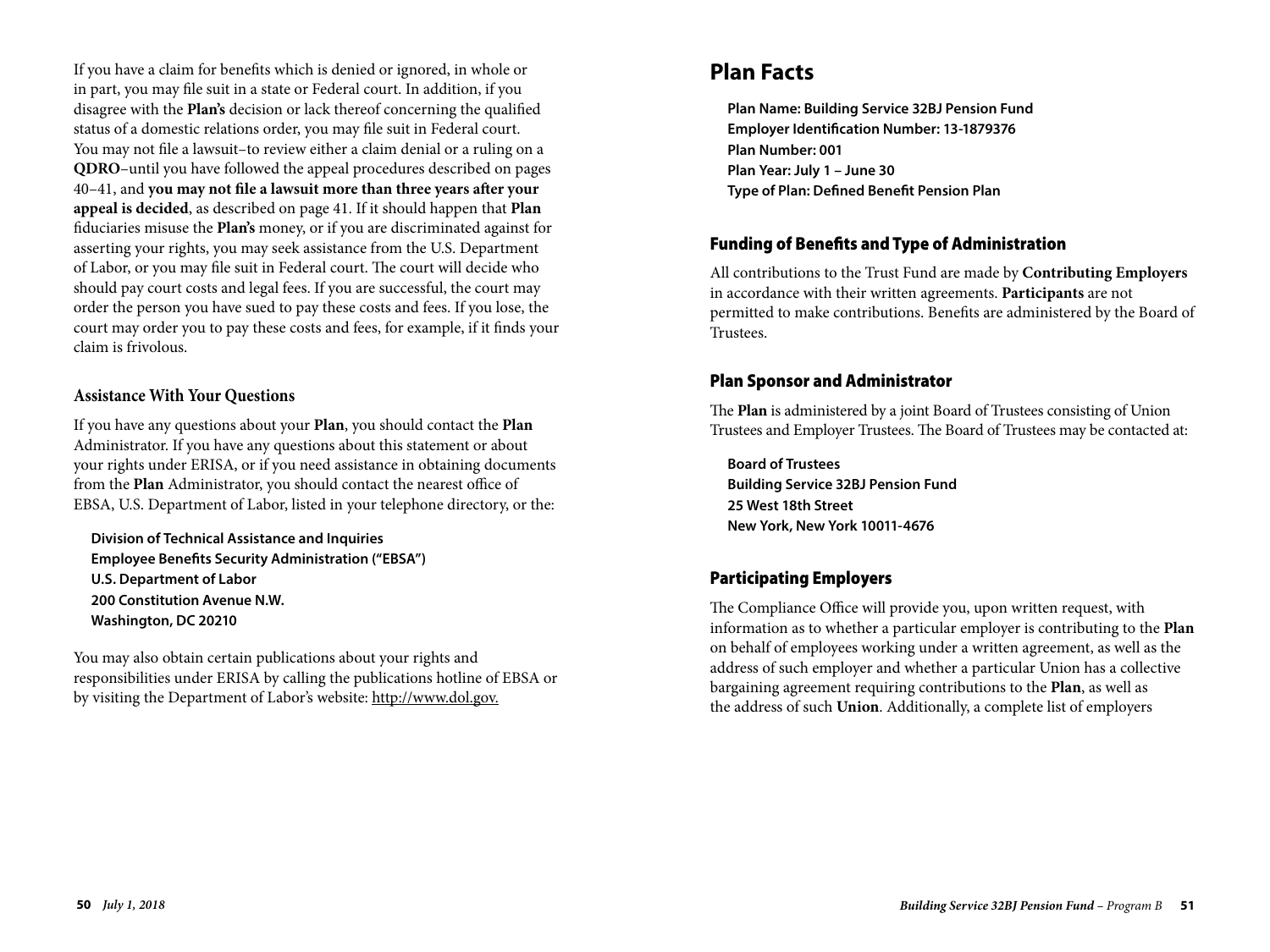contributing to the **Plan** and Unions that are parties to collective bargaining agreements under which the **Plan** is maintained may be obtained upon written request to the Compliance Office and is available for examination at the **Plan's** office:

**Compliance Office**

**Building Service 32BJ Benefit Funds 25 West 18th Street New York, New York 10011-4676 212-539-2778**

## Agent for Service of Legal Process

The **Board** has been designated as the agent for the service of legal process. Legal process may be served at the Compliance Office or on the individual Trustees.

# **Glossary of Terms**

To help you better understand your **Program B** benefits, it is important for you to know the meaning of the terms defined here. Please note that this Glossary is intended to give you a basic understanding of what these important terms generally mean. For more detailed definitions, please refer to the official rules and regulations of the **Plan**. You should review the rest of the SPD very carefully because it explains usage of these terms, including any special rules and exceptions that may be relevant to you.

- **Annuity Starting Date** means the first day of the first calendar month after the **Participant** has fulfilled all of the conditions for entitlement to benefits, including the filing of an application for benefits.
- **Beneficiary** means any person designated to receive benefits under the **Plan** upon the death of the **Participant** or any person (other than a **Participant**) otherwise entitled to receive such benefits.
- **Board** means the Board of Trustees as established and constituted from time-to-time in accordance with the **Trust Agreement**.
- **Break-in-Service** means a specified period of time when you are not working in **Covered Employment** after becoming eligible to participate in the **Plan**. You will have a one-year **Break-in-Service** if you do not have at least 500 **Hours of Service** in **Covered Employment** during a **Plan Year** (July 1 – June 30). A one-year **Breakin-Service** has the effect of canceling your status as a **Participant** under the **Plan** (unless you are receiving a pension benefit or are **Vested**) that may be repaired by a sufficient amount of subsequent service. A permanent **Break-in-Service** will occur if you have five consecutive one-year **Breaks-in-Service** prior to achieving **Vested** status.
- **Contributing Employer** means an employer required to make contributions to the **Fund** for benefits under **Program B** of the **Plan.**
- **Covered Employment** means work in a classification at a building for which your employer is required to make contributions to the **Fund** for benefits under the **Plan**. **Covered Employment** does not include work in a classification in which your employer is required to make contributions to Program A or Program C of the **Fund** (see pages 6–7), which are described in separate booklets.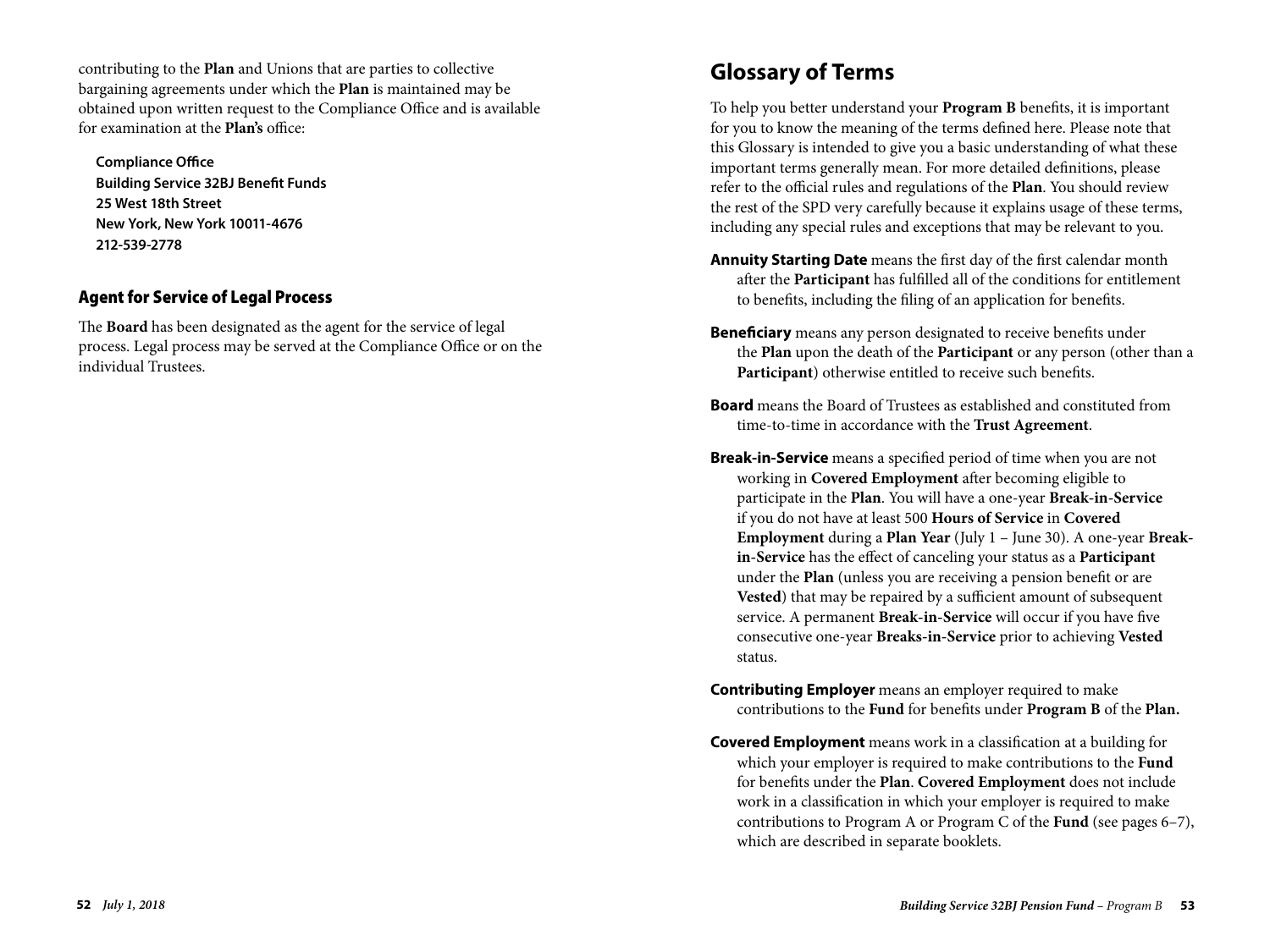**Disability Pension** means the pension benefit available to a **Participan**t who became totally and permanently disabled (as described on page 21) while working in **Covered Employment**, who has at least 15 years of **Service Credit** and who has reached age 50.

**Disqualifying Employment** means any category of work in the building service industry, either:

(i) within the geographical area defined by Nassau and Suffolk

Counties, whether or not for a **Contributing Employer**;

 (ii) for a **Contributing Employer**, regardless of location, but not outside the jurisdiction of the **Union**; or

 (iii) for an employer that previously was a **Contributing Employer**, or in a building for which any employer previously made contributions, but not outside the jurisdiction of the **Union**.

### *Disqualifying Employment will* NOT *include:*

 (i) window cleaning work by an individual who was a **Participant** in this **Plan** on June 30, 2008; or

(ii) work for which contributions are required to be made to the **Fund** for benefits under **Program C**.

- **Early Retirement Pension** means the pension benefit that is available to a **Participant** who has reached age 55 and has at least ten years of **Service Credit**. (See pages 19–20.)
- **50% Joint and Survivor Pension** means the form of pension benefit that is automatically paid to any married **Participant** unless their **Spouse**, as of the **Annuity Starting Date**, agrees to waive their right to the survivor portion of the pension. This pension provides you with an adjusted monthly amount and, after your death, provides your **Spouse** a survivor pension equal to 50% of the adjusted monthly amount. (See pages 24–25.)

**Fund** means the Building Service 32BJ Pension Fund.

- **Hours of Service** means all hours of compensated work in **Covered Employment**, or compensated vacations, holidays, or leave from **Covered Employment**. It also includes:
	- periods of disability for which you receive accident and sickness benefits according to New York or New Jersey Workers' Compensation benefits (up to six months), New York State Disability Law, or New Jersey Temporary Disability Law; and

• hours for which you are entitled to back pay to the extent that it is intended to compensate you for periods during which you would have been in **Covered Employment**

**Normal Retirement Age** means age 65 or, if later, your age on the fifth anniversary of your participation in the **Plan**.

- **Optional 75% Joint and Survivor Pension** means the form of pension benefit that provides you with an adjusted monthly amount and after your death, provides your legal **Spouse** a survivor pension equal to 75% of the adjusted monthly amount. Election of this form of payment does not require spousal waiver of the **50% Joint and Survivor Pension**. (See pages 25–26.)
- **Participant** means an employee or former employee who has met the requirements for participation in the **Plan** and whose status as a **Participant** has not been terminated due to a one-year **Break-in- Service**. (Please see pages 7–8 for more detailed work requirements.) A **Pensioner** is also a **Participant**.
- **Past Service Credit** means **Service Credit** which may be provided to a **Participant** for work for an employer prior to that employer becoming party to a collective bargaining agreement. (Please see pages 10–12 for more details.)
- **Pensioner** means a person receiving a pension from the **Plan**, a person who would be receiving a pension from the **Plan** but is not, because of administrative processing after his **Annuity Starting Date**, or a person who was receiving a pension from the **Plan** but who is not, because his pension has been suspended due to his return to **Disqualifying Employment.**
- **Plan** or **Program B** means **Program B** of the Building Service 32BJ Pension Fund.
- **Plan Year** means the 12-month period from July 1 to the next June 30. This same period will be used to determine **Vesting Service** and **Service Credit**.
- **Qualified Domestic Relations Order ("QDRO")** means a judgment, decree or order that relates to the rights of a **Spouse**, former **Spouse** or child of the **Participant** and is made pursuant to a state domestic relations law, and that creates or recognizes the right of a **Spouse**, former **Spouse** or child to receive all, or a portion of, the benefits payable to the **Participant** under the **Plan**.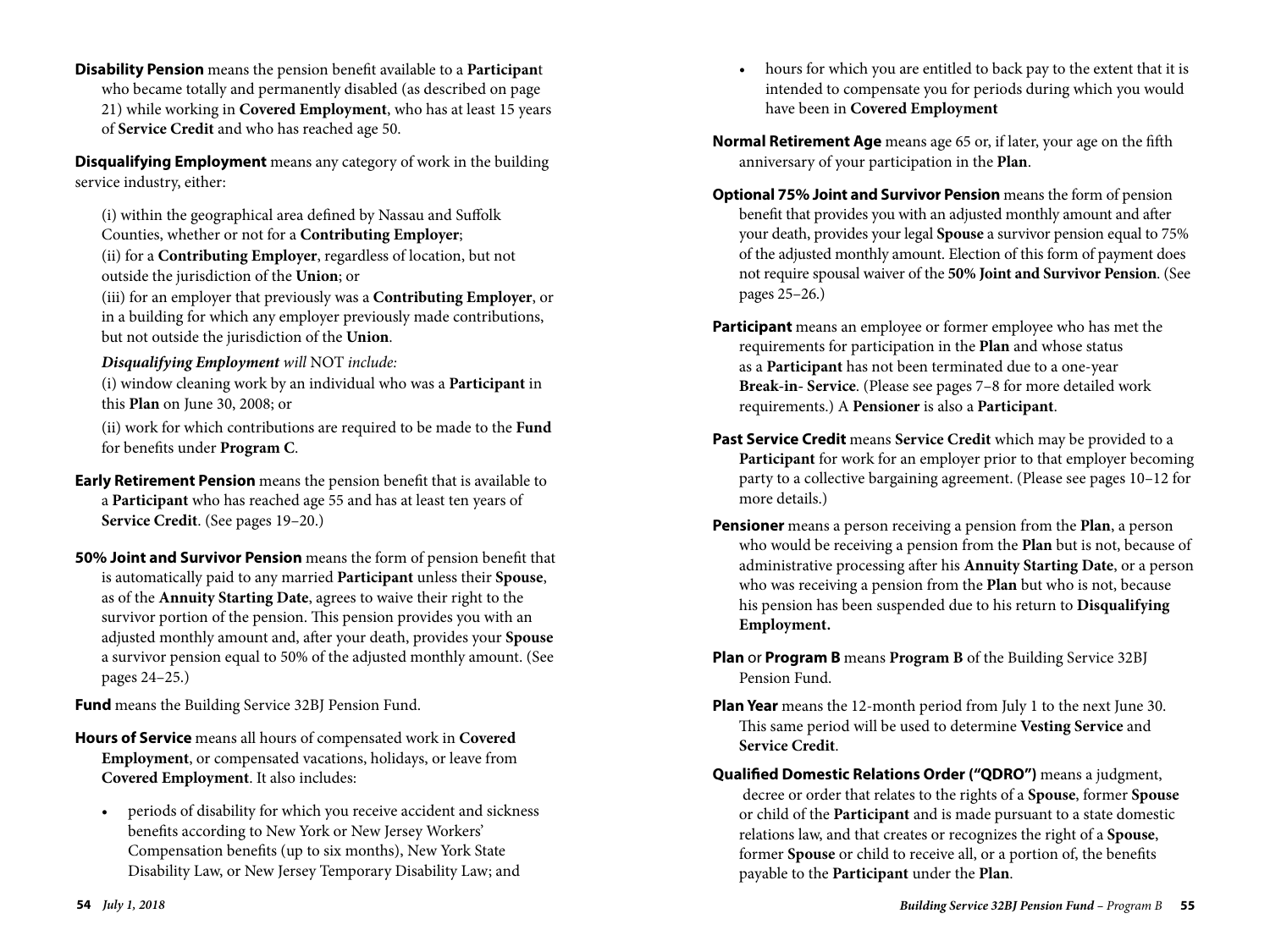- **Regular Pension** means the pension benefit available to **Participants** who have 25 years of **Service Credit** and have reached age 65. It also means the pension benefit available to **Participants** who have reached age 62 while working in **Covered Employment**, who have 25 years of **Service Credit**, and who have earned credit for at least one **Hour of Service** under a collective bargaining agreement that requires the employer to contribute at a rate that pays for this benefit. (See pages 17–19.)
- **Required Beginning Date** means the April 1 of the calendar year following the calendar year in which you turn age 70½.
- **Retire** means to completely withdraw from **Disqualifying Employment** and apply for a pension either immediately before or during the withdrawal.
- **Service Credit** means credit that is used to compute your pension benefit, as described on pages 8–12, consisting of work in **Covered Employment** (based on current employment) and **Past Service Credit**.
- **Single Life Pension with 12 Months Guaranteed** means the form of pension benefit paid to you if, on your **Annuity Starting Date**, you are either unmarried or obtain your **Spouse's** waiver of the **50% Joint and Survivor Pension** and elect this form of pension benefit. This form of payment is payable for your lifetime and, if you die before you have received 12 monthly payments, your **Beneficiary** will receive the balance of these 12 payments.
- **Spouse** means the person to whom you are married (or a former **Spouse** to the extent provided in a **Qualified Domestic Relations Order**.) For purposes of a **Joint and Survivor Pension**, it means only the **Spouse** to whom you were married on your **Annuity Starting Date** or a **Spouse** awarded a survivor pension in a **QDRO**.
- **Trust Agreement** means the Agreement and Declaration of Trust establishing the Building Service 32BJ Pension Fund effective as of July 1, 1978, and as thereafter amended.

**Union** means 32BJ SEIU.

- **Vested** means having reached **Normal Retirement Age** while you are working in **Covered Employment**, or having accumulated five years of **Vesting Service**. Once you are **Vested**, your benefit will be generally non-forfeitable even if you leave **Covered Employment** before you reach the age at which you may apply for a benefit. (See Loss of Pension Benefits on pages 36–37 for more information on loss of benefits.)
- **Vested Pension** means the pension benefit available to **Participants** who have reached **Normal Retirement Age** and are **Vested**, but who are not eligible for a **Regular Pension**.
- **Vesting Service** means a period of service (measured in years) used to determine when you are **Vested**.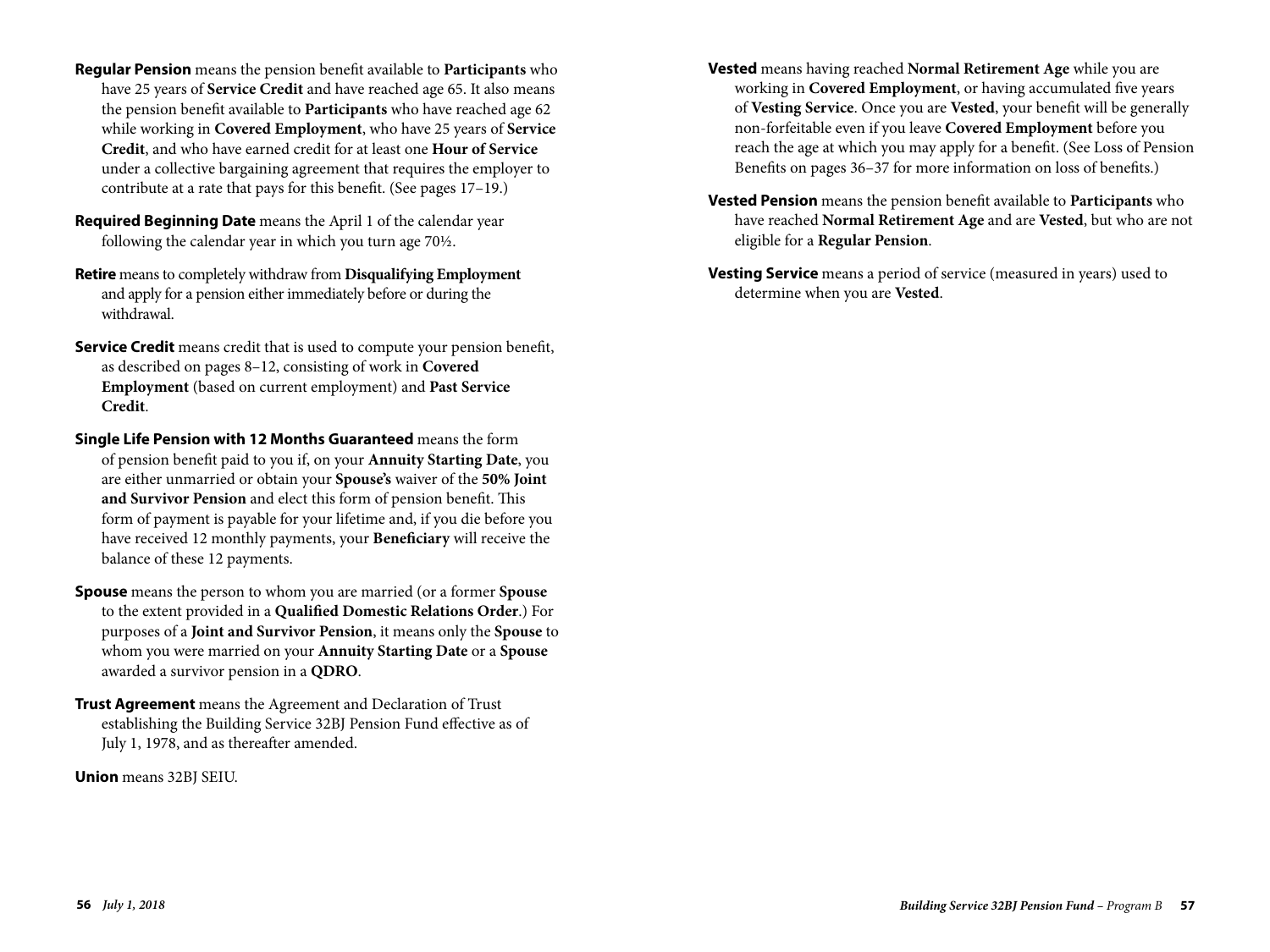This page left intentionally blank. This page left intentionally blank.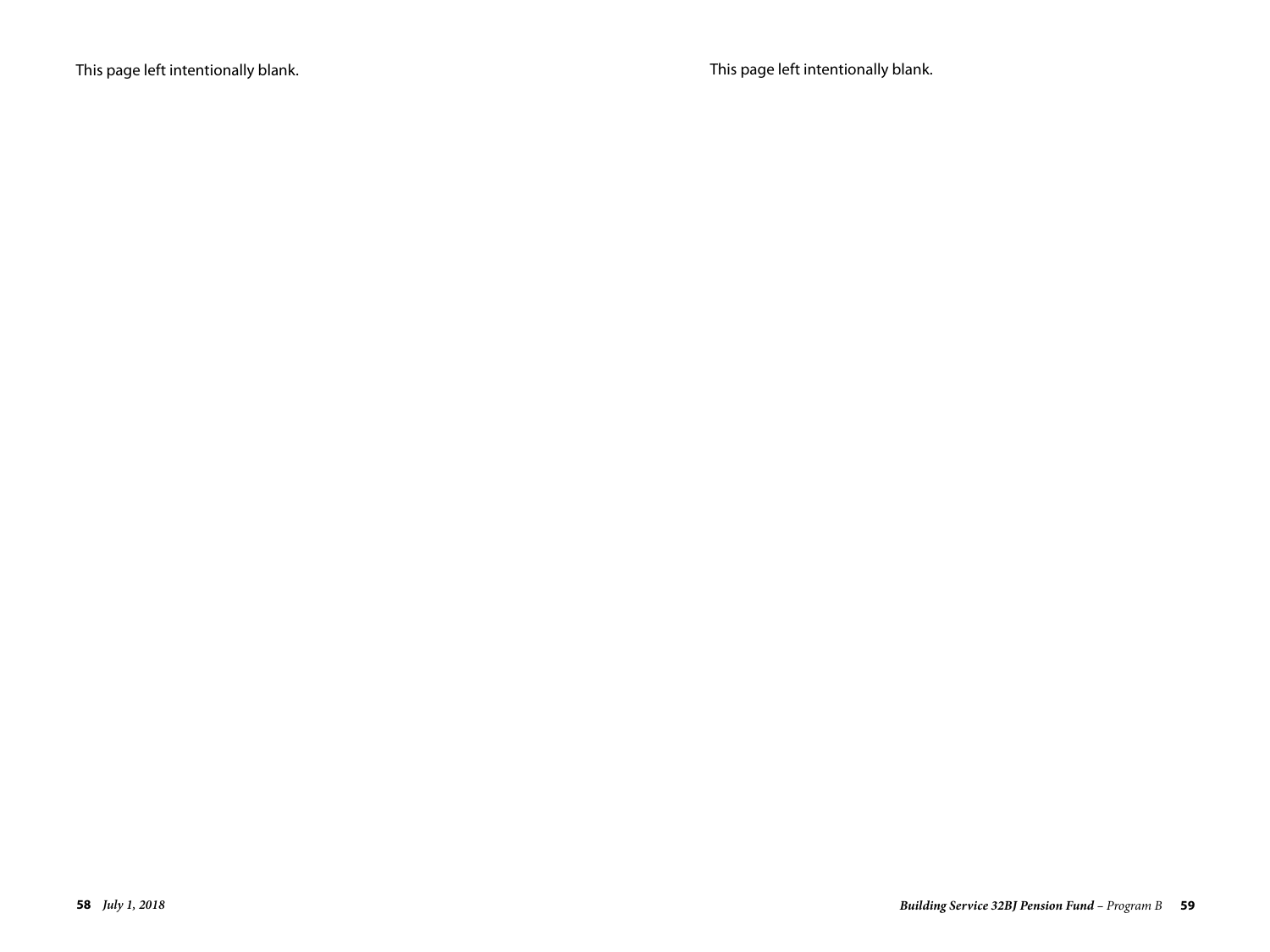## **Contact Information \_ Member Services**

For information about the Building Service 32BJ Pension Fund – Program B, call Member Services at 1-800-551-3225, log on to www.32bjfunds.org or write to Member Services at:

**Member Services Building Service 32BJ Pension Fund – Program B 25 West 18th Street New York, NY 10011-4676**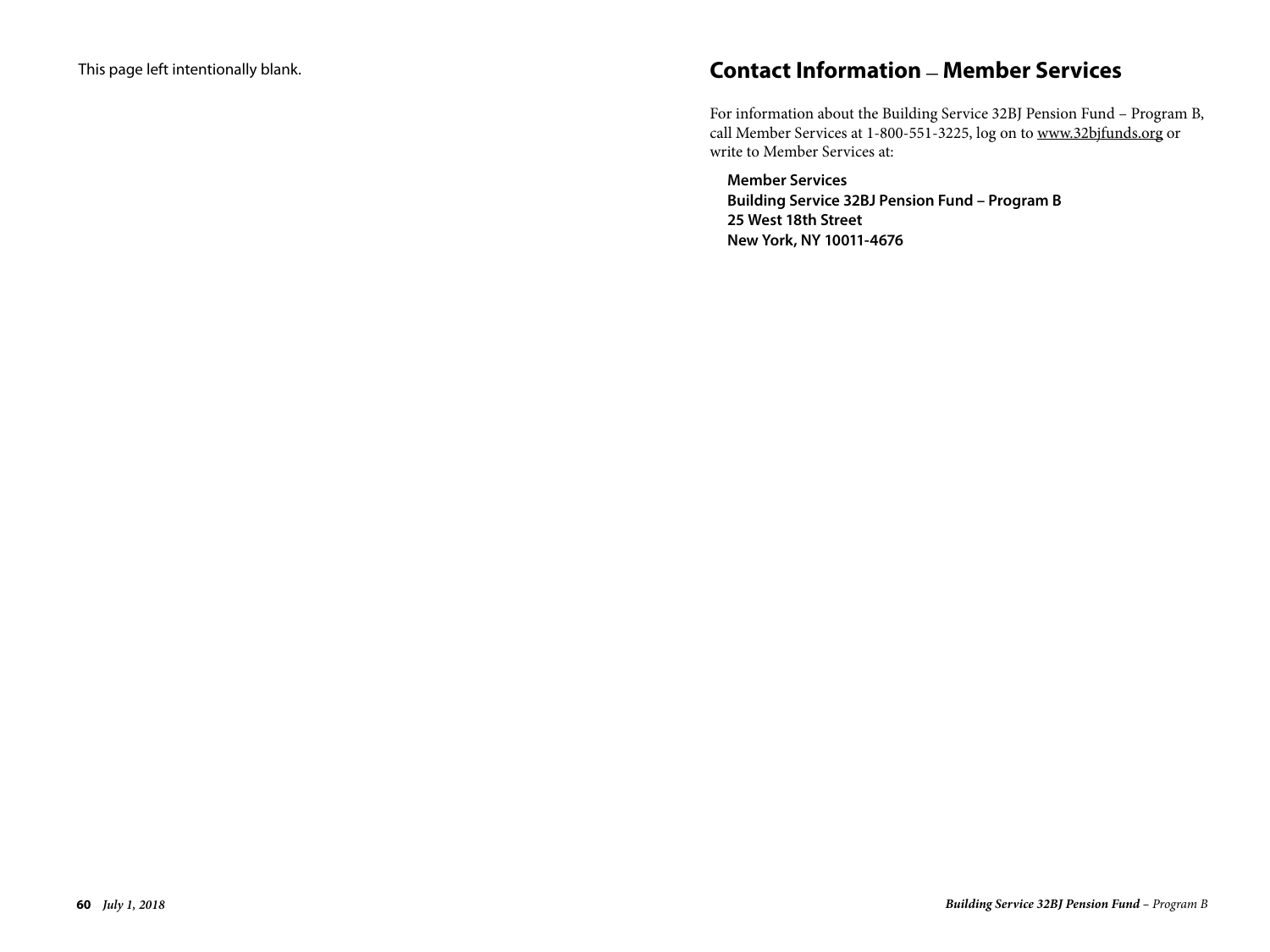**Building Service 32BJ Pension Fund – Program B 25 West 18th Street, New York, New York 10011-4676 Telephone 1-800-551-3225 www.32bjfunds.org**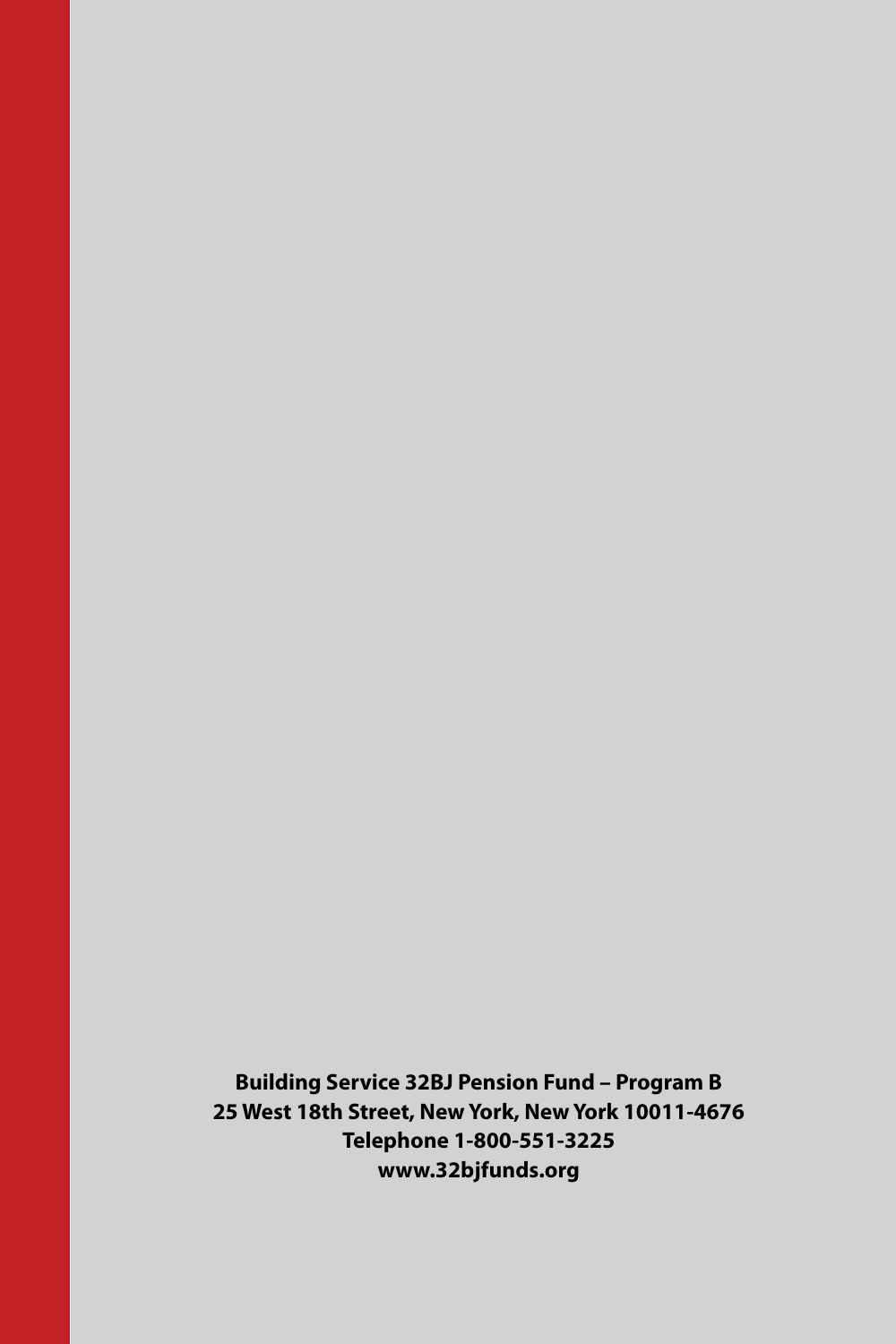

**Building Service 32BJ Pension Fund** 25 West 18th Street New York, NY 10011-4676

www.32bjfunds.org 800-551-3225 Benefits Information

Kyle E. Bragg, *Chairman* Howard I. Rothschild, *Secretary* Peter Goldberger, *Executive Director* Régine Breton, *Director Retirement Services*

## **Summary of Material Modifications Building Service 32BJ Pension Fund Pension Plan, Program B**

The following is a list of changes and clarifications which have occurred since the printing of the Building Service 32BJ Pension Fund Summary Plan Description (SPD) for the Pension Plan, Program B dated July 1, 2018. This Summary of Material Modifications (SMM) supplements or modifies the information presented in your SPD with respect to the Plan. **Please keep this document with your copy of the SPD for future reference.**

**Appointment of Employer Trustee Page 1:** Effective April 19, 2021, Jeffrey Brodsky has been appointed employer trustee. He replaces Charles C. Dorego whose information is deleted in its entirety and is replaced with the following:

> Jeffrey Brodsky Related Companies 30 Hudson Yards New York, NY 10001

**Change in Union Trustee Titles and Contact Information Page 1:** Effective January 13, 2021, Larry Engelstein's title and contact information is deleted in its entirety and replaced with the following:

> c/o 32BJ SEIU 25 W. 18th Street New York, NY 10011-1991

In addition, Manny Pastreich's title and contact information is deleted in its entirety and replaced with the following:

Secretary-Treasurer 32BJ SEIU 25 W. 18th Street New York, NY 10011-1991

**Appointment of Union Trustee Page 1:** Effective October 7, 2019, Manny Pastreich has been appointed as Union Trustee and his contact information is added as follows:

> Manny Pastreich Director, Collective Bargaining & Employer Relations 32BJ SEIU 1025 Vermont Avenue NW 7th Floor Washington, DC 20005-3577